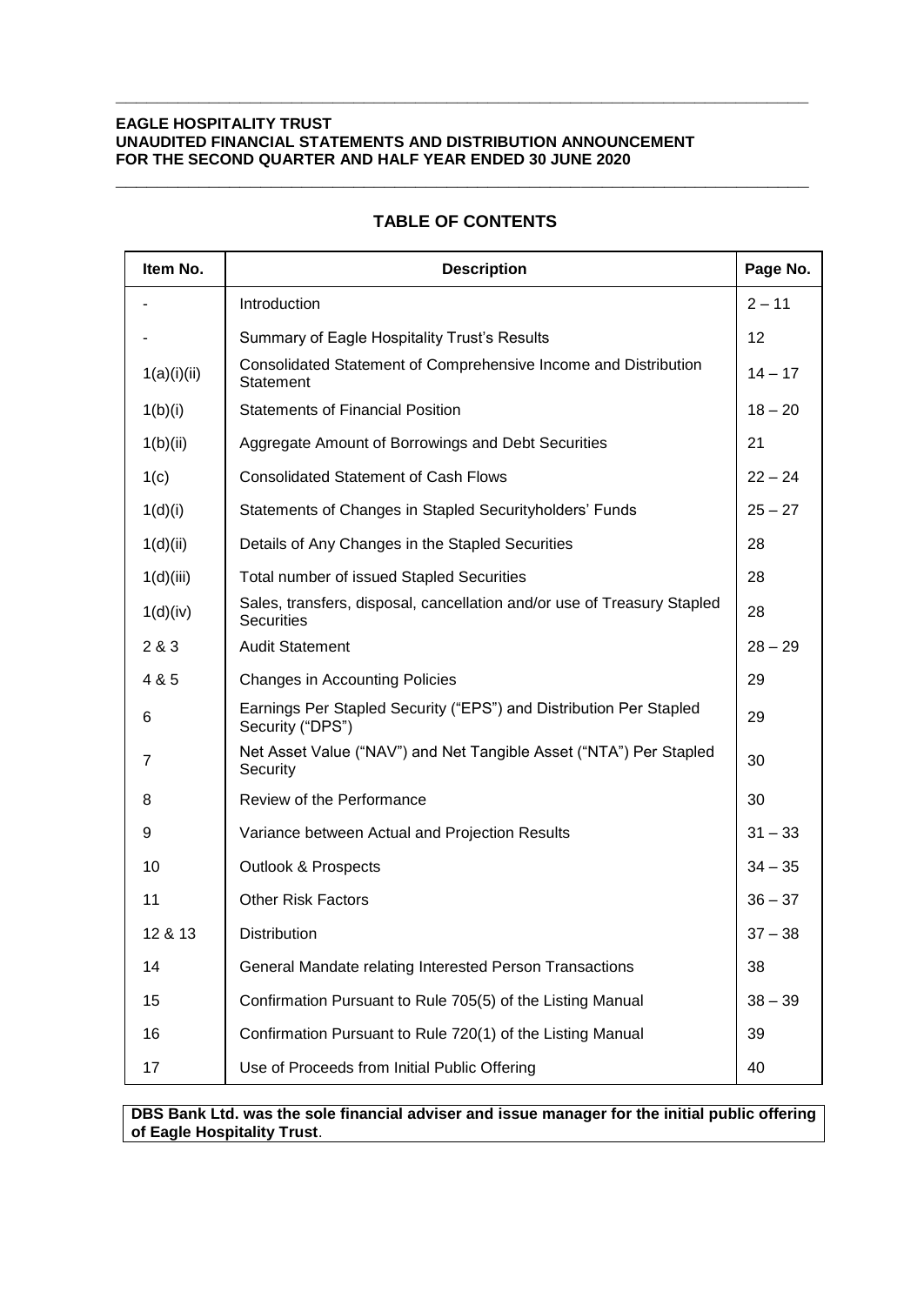#### **Introduction**

Eagle Hospitality Trust ("EHT") is a hospitality stapled group comprising Eagle Hospitality Real Estate Investment Trust ("EH-REIT") and Eagle Hospitality Business Trust ("EH-BT"). EHT was listed on the Main Board of the Singapore Exchange Securities Trading Limited ("SGX-ST") on 24 May 2019 (the "Listing Date").

\_\_\_\_\_\_\_\_\_\_\_\_\_\_\_\_\_\_\_\_\_\_\_\_\_\_\_\_\_\_\_\_\_\_\_\_\_\_\_\_\_\_\_\_\_\_\_\_\_\_\_\_\_\_\_\_\_\_\_\_\_\_\_\_\_\_\_\_\_\_\_\_\_\_

EH-REIT is a Singapore-based real estate investment trust established with the principal investment strategy of investing on a long-term basis, directly or indirectly, in a diversified portfolio of income-producing real estate which is used primarily for hospitality and/or hospitality-related purposes, as well as real estate-related assets in connection with the foregoing, with an initial focus on the United States.

EH-BT is a Singapore-based business trust which is presently dormant. Accordingly, the financial information of EH-BT has not been presented.

The initial portfolio of EHT (the "Initial Portfolio") comprises 18 full service hotel properties consisting of nine Upper Upscale hotels, five Upscale hotels and four Upper Midscale hotels (the "Hotels" or the "Properties") located in the United States, with a total of 5,420 rooms.

The features of each type of Hotel in the Initial Portfolio are set out below:

- **Upper Upscale:** Typically offer a full range of on-property amenities and services, including full service, allday restaurants, room service (in most cases), recreational facilities, a fitness centre, and a business centre. In some cases, the Hotels feature concierges and spas. For Hotels that are in an airport market, they often offer a shuttle service to airport.
- **Upscale:** Offer an array of on-property amenities and services, including a F&B outlet offering breakfast (and in some cases a three-meal operation), recreational facilities (in some cases), a fitness centre and a business centre. For Hotels that are in an airport market, they often offer a shuttle service to airport.
- **Upper Midscale:** Feature a breakfast buffet, selected on-property amenities to include a fitness centre and selected business services. For Hotels that are in an airport market, they often offer a shuttle service to airport.

|                                               |                         | <b>Market</b>         | <b>Number</b> |
|-----------------------------------------------|-------------------------|-----------------------|---------------|
| Hotel                                         | Location                | <b>Segment</b>        | of Rooms      |
| Sheraton Pasadena                             | Pasadena, California    | <b>Upper Upscale</b>  | 311           |
| Holiday Inn Hotel & Suites Anaheim            | Anaheim, California     | Upper Midscale        | 255           |
| Embassy Suites by Hilton Anaheim North        | Anaheim, California     | <b>Upper Upscale</b>  | 223           |
| Holiday Inn Hotel & Suites San Mateo          | San Mateo, California   | <b>Upper Midscale</b> | 219           |
| Four Points by Sheraton San Jose Airport      | San Jose, California    | Upscale               | 195           |
| The Westin Sacramento                         | Sacramento, California  | <b>Upper Upscale</b>  | 101           |
| <b>Embassy Suites by Hilton Palm Desert</b>   | Palm Desert, California | <b>Upper Upscale</b>  | 198           |
| The Queen Mary Long Beach                     | Long Beach, California  | Upscale               | 347           |
| Renaissance Denver Stapleton                  | Denver, Colorado        | <b>Upper Upscale</b>  | 400           |
| Holiday Inn Denver East - Stapleton           | Denver, Colorado        | <b>Upper Midscale</b> | 298           |
| <b>Sheraton Denver Tech Center</b>            | Denver, Colorado        | <b>Upper Upscale</b>  | 263           |
| Holiday Inn Resort Orlando Suites - Waterpark | Orlando, Florida        | <b>Upper Midscale</b> | 777           |
| Crowne Plaza Dallas Near Galleria-Addison     | Dallas, Texas           | Upscale               | 428           |
| Hilton Houston Galleria Area                  | Houston, Texas          | <b>Upper Upscale</b>  | 292           |
| Delta Hotels by Marriott Woodbridge           | Woodbridge, New Jersey  | Upper Upscale         | 312           |
| Crowne Plaza Danbury                          | Danbury, Connecticut    | Upscale               | 242           |
| Doubletree by Hilton Salt Lake City Airport   | Salt Lake City, Utah    | Upscale               | 288           |
| Hilton Atlanta Northeast                      | Atlanta, Georgia        | <b>Upper Upscale</b>  | 271           |
| Total                                         |                         |                       | 5,420         |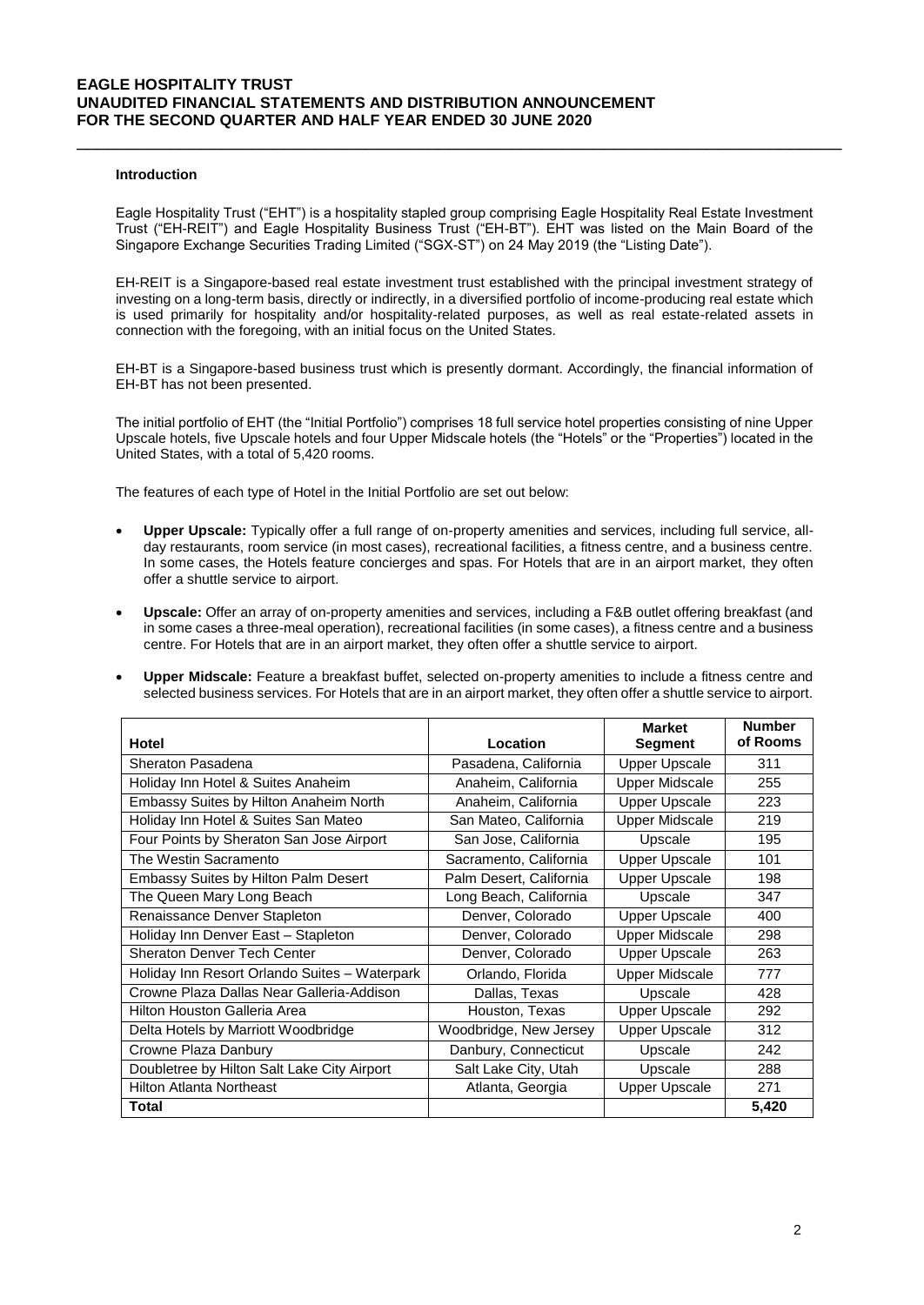EH-REIT and EH-BT are managed by Eagle Hospitality REIT Management Pte. Ltd. (the "REIT Manager") and Eagle Hospitality Business Trust Management Pte. Ltd. (the "Trustee-Manager", and together with the REIT Manager, the "Managers"), respectively.

\_\_\_\_\_\_\_\_\_\_\_\_\_\_\_\_\_\_\_\_\_\_\_\_\_\_\_\_\_\_\_\_\_\_\_\_\_\_\_\_\_\_\_\_\_\_\_\_\_\_\_\_\_\_\_\_\_\_\_\_\_\_\_\_\_\_\_\_\_\_\_\_\_\_

EH-REIT was constituted by a trust deed dated 11 April 2019 entered into between the REIT Manager and DBS Trustee Limited as Trustee of EH-REIT (the "REIT Trustee"). EH-BT was constituted by a trust deed dated 11 April 2019.

The units in EH-REIT and EH-BT are stapled together as stapled securities in EHT ("Stapled Securities") under the terms of a stapling deed dated 11 April 2019 entered into between the REIT Manager, the REIT Trustee and the Trustee-Manager and cannot be traded separately.

EHT is presenting its financial results for the second quarter ended 30 June 2020 ("**2Q 2020***"*) and for the financial period from 1 January 2020 to 30 June 2020 ("**1H 2020**").

## **Distribution Policy**

Distributions from EHT comprise distributions from EH-REIT and EH-BT.

EH-REIT's distribution policy is to distribute 100.0% of its distributable income for the financial year from 1 January 2020 to 31 December 2020. Thereafter, EH-REIT will distribute at least 90.0% of its annual distributable income for each subsequent financial year, with the actual level of distribution to be determined at the discretion of the Board of Directors of the REIT Manager.

The REIT Manager will need to review the financial results for the appropriate financial periods in totality to determine the actual level of distribution (if any), taking into consideration, amongst other things, the liquidity of EHT, the uncertainty on the Master Lessees' ability to make rental payments and fulfil its obligations under the Master Lease Agreements ("MLAs"), the default and acceleration of the US\$341.0 million syndicated credit agreement (the "Facilities Agreement"), the continuing inability of EHT to pay the distribution for FY2019 and the evolving situation of the COVID-19 pandemic and its collective impact on EHT.

EH-BT was dormant as at the Listing Date and no distributions will be made during the period that EH-BT remains dormant. In the event that EH-BT becomes active and profitable, EH-BT's distribution policy will be to distribute as much of its income as practicable, and the determination to distribute and the quantum of distributions to be made by EH-BT will be determined by the Trustee-Manager Board at its sole discretion.

### **Significant Events during the Reporting Period ("Key Events")**

Reference should be made to the Managers' announcements on SGXNET for key events occurring during the Reporting Period, in particular but without limitation:

### *i. Default and acceleration of the Facilities Agreement*

As announced by the Managers on 24 March 2020 in the announcement titled "Request for Voluntary Trading Suspension", Bank of America, N.A., as administrative agent ("Administrative Agent") for the syndicate of lenders ("Lenders") in respect of the syndicated credit agreement dated 16 May 2019 (the "Facilities Agreement"), had issued a notice of default and acceleration (the "Notice") of the Facilities Agreement. The Notice provided that the Administrative Agent, on behalf of the Lenders, is entitled to and is exercising its rights and remedies under the Facilities Agreement, including the right to accelerate the term loan facilities and/or revolving credit facility of which US\$341.0 million had been borrowed to date (the "Loan"), as a result of which a principal amount of US\$341.0 million was declared to have become immediately due and owing.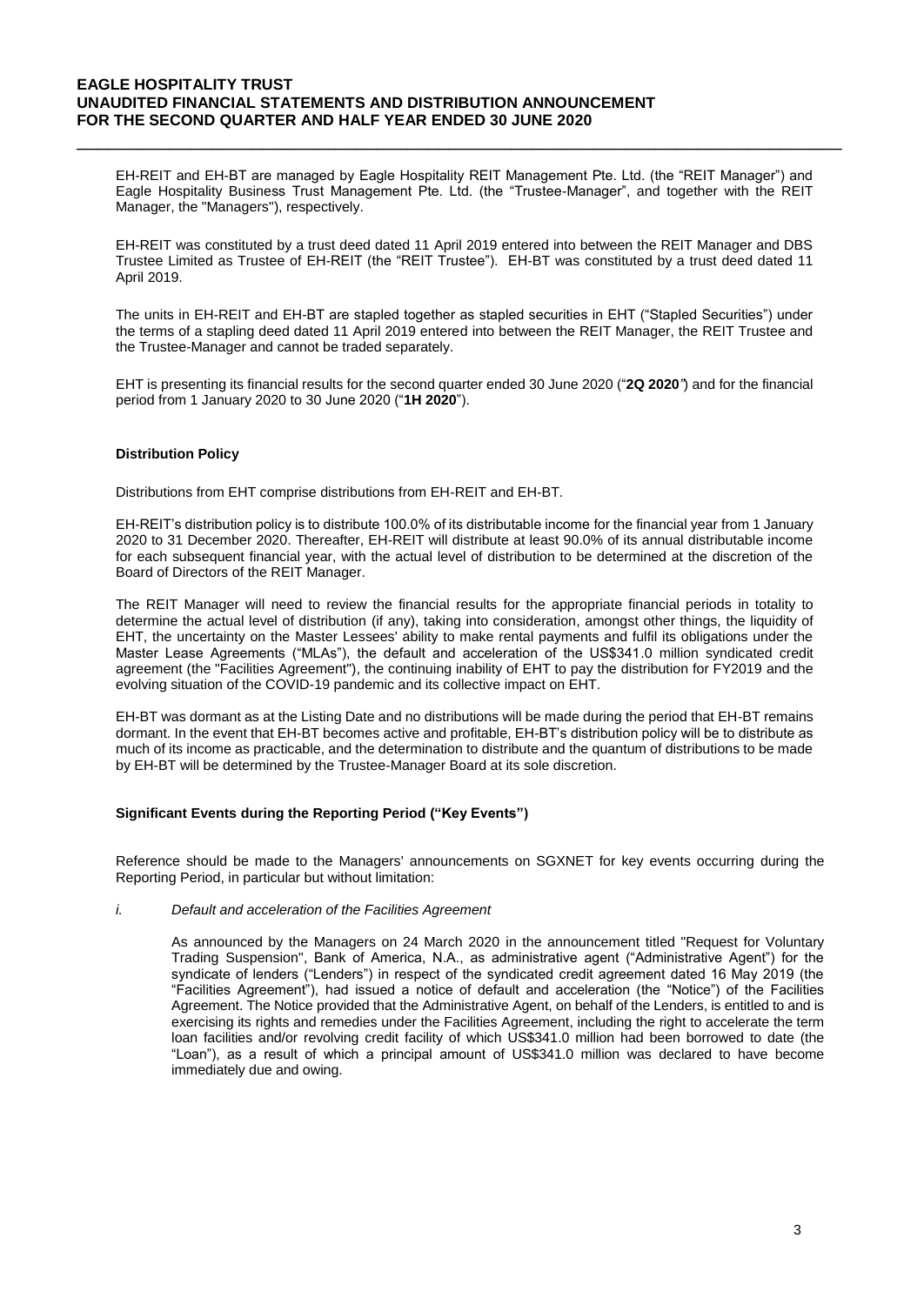*ii.* Restrictions of certain bank accounts of the EH-REIT Group in connection with default and acceleration of *the Facilities Agreement*

\_\_\_\_\_\_\_\_\_\_\_\_\_\_\_\_\_\_\_\_\_\_\_\_\_\_\_\_\_\_\_\_\_\_\_\_\_\_\_\_\_\_\_\_\_\_\_\_\_\_\_\_\_\_\_\_\_\_\_\_\_\_\_\_\_\_\_\_\_\_\_\_\_\_

As announced by the Managers on 20 April 2020 in the announcement titled "Update Announcement and Response to the SGX-ST's Queries", the Administrative Agent , in assertion of their rights and remedies following the issuance of the Notice on 20 March 2020, has restricted access to certain bank accounts of EH-REIT's subsidiaries and the master lessees that were established with the Administrative Agent.

The REIT Manager has also provided irrevocable instructions to DBS Bank (Hong Kong) Limited not to cause or permit any withdrawal or transfers from the bank account of an EH-REIT subsidiary held with DBS Bank (Hong Kong) Limited, whilst discussions with the Administrative Agents and the Lenders are ongoing during the temporary forbearance period. The Facilities Agreement also provides that no Borrower may, directly or indirectly, declare, order, make or set apart any sum for or pay any dividend or distribution following the acceleration of the Loan. In the Notice, the Administrative Agent expressly highlighted this restriction against the payment of any distributions. The issuance of the Notice therefore means that EH-REIT is now restricted under the terms of the Facilities Agreement from making payment of the Distribution.

*iii. Receipt of Notices of Default and Notices of Termination under the Respective Hotel Management Agreements, Demand for Repayment of Key Money from Master Lessors and Implementation of Additional Temporary Caretaker Arrangements*

As announced by the Managers on 24 April 2020 in the announcement titled "Update Announcement – Appointment of Chief Restructuring Officers and other Updates" (the "24 April 2020 Announcement"), the REIT Manager and the REIT Trustee have been informed that several of the Master Lessees have received notices of defaults from the relevant hotel managers for defaults by such Master Lessees under the respective hotel management agreements ("HMAs") as a result of, *inter alia*, the Master Lessees' failure to provide and/or maintain sufficient working capital for the hotels' operations, and additional defaults resulting from the failure to pay management fees and/or failure to make funds available for the payment of hotel operating expenses ("HMA Default Notices").

In addition, the REIT Manager and the REIT Trustee had also been informed that certain Master Lessees have received notices of termination under the respective HMAs as a result of the Master Lessees' failure to cure its default (among other items) of maintaining sufficient working capital for the hotels' operations. The alleged defaults under the HMA Default Notices, if true, would in turn constitute a breach of the respective MLAs by the Master Lessees. All rights of the Master Lessors (being subsidiaries of EH-REIT) against the Master Lessees under the MLAs are reserved and the Master Lessees remain obliged to fulfil their obligations under the MLAs.

As announced by the Managers on 21 June in the announcement titled "Update Announcement #8 – (1) Additional Notices of Default by Master Lessees under the Hotel Management Agreements and Demand for Repayment of Key Money from Master Lessors, (2) Implementation of Additional Temporary Caretaker Arrangements, (3) Proceedings In Relation to the Sheraton Pasadena, (4) Lines Over Certain Hotels, and (5) Defaults Under the Queen Mary Long Beach Lease" (the "21 June 2020 Announcement"), the Managers were also informed that certain Master Lessees have received further notices of default from the hotel managers of certain hotels for defaults by the relevant Master Lessees under the HMAs as a result of, inter alia, such Master Lessee's failure to timely pay the key money due under the relevant HMAs as demanded by the relevant hotel manager.

In view of the lack of remedial action on the part of the relevant Master Lessees to safeguard the hotels, each of the corresponding Master Lessors (being subsidiaries of EH-REIT), at the direction of the REIT Manager and with the approval of the REIT Trustee, the Administrative Agent and the Lenders, have instituted temporary caretaker arrangements with the incumbent or a new hotel manager for the certain properties whose HMAs have been terminated, under which such hotel managers are providing temporary caretaker services at the applicable hotel in exchange for payment of monthly caretaker costs by the applicable Master Lessors.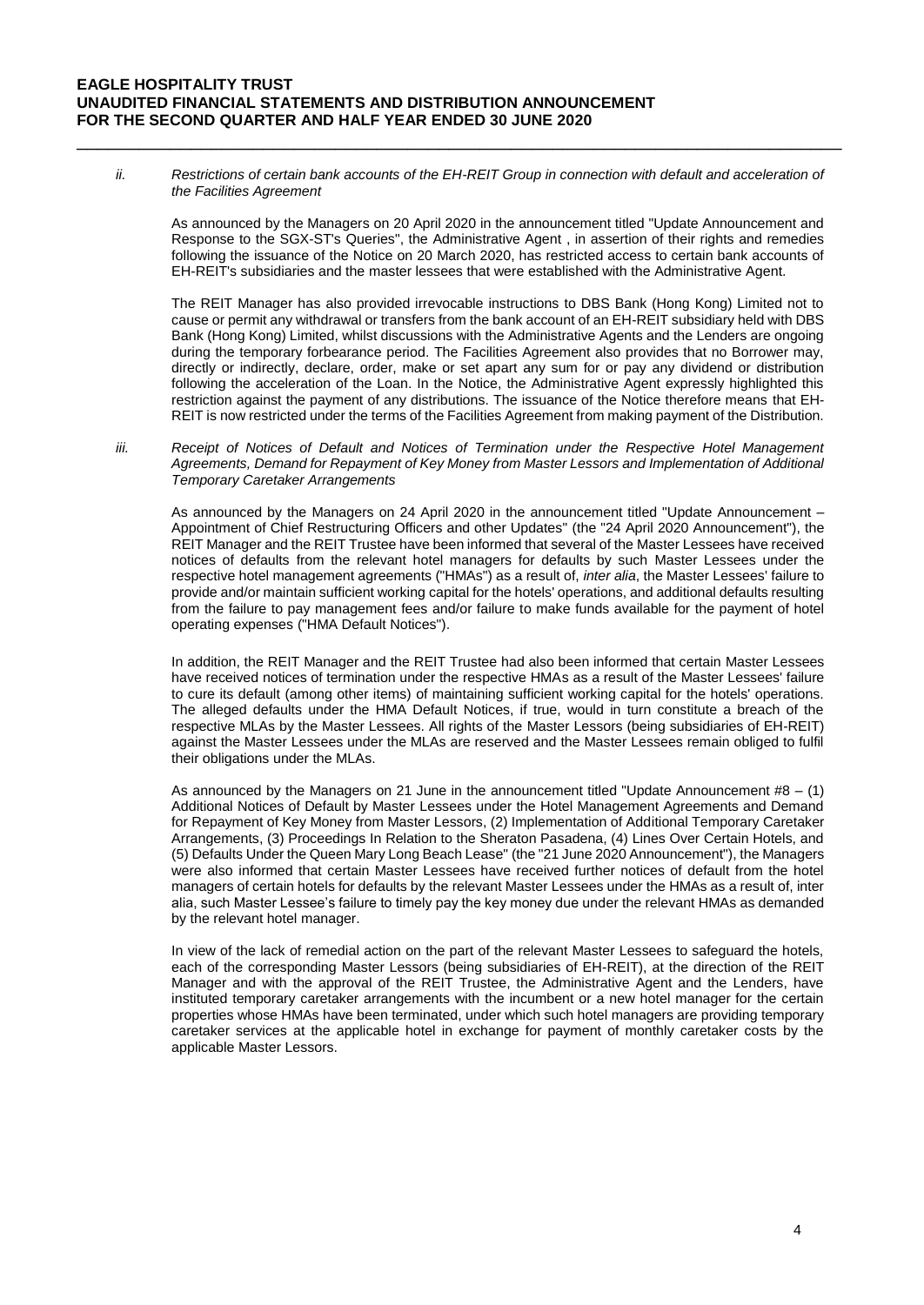#### *iv. Notice of Default and Demand for Payment under the DW Mortgage Loan*

As announced by the Managers in the 24 May 2020 Announcement, the REIT Manager had received a notice of default and demand for payment ("DW Notice") in relation to the mortgage loan dated 21 May 2019 in respect of the Delta Woodbridge with a principal amount of US\$35.0 million ("DW Mortgage Loan") issued by Wells Fargo, National Association ("Wells Fargo").

\_\_\_\_\_\_\_\_\_\_\_\_\_\_\_\_\_\_\_\_\_\_\_\_\_\_\_\_\_\_\_\_\_\_\_\_\_\_\_\_\_\_\_\_\_\_\_\_\_\_\_\_\_\_\_\_\_\_\_\_\_\_\_\_\_\_\_\_\_\_\_\_\_\_

The DW Notice states that Wells Fargo's rights and remedies include, (a) the right to declare the outstanding principal amount under the DW Mortgage Loan (together with all interest accrued and unpaid thereon and all other sums due immediately due and payable; (b) the right to cause the loan to bear interest at the default rate; and (c) the right to foreclose on the collateral. The DW Notice further indicates that Wells Fargo has exercised its right to cause the loan to bear interest at the default rate calculated from 1 April 2020 (being the date that the outstanding sum were due) and demanded for payment in full of all amounts currently due and payable under the loan).

The DW Mortgage Loan is secured against the Renaissance Woodbridge property in EHT's portfolio of properties. In an event of default under the DW Mortgage Loan, Wells Fargo may be able to initiate enforcement proceedings in respect of its security.

#### *v. Termination of the BOTW Interest Rate Swap Agreement*

As announced by the Managers' on 15 May 2020 in the announcement titled "Update Announcement – (1) Termination of Interest Rate Swap Agreement, (2) Discovery of Interested Person Transactions, and (3) Liabilities of Master Lessees" (the "15 May 2020 Announcement"), the REIT Manager had receive a notice of termination of the interest rate swap agreement ("BOTW Interest Rate Swap Agreement") entered into between EH-REIT (through on one of its subsidiaries) and Bank of the West ("BOTW") in relation to the loan under the Facilities Agreement.

Subsequently, the REIT Manager had received a letter from BOTW stating that the total amounts owing under the BOTW Interest Rate Swap Agreement was approximately US\$18.3 million, with default interest accruing on such amount with effect from the termination date in accordance with the applicable provisions of the BOTW Interest Rate Swap Agreement. This amount has become due and payable.

#### *vi. Discovery of Non-Disturbance Agreements*

As announced by the Managers in the 15 May 2020 Announcement, the Managers were informed by their United States legal counsel that there were six non-disturbance agreements (collectively, the "NDAs") entered into (post the initial public offering of the units ("IPO") in EHT) by certain directors of the REIT Manager (who are also the indirect controlling shareholders of Urban Commons, LLC (the "Sponsor")) on behalf of certain subsidiaries of EH-REIT (as Master Lessors) with the corresponding Master Lessees (the "NDA Master Lessees") and the relevant hotel manager. Two NDAs were entered into during the financial period ended 31 December 2019 and four NDAs were entered into in the year 2020.

As set out in the announcement, entry into these non-disturbance agreements constitutes "interested person transactions" under Chapter 9 of the Listing Manual. Reference should be made to the 15 May 2020 Announcement for further details and analysis.

### *vii. Distribution in respect of the period from 24 May 2019 to 31 December 2019*

In February 2020, the Managers had declared a distribution, amounting to approximately US\$30.4 million, in respect of the period from 24 May 2019 to 31 December 2019 (the "Distribution"). The Facilities Agreement provides that no Borrower may, directly or indirectly, declare, order, make or set apart any sum for or pay any dividend or distribution following the acceleration of the Loan. In the Notice, the Administrative Agent expressly highlighted this restriction against the payment of any distribution. The payment of this distribution had been suspended in compliance with one of the key conditions set by the Administrative Agent and the Lenders in agreeing to a temporary forbearance from exercising their rights as a result of the Notices in relation to the Facilities Agreement (as disclosed in note (ii) above).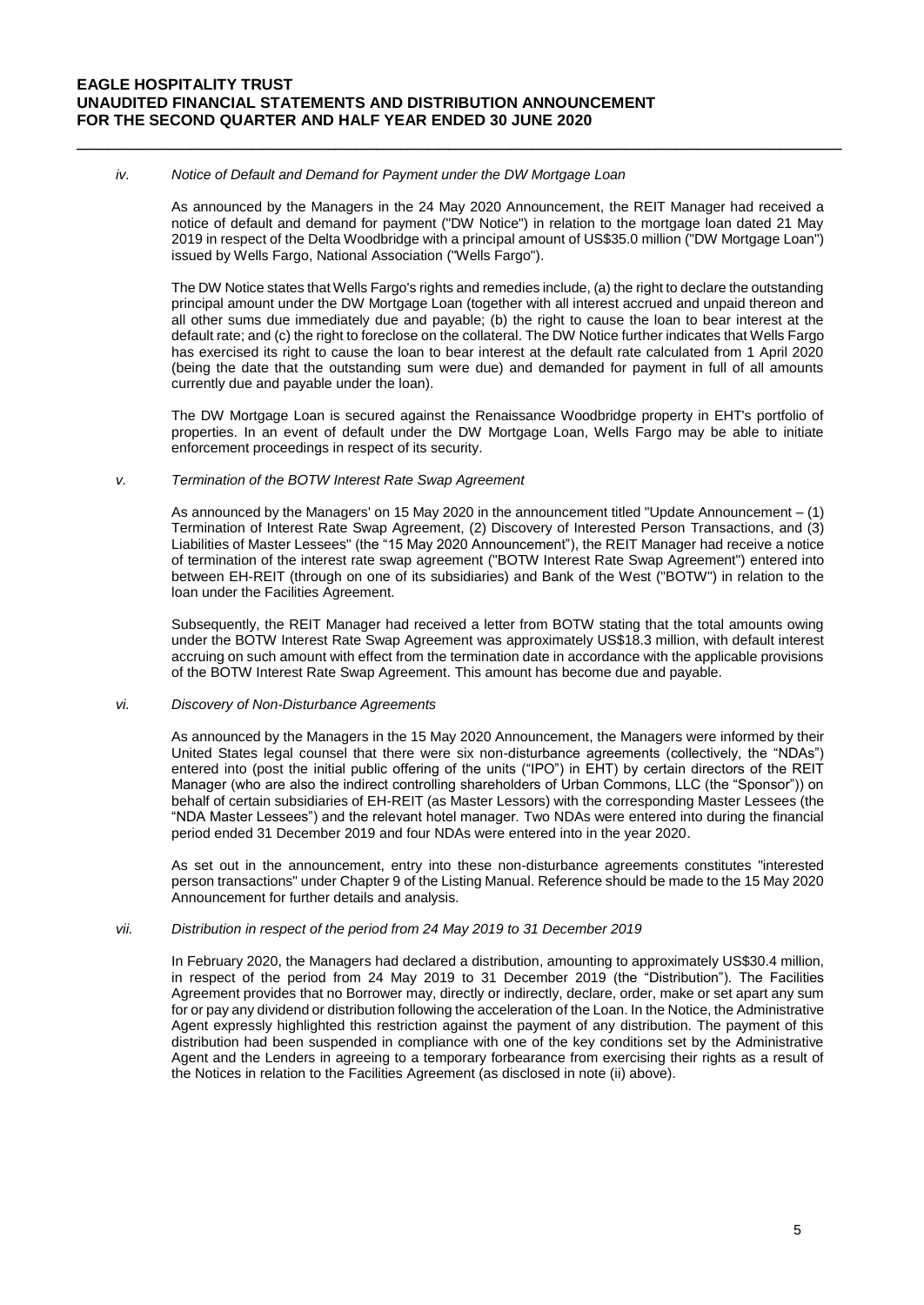#### *viii. Utilisation of Funds to Preserve and Protect Portfolio*

As announced by the Managers on 27 May 2020 in its announcement titled "Update Announcement – Utilisation of Funds to Preserve and Protect Portfolio", the Managers and the REIT Trustee, having received and reviewed the advice of their professional advisers and after consideration, had determined that it is in the best interest of EHT and the Stapled Securityholders to utilise available funds of EH-REIT (including in particular the funds constituting the security deposits available to EH-REIT, and funds that were originally intended for the payment of the distribution to Stapled Securityholders of approximately US\$30.4 million for the period from the Listing Date to 31 December 2019) to fund the necessary and critical expenses of EHT and its underlying portfolio to protect and safeguard the asset value of EHT's portfolio, to the extent appropriate and necessary and in such manner and proportion as may be agreed with the Administrative Agent and the Lenders.

\_\_\_\_\_\_\_\_\_\_\_\_\_\_\_\_\_\_\_\_\_\_\_\_\_\_\_\_\_\_\_\_\_\_\_\_\_\_\_\_\_\_\_\_\_\_\_\_\_\_\_\_\_\_\_\_\_\_\_\_\_\_\_\_\_\_\_\_\_\_\_\_\_\_

#### *ix. Events of Default under the Master Lease Agreements*

As announced by the Managers on 29 June 2020 in the announcement titled "Update Announcement #9 – Commencement of Forensic Accounting Investigation of Sponsor of EHT and Master Lessees and Issuance of Notices of Defaults to Master Lessees" (the "29 June 2020 Announcement"), the Master Lessees had not provided the remaining outstanding security deposits of approximately US\$15.0 million either in cash and/or letter of credit by the stipulated extended deadline, which, in turn, constitutes an event of default under the relevant MLAs (the "SD Defaults"). Accordingly, the EH-REIT Group has issued a notice of default in respect of the SD Defaults to the Master Lessees.

As at the reporting date, the fixed rent for the months of January 2020 to June 2020 and the variable rent for the first two quarters of 2020 remain substantially outstanding and unpaid by the Master Lessees, which constitutes an event of default by the Maser Lessees under the MLAs.

In addition, the defaults by the Master Lessees under the HMAs as a result of, inter alia, the Master Lessees' failure to provide and/or maintain sufficient working capital for the hotels' operations (see note (iii) above), and additional defaults resulting from the failure to pay management fees and/or failure to make funds available for the payment of hotel operating expenses, constitute additional defaults and/or events of default under the respective MLAs by the Master Lessees. As announced by the Managers in the 29 June 2020 Announcement, in light of the above defaults under the HMAs and together with additional defaults and events of default on other obligations under the relevant MLAs by the Master Lessees, the master lessors had on 18 June 2020 issued a separate notice in respect of the defaults and events of defaults under the MLAs to the Master Lessees. The Managers had subsequently on 5 August 2020 issued a second notice to the Master Lessees in respect of the events of default which had occurred and are continuing under each MLA by the applicable Master Lessee in connection with the operation of each of the properties pursuant to the MLA.

#### *x. Proceedings in relation to the Sheraton Pasadena*

As announced by the Managers in the 21 June 2020 Announcement, the City of Pasadena has initiated proceedings in the United States in relation to one of EH-REIT Group's properties, Sheraton Pasadena (the "Complaint"), against the Sponsor and the relevant Master Lessee of Sheraton Pasadena, Urban Commons Cordova, LLC (which is not a subsidiary of EH-REIT) (collectively, the "Defendants"). The Complaint alleged (among other causes of action), inter alia, that the Defendants (i) remain delinquent to pay certain outstanding transient occupancy taxes ("TOT") and tourism business improvement districts ("TBID") assessments to the City of Pasadena for the period of May 2019 through February 2020 (as of the date of the Complaint); (ii) failed and refused to hold the TOT principal in trust for the account of the City of Pasadena from the time the TOT was collected from each hotel guest until remitted to the City of Pasadena and failed and refused to remit the said monies to the City of Pasadena; and (iii) failed to pay to the City of Pasadena the TBID assessment (based on gross occupancy revenues), as required pursuant to the relevant City of Pasadena municipal legislation.

The Managers were subsequently informed that the hotel manager of the Sheraton Pasadena has filed a cross-complaint against the relevant Master Lessee and the Master Lessor of the Sheraton Pasadena (being a subsidiary of EH-REIT) on 10 June 2020 (the "Cross-Complaint"). The Managers are currently consulting their professional advisers as to the appropriate course of action to be taken as regards to the Cross-Compliant.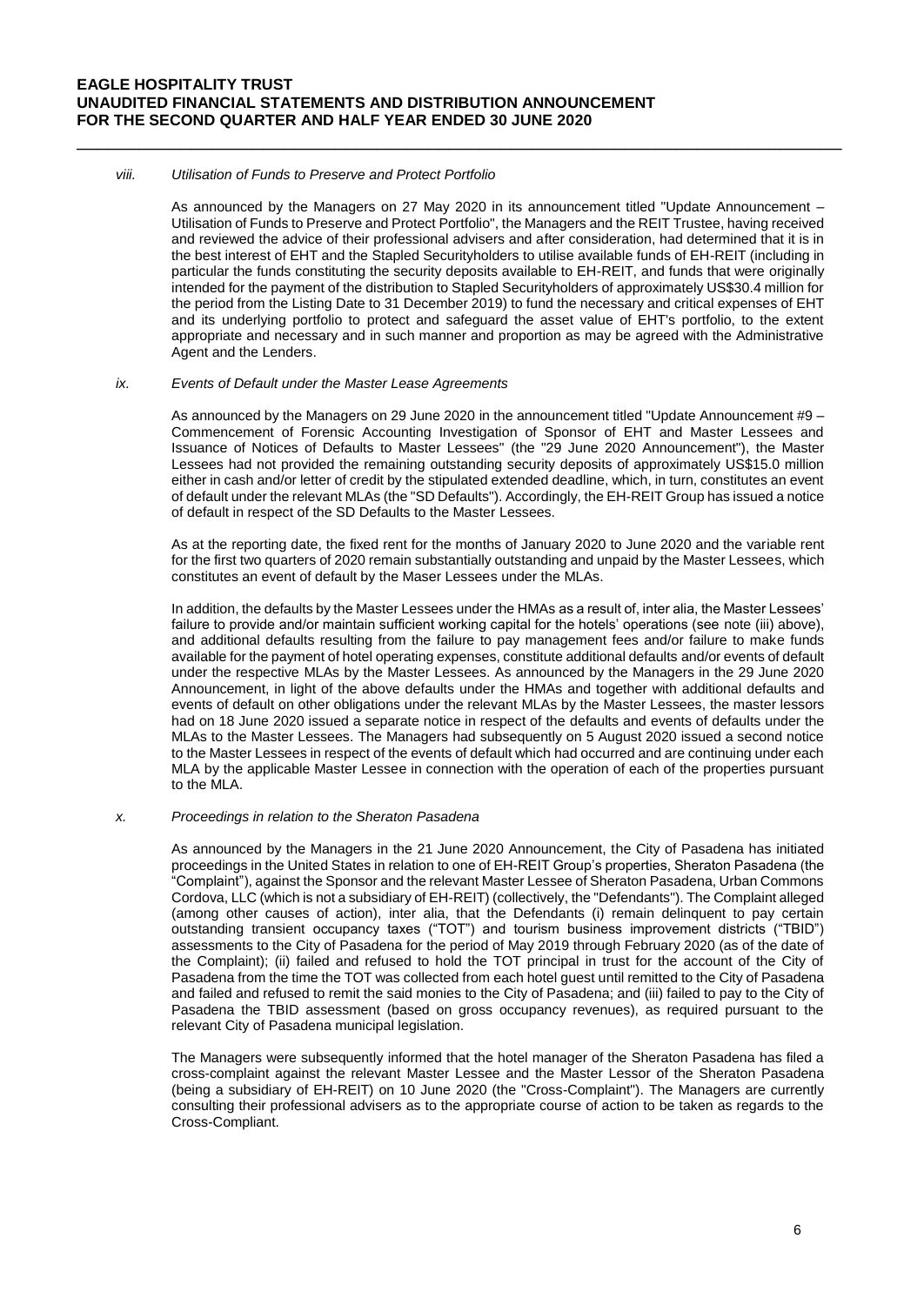#### *xi. Liens over Certain Hotels*

As announced by the Managers in the 21 June 2020 Announcement, the Managers have been informed that, based on publicly available information, delinquent taxes and/or tax liens, in addition to certain judgement and/or mechanics' liens, were filed on the title of certain of EH-REIT Group's properties by various taxing authorities and third-party service providers on account of unpaid amounts for services rendered and/or materials provided by such third-party service providers for the improvement and/or renovation of the relevant hotels. As at the 21 June 2020 Announcement, the hotels with tax liens are the (1) Embassy Suites by Hilton Anaheim North; (2) Holiday Inn Hotel & Suites Anaheim North; (3) Embassy Suites by Hilton Palm Desert; (4) Sheraton Pasadena; (5) Westin Sacramento; (6) Four Points by Sheraton San Jose Airport; (7) Holiday Inn and Suites San Mateo; (8) Crowne Plaza Danbury; (9) Holiday Inn Resorts Orlando Suites – Waterpark; and (10) The Queen Mary Long Beach. The hotels with judgement and/or mechanics' liens are (1) The Queen Mary Long Beach; (2) Holiday Inn Denver East – Stapleton; (3) Renaissance Denver Stapleton; (4) Holiday Inn Resorts Orlando Suites – Waterpark; (5) Doubletree by Hilton Salt Lake City Airport; (6) Holiday Inn and Suites San Mateo; and (7) Crowne Plaza Danbury. The judgement and/or mechanics' liens were filed following the IPO and relate to both (i) capital expenditures, the work for which commenced, or was contracted for, before the IPO, which constitute claims for work performed by or on behalf of the prior owner and/or the Master Lessee of the applicable hotel; and (ii) operating expenditures (e.g. day to day maintenance and repair), the work for which commenced, or was contracted for, after the IPO, which constitute claims for work performed by or on behalf of the Master Lessee of the applicable hotel.

\_\_\_\_\_\_\_\_\_\_\_\_\_\_\_\_\_\_\_\_\_\_\_\_\_\_\_\_\_\_\_\_\_\_\_\_\_\_\_\_\_\_\_\_\_\_\_\_\_\_\_\_\_\_\_\_\_\_\_\_\_\_\_\_\_\_\_\_\_\_\_\_\_\_

Such liens constitute security interests in the title of the relevant properties and potentially compromise EH-REIT's ability to sell, refinance or otherwise deal with the relevant properties. In addition, in the event that the relevant Master Lessees will not be able to settle the liens that they are responsible for and the relevant Master Lessors are found liable, the EH-REIT Group and EHT may have to incur additional expenses and liabilities in relation to the amounts claimed by the various third-party service providers and delinquent tax assessments under the abovementioned liens and encumbrances.

## *xii. Defaults under The Queen Mary Long Beach Lease*

As announced by the Managers in the 21 June 2020 Announcement, Urban Commons Queensway, LLC (a subsidiary of EH-REIT and the lessee in respect of The Queen Mary Long Beach) (the "QM Subsidiary") received notices of default from the City of Long Beach (the "QM Notices") in relation to its defaults under the lease agreement with the City of Long Beach (the "QM Lease Agreement").

Such defaults arose as a result of the QM Subsidiary failing to (a) pay the monthly TOT amounts to the City of Long Beach for certain months in both 2019 and 2020 as required under the QM Lease Agreement (and the relevant Long Beach municipal legislation), which failure resulted in an additional default under the QM Lease Agreement for failing to comply with applicable governmental restrictions (the "QM TOT Default", which the Managers have been informed by the Sponsor has since been cured, as further stated below); (b) provide access to, and/or copies of, certain records (including financial statements and maintenance records) to the City of Long Beach's auditor as required under the QM Lease Agreement, which documentation was requested by the City of Long Beach as part of an audit initiated in December 2019, in addition to failing to provide full audited financial statements for 2019 as required pursuant to the QM Lease Agreement (the "QM Audit Default"); and (c) pay the monthly rent to the City of Long Beach for the month of June 2020 as required under the QM Lease Agreement (the "QM Rent Default" which the Managers have been informed by the Sponsor but based on information available to the Managers, has since been cured, as further stated below, and together with the QM TOT Default and the QM Audit Default, collectively, the "QM Defaults"). Pursuant to the master sublease agreement (i.e. the MLA) between the QM Subsidiary (as Master Lessor and sublessor) and the Master Lessee as sublessee of The Queen Mary Long Beach (the "QM Master Lessee"), the QM Master Lessee is responsible for the payment of the rent and the TOT amounts to the City of Long Beach and compliance with such audit request.

Under the QM Notices, the QM Subsidiary had (a) with respect to the QM Audit Default, until 30 June 2020; and (b) with respect to the QM Rent Default, until 25 June 2020, in each instance, to cure the applicable QM Defaults, and failing which, the City of Long Beach is entitled to pursue remedies available to it under the QM Lease Agreement and otherwise as provided by applicable law. The Managers had been informed by (a) the City of Long Beach that the QM Subsidiary has 120 days to cure the QM Audit Default from 1 July 2020; and (b) the Sponsor that the QM Master Lessee has paid the monthly rent required in respect of the QM Rent Default and has cured the QM TOT Default, with the outstanding TOT amounts having been fully paid by the QM Master Lessee.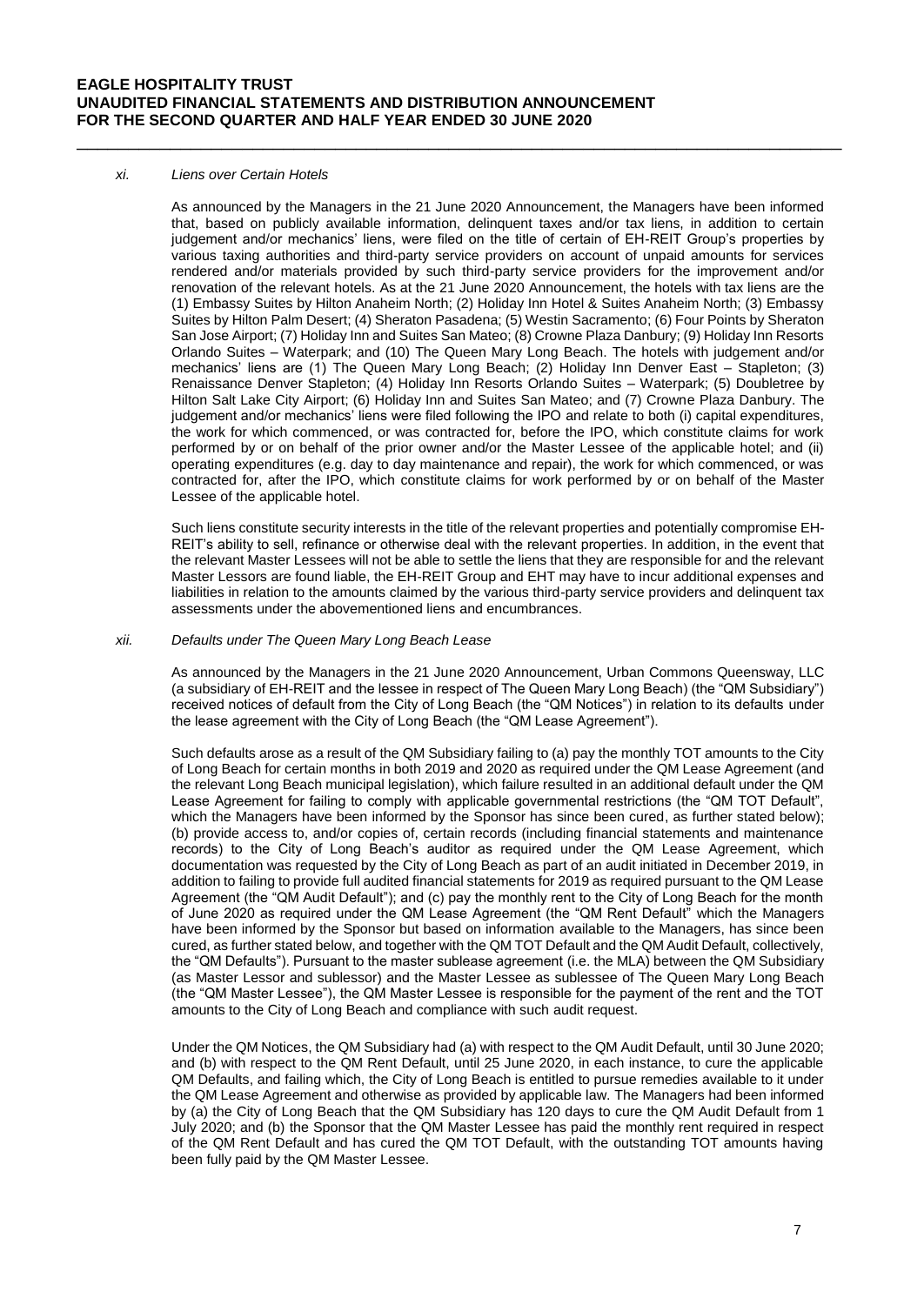#### *xiii. Obligations of EH-REIT under other loan agreements*

As at 31 December 2019, the EH-REIT Group had mortgage loans secured by the Hilton Houston Galleria Area property (the "HHG Mortgage Loan") and Crowne Plaza Dallas Near Galleria-Addison property (the "CPD Mortgage Loan"), with a principal amount of approximately US\$15.6 million and US\$27.6 million, respectively, issued by Wilmington Trust, National Association ("Wilmington Trust"). As at the date of the issuance of these financial statements and based on the information available to the EH-REIT Group, Wilmington Trust, as lender under the HHG Mortgage Loan and the CPD Mortgage Loan, has yet to issue a notice of default and/or demand for payment in relation to the respective loans. Nevertheless, in light of the events surrounding EH-REIT including but not limited to the issuance of the Notice by the Administrative Agent and the Master Lessees' numerous defaults under the MLAs, EH-REIT has been unable to fulfil its obligations under the HHG Mortgage Loan and the CPD Mortgage Loan. If an event of default occurs under the HHG Mortgage Loan or CPD Mortgage Loan, Wilmington Trust may, amongst other things, accelerate the repayment of the outstanding loan amount under the relevant loan.

\_\_\_\_\_\_\_\_\_\_\_\_\_\_\_\_\_\_\_\_\_\_\_\_\_\_\_\_\_\_\_\_\_\_\_\_\_\_\_\_\_\_\_\_\_\_\_\_\_\_\_\_\_\_\_\_\_\_\_\_\_\_\_\_\_\_\_\_\_\_\_\_\_\_

As disclosed by the Managers in the Prospectus, EH-REIT, through one of its subsidiaries, entered into a US\$89.0 million unsecured loan ("Unsecured Loan") from Lodging USA Lendco, LLC ("Lendco"). At the date of the issuance of these financial statements and based on the information available to the EH-REIT Group, Lendco has yet to issue a notice of default and/or demand for payment in relation to the Unsecured Loan. Nevertheless, in light of the events surrounding EH-REIT including, but not limited, to the issuance of the Notice by the Administrative Agent and the Master Lessees' numerous defaults under the MLAs, EH-REIT has been unable to fulfil its obligations under the Unsecured Loan. Lendco's right to receive payments under the Unsecured Loan (including interest) is subordinate to the payment obligations under the Facilities Agreement. Only interest is payable on the Unsecured Loan and the Unsecured Loan may be prepaid in whole or in part at any time (including in connection with certain mandatory prepayments as provided in the loan agreement) without any prepayment penalty or charge.

#### *xiv. Covid-19 pandemic and continuing impact on the hospitality industry*

The outbreak of COVID-19 was declared by the World Health Organisation as a global pandemic on 11 March 2020, and subsequently declared a national emergency in the United States of America ("United States") on 13 March 2020. The spread of COVID-19, both globally and in the United States, has resulted in significant uncertainty in global economies and unprecedented disruptions in the United States lodging industry. Consequently, the operations of and revenue stream from EHT's properties have been severely disrupted and its full impact, including the impact on the valuations of EHT's properties, cannot be meaningfully and reliably assessed.

### *xv. Restructuring and Strategic Review of EHT*

As announced by the Managers in its 24 April 2020 Announcement and the announcement on 28 April 2020 titled "Update Announcement – Appointment of Financial Adviser and Implementation of Temporary Caretaker Arrangements at Certain Hotels", the Managers had appointed (i) FTI Consulting, Inc ("FTI") to assist with, inter alia, the restructuring process of EHT (the "**Restructuring**") and (ii) Moelis & Company ("Moelis") to assist with, inter alia, the comprehensive strategic review of EHT's business (the "**Strategic Review**"), including advising on available options to achieve the best possible outcomes for Stapled Securityholders. Both FTI and Moelis, as professional advisers to the EH-REIT Group, also assist in negotiating with the Administrative Agent, lenders and other counterparties of the EH-REIT Group with a view to restructuring the relevant facilities, and reviewing and analysing a range of strategic and corporate options for EHT.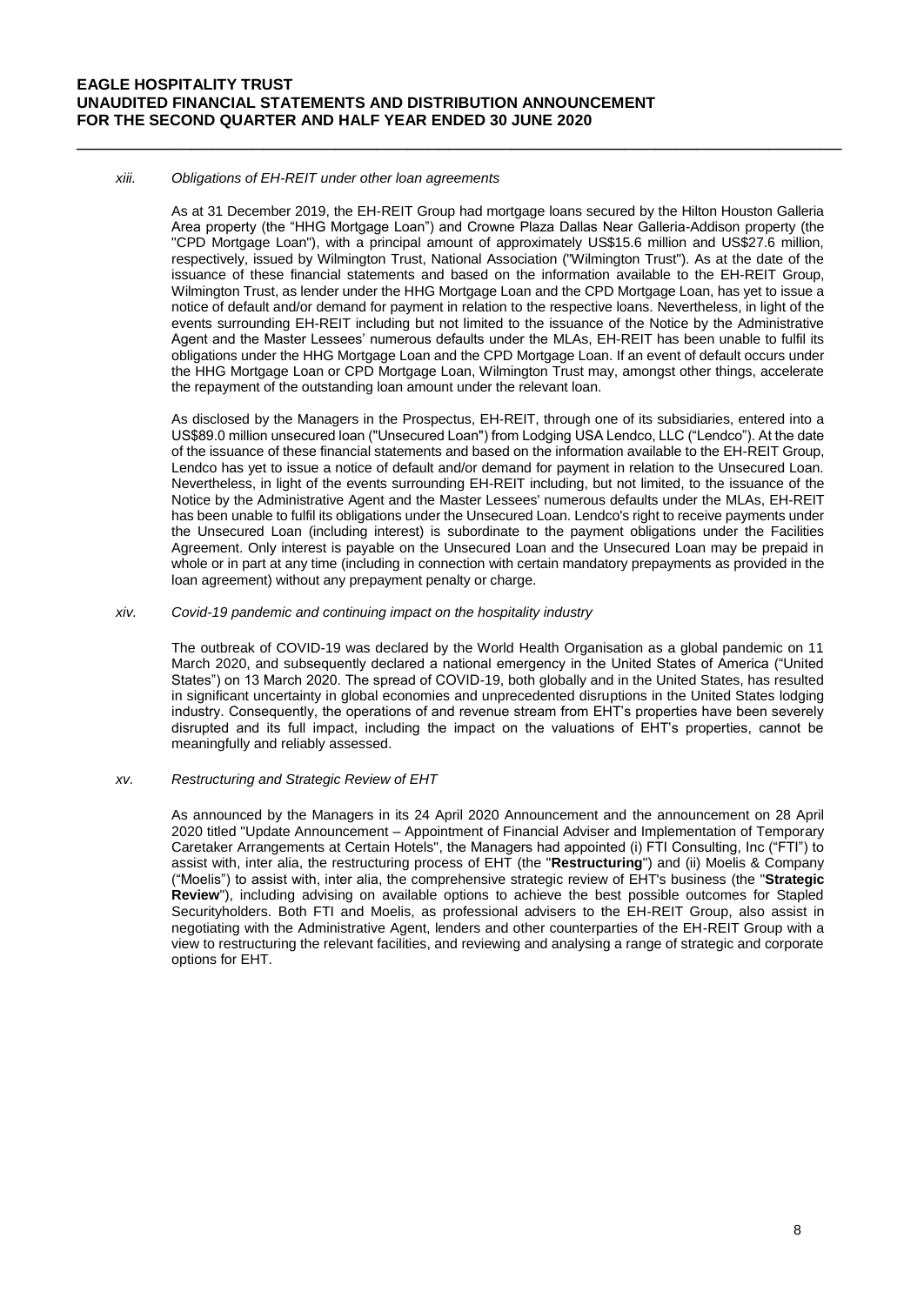## **Significant Events after the Reporting Period**

Reference should be made to the Managers' announcements on SGXNET for key events occurring after the Reporting Period, in particular but without limitation:

\_\_\_\_\_\_\_\_\_\_\_\_\_\_\_\_\_\_\_\_\_\_\_\_\_\_\_\_\_\_\_\_\_\_\_\_\_\_\_\_\_\_\_\_\_\_\_\_\_\_\_\_\_\_\_\_\_\_\_\_\_\_\_\_\_\_\_\_\_\_\_\_\_\_

*i. Discovery of Unauthorised Application made under the Untied States Paycheck Protection Program on behalf of the Queen Mary Master Lessor*

As announced by the Managers on 14 August 2020 in its announcement titled "Update Announcement #11 – (1) Discovery of Unauthorised Application made under the United States Paycheck Protection Program on behalf of the Queen Mary Master Lessor, (2) Delinquency of Taxes by Certain Master Lessees, and (3) Receipt of Notices of Default and Termination under Certain Franchise Agreements" (the "14 August 2020 Announcement"), the Managers and the REIT Trustee were informed by their professional advisers that they discovered that an unauthorised loan application dated 18 May 2020 (the "QM PPP Application") was submitted on behalf of Urban Commons Queensway, LLC (the "QM Master Lessor", being the Master Lessor of the Queen Mary Long Beach ("QM") and a subsidiary of EH-REIT) under the United States Paycheck Protection Program administered by the United States Small Business Administration ("US SBA") purportedly on behalf of the QM Master Lessor.

Reference should be made to the 14 August 2020 for further details on the QM PPP Application. The Managers and the REIT Trustee are in the midst of consulting with their professional advisers to determine any further actions to be taken in respect of the unauthorized QM PPP Application and the QM PPP Loan. The Managers will provide further updates on the QM PPPP Application and the QM PPP Loan as and when there are material developments

*ii. Delinquency of Taxes by Certain Master Lessees*

As announced by the Managers in its 14 August 2020 Announcement, the Managers and the REIT Trustee have been informed that the Master Lessees of the Holiday Inn Denver East – Stapleton and the Renaissance Denver Stapleton (the "Denver Master Lessees") have been deficient in paying certain outstanding sales taxes, lodger's taxes and tourism improvement district taxes that have continued to accrue over certain periods in respect of the abovementioned hotels since at least December 2019 to the tax authorities of the City and County of Denver (the "Denver Outstanding Taxes"). However, the Denver Master Lessee entered into a settlement arrangement with the Denver tax authorities on 1 July 2020 pursuant to which the Denver Master Lessees would pay the Denver Outstanding Taxes by way of instalments. The Managers and the REIT Trustee understand that the total outstanding amount of the Denver Outstanding Taxes to be settled under the settlement arrangement (inclusive of penalties and interests) is approximately US\$954,000, which is to be paid by way of six (6) monthly instalments from July 2020 to December 2020.

Subsequently, it was brought to the attention of the Managers and the REIT Trustee that the Denver Master Lessees failed to pay the first instalment that was due on 13 July 2020 to the tax authorities of the City and County of Denver. In response, the tax authorities issued a warrant of seizure of assets (the "Warrant") in respect of the Holiday Inn Denver East – Stapleton and Renaissance Denver Stapleton. The Managers and the REIT Trustee were subsequently informed that on 14 July 2020, the Denver Master Lessees paid the first instalment in respect of the Denver Outstanding Taxes to the tax authorities of the City and County of Denver and the tax authorities have accepted such payment. Pursuant to the settlement arrangement between the Denver Master Lessees and the Denver tax authorities with regard to the Denver Outstanding Taxes, a second instalment was due on 6 August 2020 which, as at the date of issuance of these financial statements, has not been paid by the Denver Master Lessees. The Managers and the REIT Trustee's local counsel has informed the Managers and the REIT Trustee that as a result of the non-payment by the Denver Master Lessees of the second instalment by the due date, the tax authorities of the City and County of Denver have indicated that they will not be giving any advance notice prior to issuing and executing their seizure warrants on the Holiday Inn Denver East – Stapleton and the Renaissance Denver Stapleton.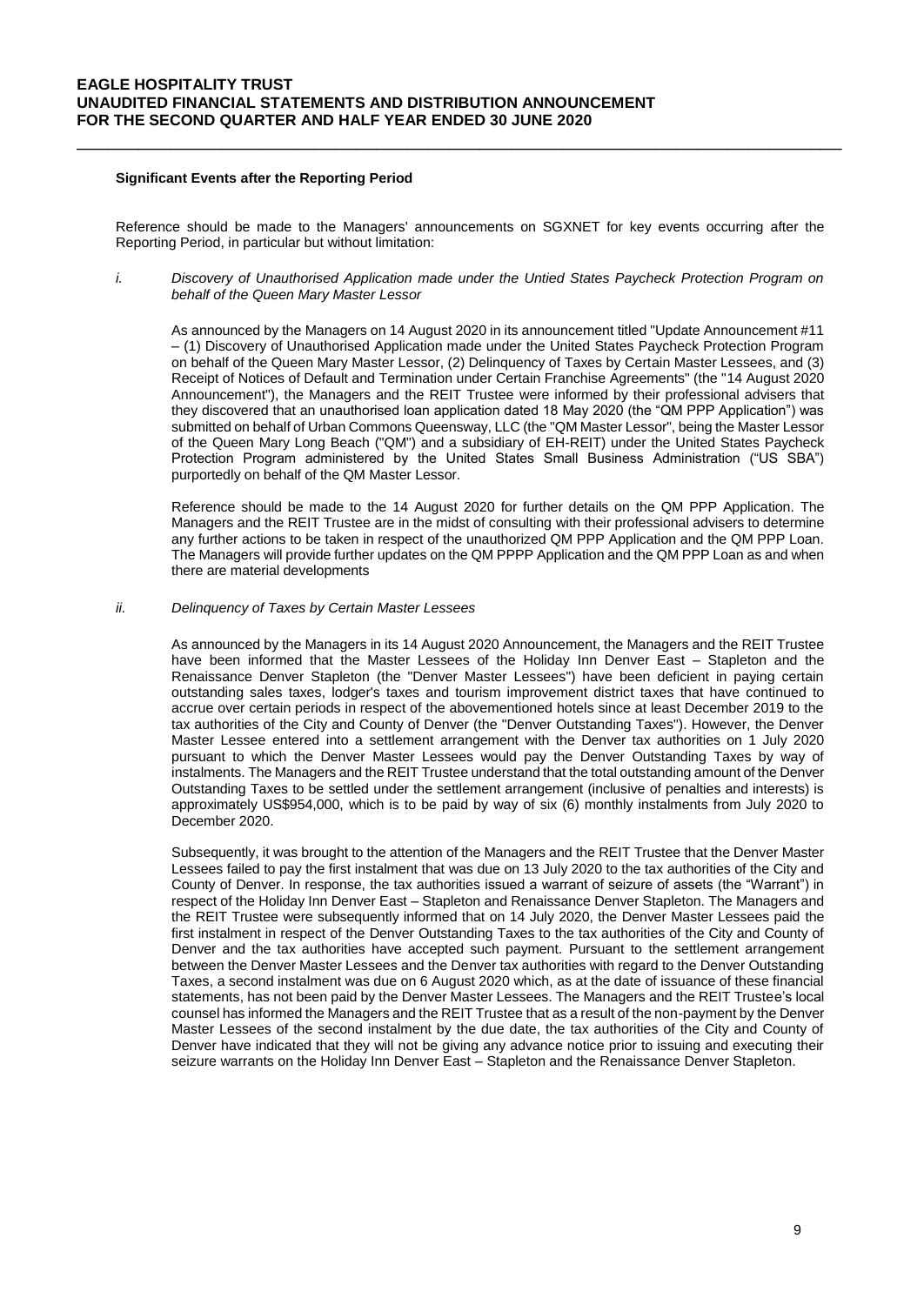As announced by the Managers in the same announcement, the Managers and the REIT Trustee have also been informed that the Master Lessee of the Holiday Inn Resort Orlando Suites – Waterpark (the "HIOR Master Lessee") has been deficient in paying certain outstanding tourism development taxes that have continued to accrue in respect of the Holiday Inn Resort Orlando Suites – Waterpark since February 2020 to the Comptroller of Orange County, Florida. As a result of the outstanding taxes, the Comptroller of Orange County, Florida filed a tourism development tax warrant against both UCCONT1, LLC (the "HIOR Master Lessor", being the Master Lessor of the Holiday Inn Resort Orlando Suites – Waterpark and a subsidiary of EH-REIT) and the HIOR Master Lessee for the collection of the delinquent outstanding tourism development taxes in the amount of approximately US\$244,000 (including penalties and interest) (the "Orlando Outstanding Taxes").

\_\_\_\_\_\_\_\_\_\_\_\_\_\_\_\_\_\_\_\_\_\_\_\_\_\_\_\_\_\_\_\_\_\_\_\_\_\_\_\_\_\_\_\_\_\_\_\_\_\_\_\_\_\_\_\_\_\_\_\_\_\_\_\_\_\_\_\_\_\_\_\_\_\_

The Comptroller of Orange County, Florida further issued a notice dated 12 June 2020 (the "HIOR Tax Notice") to the HIOR Master Lessor of its intent to levy upon any cash in possession of the HIOR Master Lessor and a bank account of the HIOR Master Lessor with Bank of America (the "HIOR Account"). The Managers and the REIT Trustee understand that on or about 25 June 2020, the Sponsor entered into a repayment agreement with the Comptroller of Orange County, Florida to pay all delinquent tourist development taxes (including penalties and interest) due to the Comptroller of Orange County, Florida in three (3) instalments due on 26 June 2020, 1 August 2020 and 1 September 2020, as well as to satisfy the levy. Despite the Sponsor's payment of the first instalment due on 26 June 2020, the Comptroller of Orange County, Florida refused to release the HIOR Account or delay enforcement of the garnishment referenced in the HIOR Tax Notice. The Managers and the REIT Trustee appointed local counsel which then filed a complaint on behalf of the HIOR Master Lessor against the Comptroller of Orange County, Florida on 2 July 2020 (the "HIOR Complaint") to contest the Comptroller of Orange County, Florida's levy and garnishment of the HIOR Account to collect the Orlando Outstanding Taxes as (a) the HIOR Master Lessee is the party that is directly and solely liable to pay the Orlando Outstanding Taxes pursuant to the terms of the MLA and (b) the Comptroller of Orange County, Florida is able to collect the Outstanding Orlando Taxes pursuant to the repayment arrangement with the Sponsor.

The Managers and the REIT Trustee are in the process of consulting their professional advisers to ascertain the impact of the above matters and the appropriate course of action to be taken in respect thereof.

#### *iii. Receipt of Notices of Default and Termination under Certain Franchise Agreements*

As announced by the Managers in its 14 August 2020 Announcement, the Managers and the REIT Trustee have been informed that the Master Lessees of ten (10) hotels have received notices of default and termination from the relevant franchisors under the respective franchise agreements (the "**Franchise Agreements**") as a result of the Master Lessees' failure to cure its default for non-payment of fees and other amounts due and owing to the relevant franchisor under the relevant Franchise Agreement (the "**FA Termination Notices**"). Based on the FA Termination Notices and the information available to FTI Consulting, Inc. (being the Chief Restructuring Officer), the aggregate outstanding amount due by the Master Lessees to the franchisors under such Franchise Agreements amount to approximately US\$3.8 million.

Pursuant to the FA Termination Notices, the relevant franchisors will have the right to terminate the respective Franchise Agreements if the relevant Master Lessees do not cure the defaults under the Franchise Agreements within the applicable cure periods as stated in the FA Termination Notices. Pursuant to the terms of the applicable MLAs in respect of the hotels under the FA Termination Notices, the relevant Master Lessees are responsible for payment of such outstanding amounts under the Franchise Agreements to the applicable franchisors and the alleged defaults under the FA Termination Notices, if true, would in turn also constitute a breach of the respective MLAs by the Master Lessees.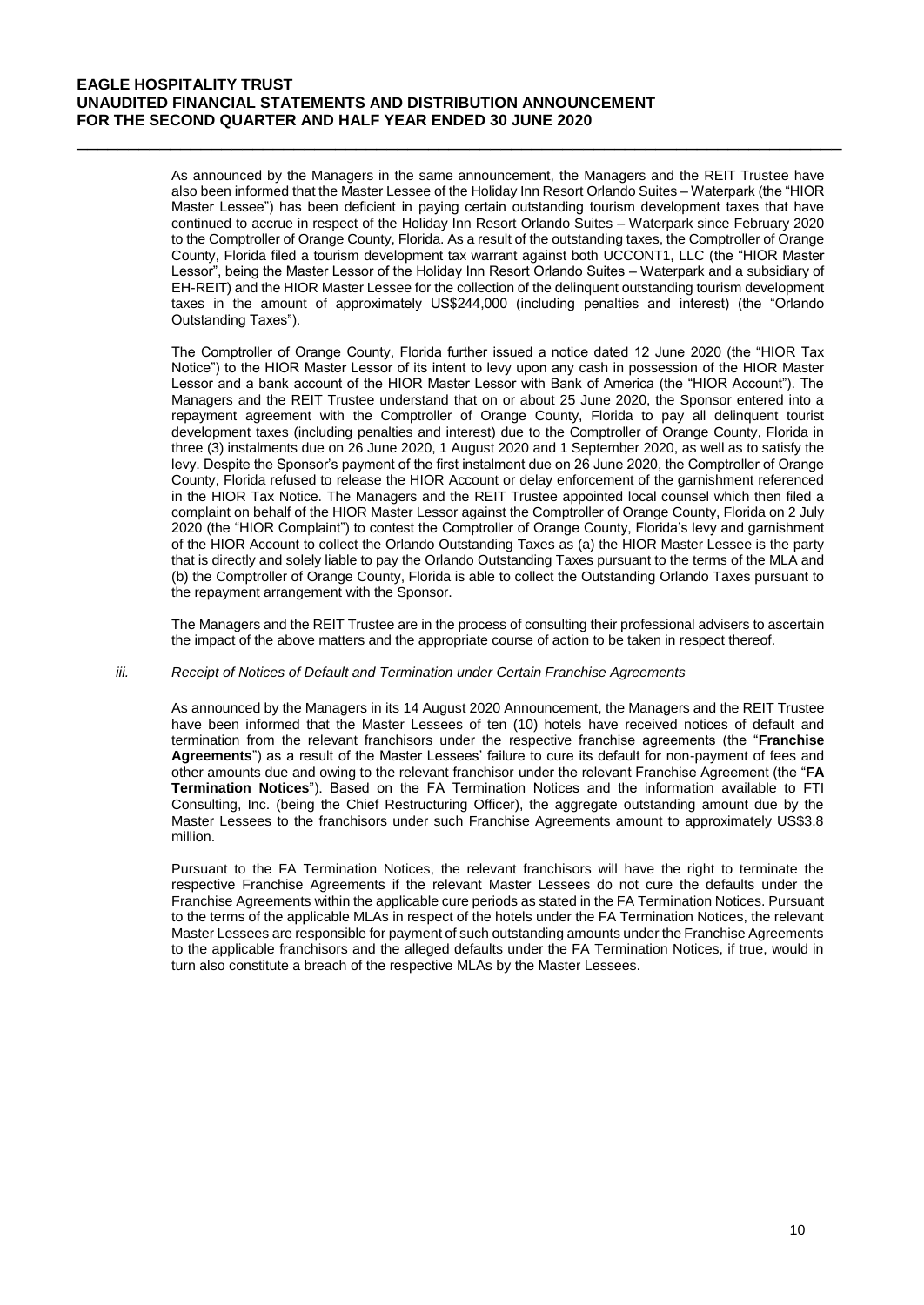### *iv. Receipt of Notices of Breach from the Master Lessors*

The Managers and REIT Trustee have been informed that on 12 August 2020 the Master Lessors have received a notice of breaches from the Master Lessees under the MLAs (the "Notice of Breach"). The Managers are in the midst of seeking legal advice from its legal advisers as to the appropriate course of action to be taken in respect of the Notice of Breach. The Managers will provide updates to Stapled Securityholders as and when feasible and appropriate to do so.

\_\_\_\_\_\_\_\_\_\_\_\_\_\_\_\_\_\_\_\_\_\_\_\_\_\_\_\_\_\_\_\_\_\_\_\_\_\_\_\_\_\_\_\_\_\_\_\_\_\_\_\_\_\_\_\_\_\_\_\_\_\_\_\_\_\_\_\_\_\_\_\_\_\_

### *v. Other Key Events Pending*

The Managers and the REIT Trustee have also been recently informed of other key events which may affect EHT and which are still in the midst of being investigated by the Managers and the REIT Trustee with the possibility of additional liability materialising. As at the date of issuance of these financial statements, the Managers are in the process of seeking professional advice and will need more time to assess the implications of such events and determine if such events give rise to additional liabilities (contingent or otherwise) as at 31 December 2019 or subsequent to that date, and the actions to be undertaken.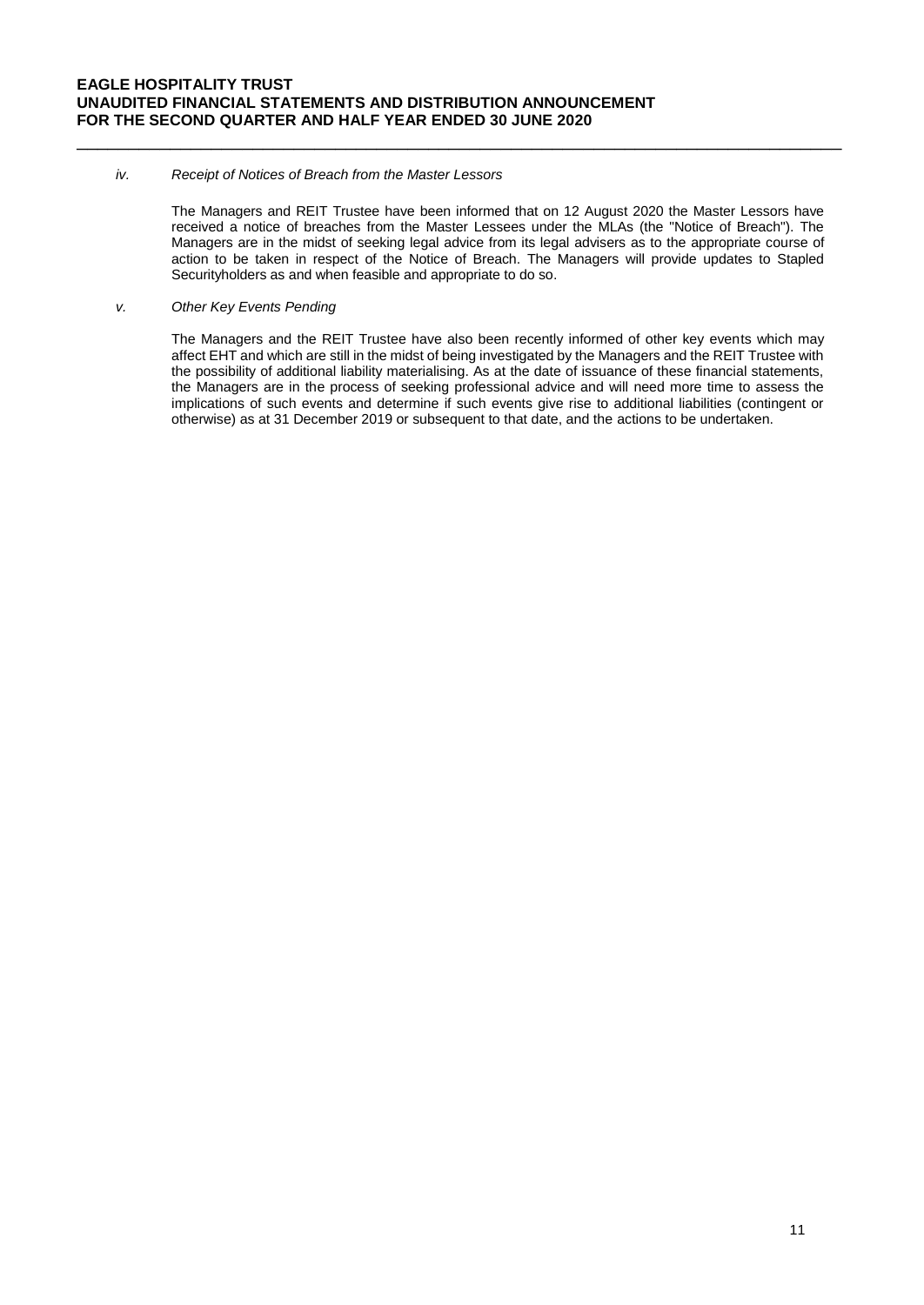### **Summary of Eagle Hospitality Trust's Results**

## **2Q 2020 and 1H 2020 vs 24 May 2019 (Listing Date) to 30 June 2019**

|                                                                                   | 2Q 2020<br><b>US\$'000</b> | 24 May 2019<br>to 30 June<br>$2019^{(1)}$<br><b>US\$'000</b> | Variance $(2)$<br>$\%$ | 1H 2020<br><b>US\$'000</b> | 24 May 2019<br>to 30 June<br>$2019^{(1)}$<br><b>US\$'000</b> | Variance $(2)$<br>% |
|-----------------------------------------------------------------------------------|----------------------------|--------------------------------------------------------------|------------------------|----------------------------|--------------------------------------------------------------|---------------------|
| Revenue                                                                           | 15,694                     | 9,507                                                        | <b>NM</b>              | 32,284                     | 9,507                                                        | <b>NM</b>           |
| Net property income                                                               | 13,941                     | 8,046                                                        | <b>NM</b>              | 26,525                     | 8,046                                                        | <b>NM</b>           |
| Income available for<br>distribution to Stapled<br>Securityholders <sup>(3)</sup> |                            | 5,647                                                        | <b>NM</b>              |                            | 5,647                                                        | <b>NM</b>           |
| Distribution per Stapled<br>Security ("DPS") (US<br>cents) $(3)$                  |                            | 0.650                                                        | <b>NM</b>              |                            | 0.650                                                        | <b>NM</b>           |
| Annualised distribution<br>yield (%)                                              |                            |                                                              |                        |                            |                                                              |                     |
| - Based on IPO listing<br>price of US\$0.78                                       |                            | $8.67\%^{(4)}$                                               | <b>NM</b>              |                            | $8.67\%^{(4)}$                                               | <b>NM</b>           |

\_\_\_\_\_\_\_\_\_\_\_\_\_\_\_\_\_\_\_\_\_\_\_\_\_\_\_\_\_\_\_\_\_\_\_\_\_\_\_\_\_\_\_\_\_\_\_\_\_\_\_\_\_\_\_\_\_\_\_\_\_\_\_\_\_\_\_\_\_\_\_\_\_\_

NM – Not meaningful

#### **Footnotes:**

- (1) The comparative figures were for the period from 24 May 2019 (Listing Date) to 30 June 2019. These figures were extracted from EHT's results announcement for the period from 24 May 2019 to 30 June 2019.
- (2) The actual results of 2Q 2019 and 1H 2019 covers the period from 24 May 2019 to 30 June 2019 (38 days). However, 2Q 2020 and 1H 2020 period is from 1 April 2020 to 30 June 2020 (91 days) and 1 January 2020 to 30 June 2020 (182 days) respectively. Accordingly, the comparison of these two reporting periods is not meaningful. Please refer to Section 9 for variance analysis of the actual results for 2Q 2020 and 1H 2020 compared with the projections as disclosed in the Prospectus.
- (3) There is no income available for distribution for 2Q 2020 and 1H 2020 respectively, as a result of the uncertainty, taking into consideration, amongst other things, the liquidity of EHT, the uncertainty on the Master Lessees' ability to make rental payments and fulfil its obligations under the MLAs and the default and acceleration of the US\$341.0 million syndicated credit agreement (the "Facilities Agreement").
- (4) The annualised distribution yield for Listing Date to 30 June 2019 was on a pro-rata basis of 38 days from the results following the Listing Date based on the listing price of US\$0.78.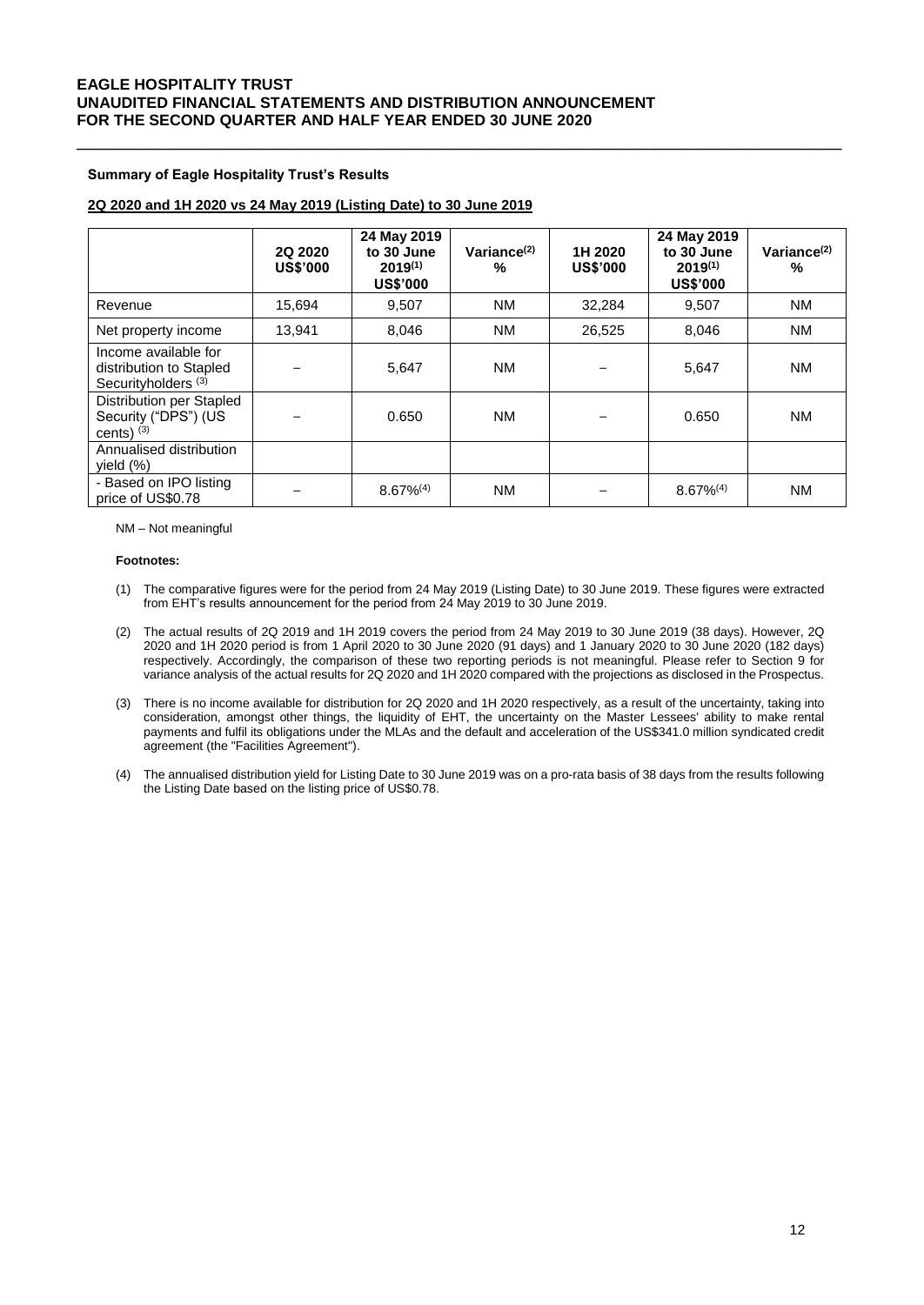## **Summary of Eagle Hospitality Trust's Results**

## **Actual vs Projection**

|                                                                                   | 2Q 2020                   |                                              |               | 1H 2020                   |                                              |               |
|-----------------------------------------------------------------------------------|---------------------------|----------------------------------------------|---------------|---------------------------|----------------------------------------------|---------------|
|                                                                                   | Actual<br><b>US\$'000</b> | Projection <sup>(1)</sup><br><b>US\$'000</b> | Variance<br>% | Actual<br><b>US\$'000</b> | Projection <sup>(1)</sup><br><b>US\$'000</b> | Variance<br>% |
| Revenue                                                                           | 15,694                    | 23,907                                       | $(34.4\%)$    | 32,284                    | 45,850                                       | (29.6%)       |
| Net property income                                                               | 13,941                    | 20,380                                       | (31.6%)       | 26,525                    | 38,799                                       | (31.6%)       |
| Income available for<br>distribution to Stapled<br>Securityholders <sup>(2)</sup> |                           | 14.527                                       | <b>NM</b>     |                           | 27,057                                       | <b>NM</b>     |
| Distribution per Stapled<br>Security ("DPS") (US<br>cents) $(2)$                  |                           | 1.665                                        | <b>NM</b>     |                           | 3.100                                        | <b>NM</b>     |
| Annualised distribution<br>yield (%)                                              |                           |                                              |               |                           |                                              |               |
| - Based on IPO listing<br>price of US\$0.78                                       |                           | 8.6%                                         | <b>NM</b>     |                           | 8.0%                                         | <b>NM</b>     |
| - Based on 2Q 2020<br>closing price of<br><b>US\$0.137</b>                        |                           | <b>NM</b>                                    | <b>NM</b>     |                           | <b>NM</b>                                    | <b>NM</b>     |

\_\_\_\_\_\_\_\_\_\_\_\_\_\_\_\_\_\_\_\_\_\_\_\_\_\_\_\_\_\_\_\_\_\_\_\_\_\_\_\_\_\_\_\_\_\_\_\_\_\_\_\_\_\_\_\_\_\_\_\_\_\_\_\_\_\_\_\_\_\_\_\_\_\_

NM – Not meaningful

#### **Footnotes:**

- (1) The Prospectus of EHT dated 16 May 2019 (the "Prospectus") disclosed a 12-month profit projection for the year from 1 January 2020 to 31 December 2020 (the "Projection"). Projection results were derived from the seasonal projection for 2Q 2020 and 1H 2020 respectively, based on the Projection Year 2020 as disclosed in the Prospectus.
- (2) There is no income available for distribution for 2Q 2020 and 1H 2020 respectively, as a result of the uncertainty, taking into consideration, amongst other things, the liquidity of EHT, the uncertainty on the Master Lessees' ability to make rental payments and fulfil its obligations under the MLAs and the default and acceleration of the US\$341.0 million syndicated credit agreement (the "Facilities Agreement").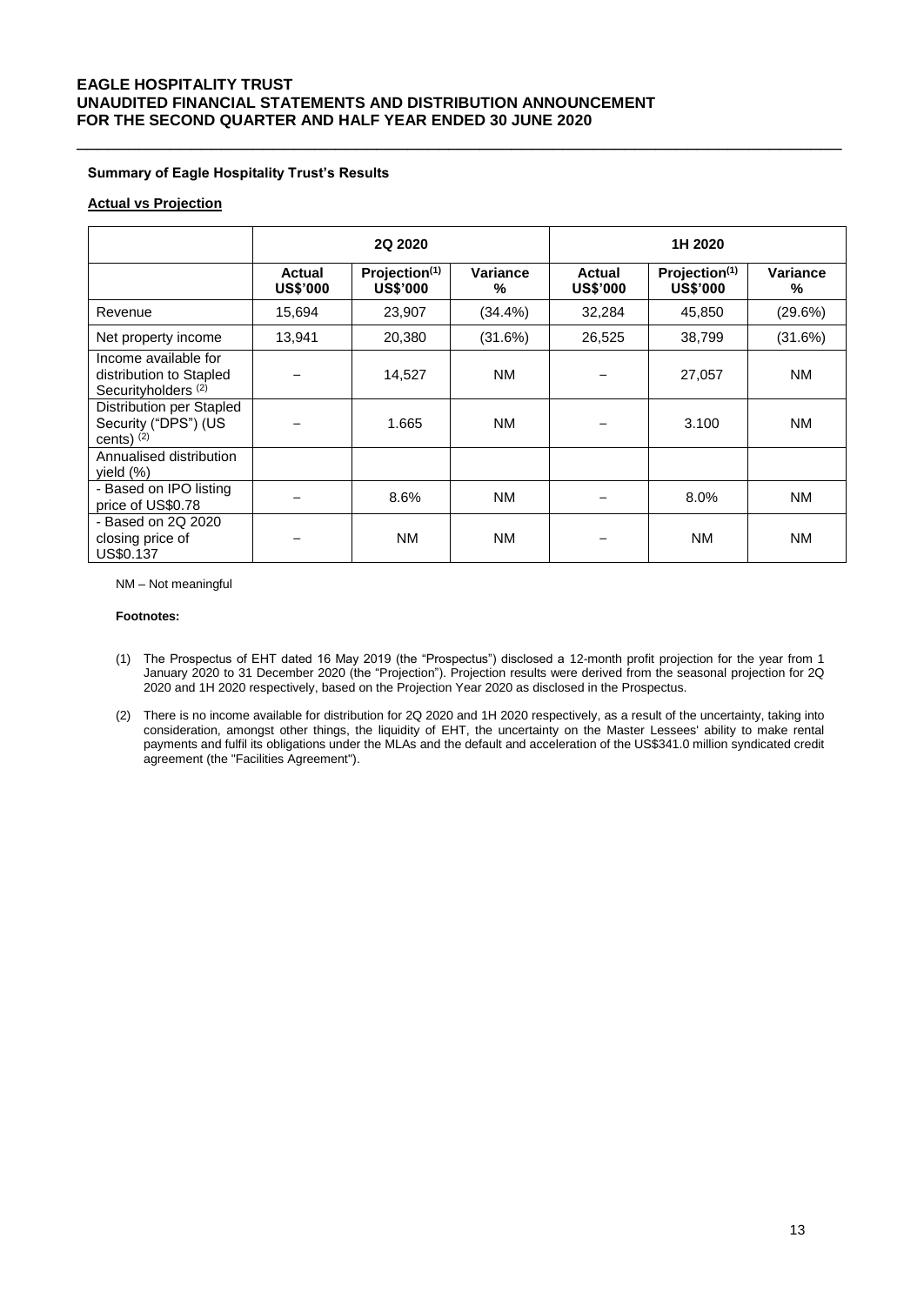**1(a)(i)(ii) Consolidated Statement of Comprehensive Income and Distribution Statement**

\_\_\_\_\_\_\_\_\_\_\_\_\_\_\_\_\_\_\_\_\_\_\_\_\_\_\_\_\_\_\_\_\_\_\_\_\_\_\_\_\_\_\_\_\_\_\_\_\_\_\_\_\_\_\_\_\_\_\_\_\_\_\_\_\_\_\_\_\_\_\_\_\_\_

|                                                                 |                |                 | <b>EHT</b>                                    |                | <b>EH-REIT Group</b> |                                               |                         |  |
|-----------------------------------------------------------------|----------------|-----------------|-----------------------------------------------|----------------|----------------------|-----------------------------------------------|-------------------------|--|
| <b>Consolidated Statements of Comprehensive Income</b>          | <b>Notes</b>   | 2Q 2020         | 24 May 2019 to<br>30 June 2019 <sup>(1)</sup> | Variance $(2)$ | 2Q 2020              | 24 May 2019 to<br>30 June 2019 <sup>(1)</sup> | Variance <sup>(2)</sup> |  |
|                                                                 |                | <b>US\$'000</b> | <b>US\$'000</b>                               | %              | <b>US\$'000</b>      | <b>US\$'000</b>                               | %                       |  |
| Revenue                                                         |                | 15.694          | 9,507                                         | n.m.           | 15.694               | 9,507                                         | n.m.                    |  |
| Property expenses                                               |                | (1,753)         | (1,461)                                       | n.m.           | (1,753)              | (1, 461)                                      | n.m.                    |  |
| Net property income                                             |                | 13,941          | 8,046                                         | n.m.           | 13,941               | 8.046                                         | n.m.                    |  |
| REIT Manager's management fee                                   | $\mathbf{1}$   |                 | (565)                                         | n.m.           |                      | (565)                                         | n.m.                    |  |
| <b>REIT Trustee's fee</b>                                       |                | (51)            | (23)                                          | n.m.           | (51)                 | (23)                                          | n.m.                    |  |
| Other trust expenses                                            | $\overline{2}$ | (10, 221)       | (121)                                         | n.m.           | (10, 216)            | (121)                                         | n.m.                    |  |
| Caretaker expenses                                              | 3              | (3,361)         |                                               | n.m.           | (3,361)              |                                               | n.m.                    |  |
| Other income                                                    | 4              | 14,316          | —                                             | n.m.           | 14,316               |                                               | n.m.                    |  |
| Finance income                                                  |                | 20              | 37                                            | n.m.           | 20                   | 37                                            | n.m.                    |  |
| Finance costs                                                   |                | (8, 467)        | (2,378)                                       | n.m.           | (8, 467)             | (2,378)                                       | n.m.                    |  |
| Net finance costs                                               | 5              | (8, 447)        | (2, 341)                                      | n.m.           | (8, 447)             | (2, 341)                                      | n.m.                    |  |
| Loss on termination of interest rate swap                       | 6              | (18, 283)       |                                               | n.m.           | (18, 283)            |                                               | n.m.                    |  |
| Impairment loss on trade and non-trade receivables              | $\overline{7}$ | (26, 300)       |                                               | n.m.           | (26, 300)            |                                               | n.m.                    |  |
| (Loss)/ Profit before tax and change in fair value              |                | (38, 406)       | 4,996                                         | n.m.           | (38, 401)            | 4,996                                         | n.m.                    |  |
| Net fair value change in investment properties                  | 8              | (528)           | 163,996                                       | n.m.           | (528)                | 163,996                                       | n.m.                    |  |
| (Loss)/ Profit before tax                                       |                | (38, 934)       | 168,992                                       | n.m.           | (38, 929)            | 168,992                                       | n.m.                    |  |
| Tax expense                                                     | 9              |                 | (34, 447)                                     | n.m.           |                      | (34, 447)                                     | n.m.                    |  |
| (Loss)/ Profit for the period (3)                               | 10             | (38, 934)       | 134,545                                       | n.m.           | (38, 929)            | 134,545                                       | n.m.                    |  |
| <b>Distribution Statement</b>                                   |                |                 |                                               |                |                      |                                               |                         |  |
| (Loss)/ Profit for the period                                   | 10             | (38, 934)       | 134,545                                       | n.m.           | (38, 929)            | 134,545                                       | n.m.                    |  |
| Distribution adjustments                                        | 11             | 38,934          | (128, 898)                                    | n.m.           | 38,929               | (128, 898)                                    | n.m.                    |  |
| Income available for distribution<br>to Stapled Securityholders | 12             | -               | 5,647                                         | n.m.           |                      | 5,647                                         | n.m.                    |  |

n.m. – Not meaningful

**Footnotes:**

(1) The comparative figures were for the period from 24 May 2019 (Listing Date) to 30 June 2019. These figures were extracted from EHT's results announcement for the period from 24 May 2019 to 30 June 2019.

(2) The actual results of 2Q 2019 covers the period from 24 May 2019 to 30 June 2019 (38 days). However, 2Q 2020 period is from 1 April 2020 to 30 June 2020 (91 days). Accordingly, the comparison of these two reporting periods is not meaningful. Please refer to Section 9 for variance analysis of the actual results for 2Q 2020 compared with the projections as disclosed in the Prospectus.

(3) Included in EHT's loss for 2Q 2020 is EH-BT's other trust expenses of US\$4,700.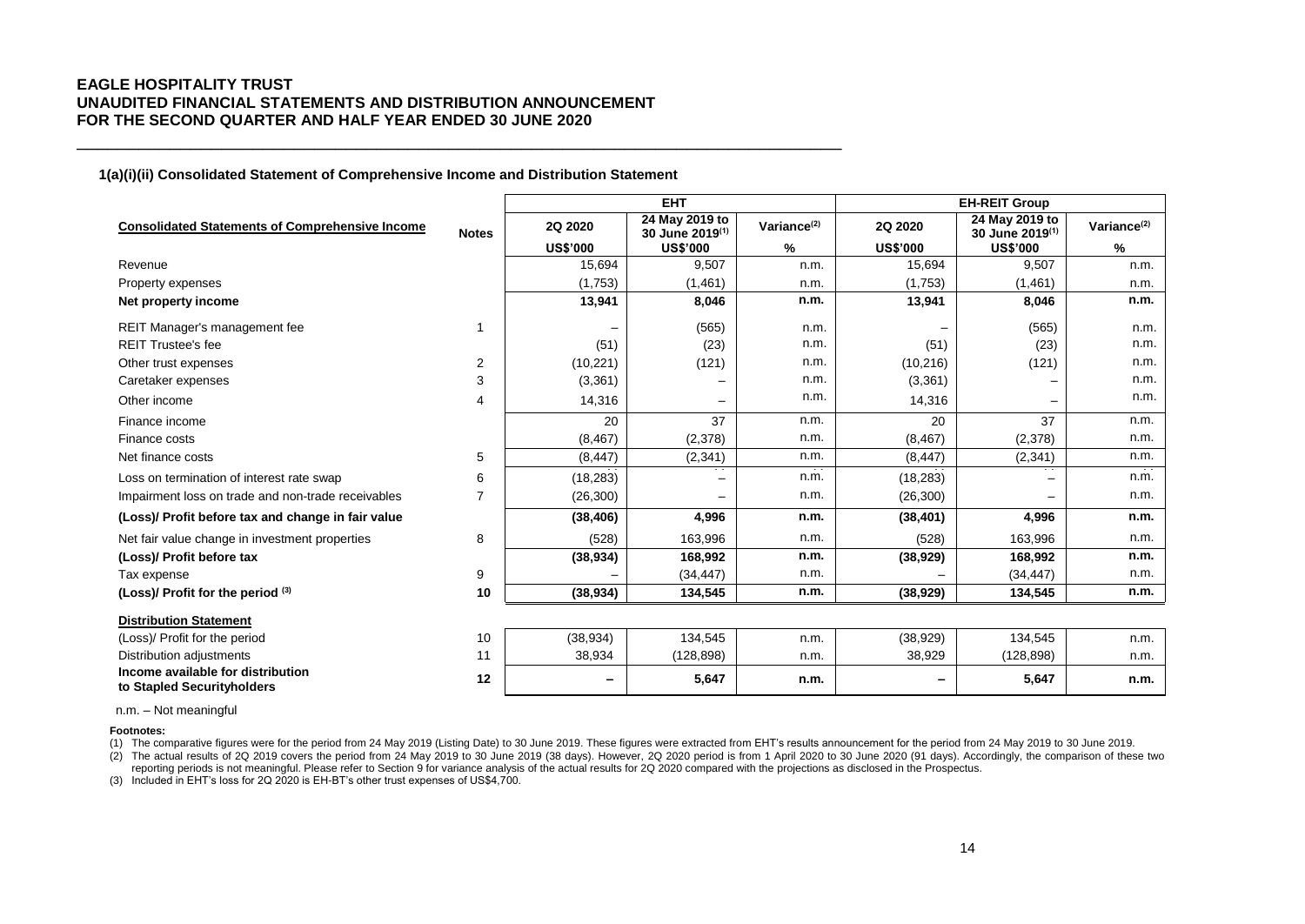### **1(a)(i)(ii) Consolidated Statement of Comprehensive Income and Distribution Statement**

\_\_\_\_\_\_\_\_\_\_\_\_\_\_\_\_\_\_\_\_\_\_\_\_\_\_\_\_\_\_\_\_\_\_\_\_\_\_\_\_\_\_\_\_\_\_\_\_\_\_\_\_\_\_\_\_\_\_\_\_\_\_\_\_\_\_\_\_\_\_\_\_\_\_

|                                                                 |                |                 | <b>EHT</b>                                    |                         |                 | <b>EH-REIT Group</b>                          |                         |
|-----------------------------------------------------------------|----------------|-----------------|-----------------------------------------------|-------------------------|-----------------|-----------------------------------------------|-------------------------|
| <b>Consolidated Statements of Comprehensive Income</b>          | <b>Notes</b>   | 1H 2020         | 24 May 2019 to<br>30 June 2019 <sup>(1)</sup> | Variance <sup>(2)</sup> | 1H 2020         | 24 May 2019 to<br>30 June 2019 <sup>(1)</sup> | Variance <sup>(2)</sup> |
|                                                                 |                | <b>US\$'000</b> | <b>US\$'000</b>                               | %                       | <b>US\$'000</b> | <b>US\$'000</b>                               | %                       |
| Revenue                                                         |                | 32,284          | 9.507                                         | n.m.                    | 32,284          | 9.507                                         | n.m.                    |
| Property expenses                                               |                | (5,759)         | (1, 461)                                      | n.m.                    | (5,759)         | (1,461)                                       | n.m.                    |
| Net property income                                             |                | 26,525          | 8,046                                         | n.m.                    | 26,525          | 8,046                                         | n.m.                    |
| REIT Manager's management fee                                   | 1              |                 | (565)                                         | n.m.                    |                 | (565)                                         | n.m.                    |
| <b>REIT Trustee's fee</b>                                       |                | (103)           | (23)                                          | n.m.                    | (103)           | (23)                                          | n.m.                    |
| Other trust expenses                                            | 2              | (11,588)        | (121)                                         | n.m.                    | (11,580)        | (121)                                         | n.m.                    |
| Caretaker expenses                                              | 3              | (3,361)         |                                               | n.m.                    | (3,361)         |                                               | n.m.                    |
| Other income                                                    | $\overline{4}$ | 14,316          | —                                             | n.m.                    | 14,316          |                                               | n.m.                    |
| Finance income                                                  |                | 158             | 37                                            | n.m.                    | 158             | 37                                            | n.m.                    |
| Finance costs                                                   |                | (13,988)        | (2,378)                                       | n.m.                    | (13,988)        | (2,378)                                       | n.m.                    |
| Net finance costs                                               | 5              | (13, 830)       | (2, 341)                                      | n.m.                    | (13, 830)       | (2, 341)                                      | n.m.                    |
| Loss on termination of interest rate swap                       | 6              | (18, 283)       |                                               | n.m.                    | (18, 283)       | $\overline{\phantom{0}}$                      | n.m.                    |
| Impairment loss on trade and non-trade receivables              | 7              | (40, 312)       |                                               | n.m.                    | (40, 312)       |                                               | n.m.                    |
| (Loss)/ Profit before tax and change in fair value              |                | (46, 636)       | 4,996                                         | n.m.                    | (46, 628)       | 4,996                                         | n.m.                    |
| Net fair value change in investment properties                  | 8              | (1,057)         | 163,996                                       | n.m.                    | (1,057)         | 163,996                                       | n.m.                    |
| (Loss)/ Profit before tax                                       |                | (47, 693)       | 168.992                                       | n.m.                    | (47, 685)       | 168,992                                       | n.m.                    |
| Tax expense                                                     | 9              | (126)           | (34, 447)                                     | n.m.                    | (126)           | (34, 447)                                     | n.m.                    |
| (Loss)/ Profit for the period (3)                               | 10             | (47, 819)       | 134,545                                       | n.m.                    | (47, 811)       | 134,545                                       | n.m.                    |
| <b>Distribution Statement</b>                                   |                |                 |                                               |                         |                 |                                               |                         |
| (Loss)/ Profit for the period                                   | 10             | (47, 819)       | 134.545                                       | n.m.                    | (47, 811)       | 134,545                                       | n.m.                    |
| Distribution adjustments                                        | 11             | 47,819          | (128, 898)                                    | n.m.                    | 47,811          | (128, 898)                                    | n.m.                    |
| Income available for distribution<br>to Stapled Securityholders | 12             | -               | 5,647                                         | n.m.                    |                 | 5,647                                         | n.m.                    |

n.m. – Not meaningful

**Footnotes:**

(1) The comparative figures were for the period from 24 May 2019 (Listing Date) to 30 June 2019. These figures were extracted from EHT's results announcement for the period from 24 May 2019 to 30 June 2019.

(2) The actual results of 1H 2019 covers the period from 24 May 2019 to 30 June 2019 (38 days). However, 1H 2020 period is from 1 January 2020 to 30 June 2020 (182 days). Accordingly, the comparison of these two reporting periods is not meaningful. Please refer to Section 9 for variance analysis of the actual results for 1H 2020 compared with the projections as disclosed in the Prospectus.

(3) Included in EHT's loss for 1H 2020 is EH-BT's other trust expenses of US\$7,500.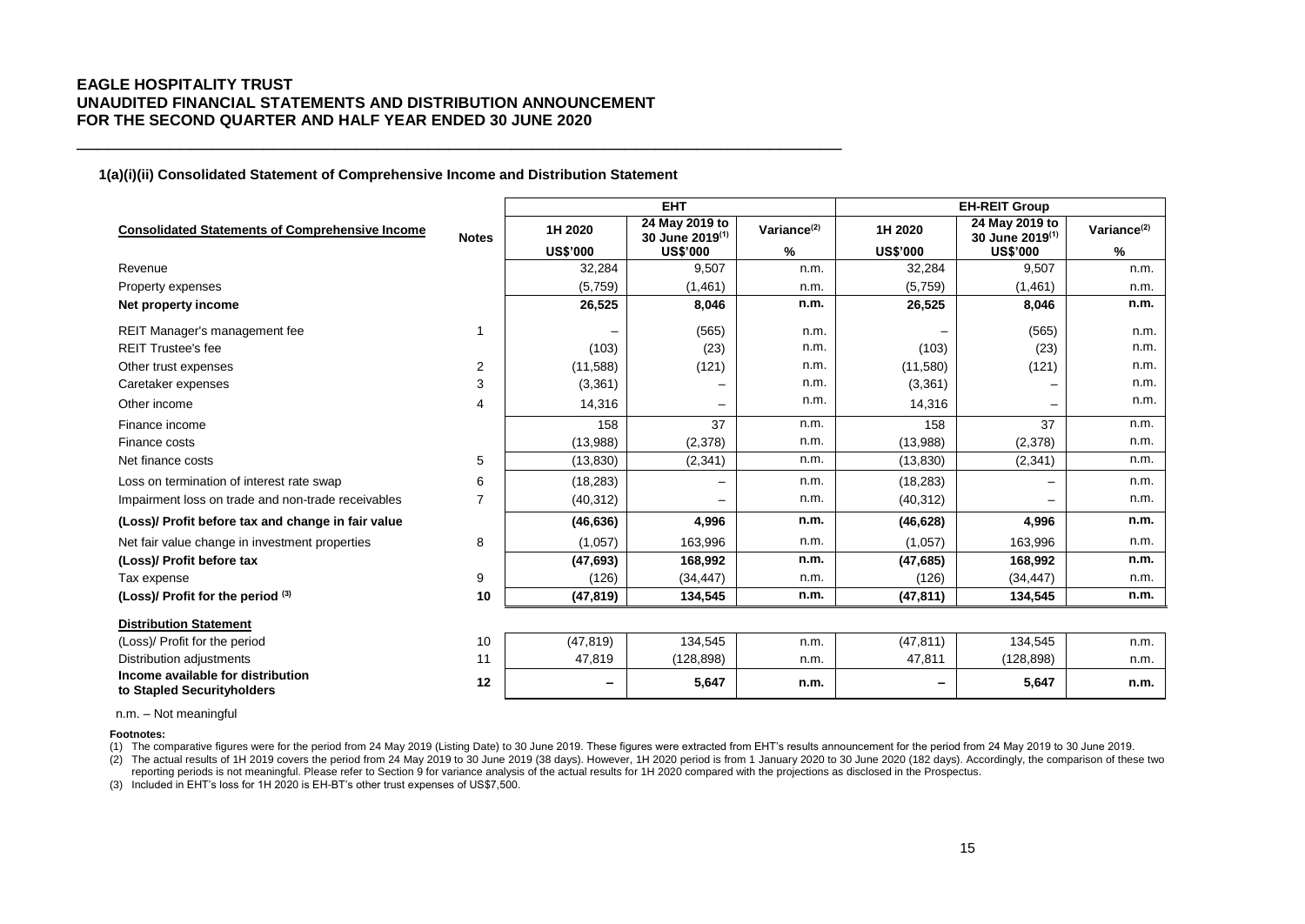#### **Notes:**

1. REIT Manager's management fee is based on 10.0% of distributable income. There is no REIT Manager's management fee for 2Q 2020 and 1H 2020 due to the nil distributable income for 2Q 2020 and 1H 2020 respectively, as a result of the uncertainty on the Master Lessees' ability to make rental payments and fulfil its obligations under the MLAs.

\_\_\_\_\_\_\_\_\_\_\_\_\_\_\_\_\_\_\_\_\_\_\_\_\_\_\_\_\_\_\_\_\_\_\_\_\_\_\_\_\_\_\_\_\_\_\_\_\_\_\_\_\_\_\_\_\_\_\_\_\_\_\_\_\_\_\_\_\_\_\_\_\_\_

2. Other trust expenses consist of recurring expenses, legal fees and professional fees incurred in connection with the Restructuring and Strategic Review of EHT's business as well as the defaults under the MLAs (Refer to notes (ix) and (xv) in pages 6 and 8 respectively for further details).

Recurring expenses relate to compliance expenses, registry and secretarial fees, audit and tax advisory fees and other miscellaneous expenses.

Legal and professional fees are mainly incurred in connection with the default under the MLAs. To the extent that any such fees are reasonably incurred in connection with any default under the MLAs, they would fall within the scope of the relevant Master Lessees' indemnity obligation under MLAs.

3. Expenses relating to temporary caretaker arrangements at certain hotels in EHT's portfolio were incurred due to the lack of remedial action on the part of the relevant Master Lessees to safeguard the hotels whose hotel management agreements ("HMAs") have been, amongst other things, terminated (Refer to note (iii) in page 4 for further details).

Certain defaults by the Master Lessees under HMAs in turn constitute defaults and/or events of defaults under the MLAs entered into with the Master Lessees (being subsidiaries of EH-REIT) (Refer to note (ix) in page 6 for further details). To the extent that any such fees are reasonably incurred in connection with any default under the MLAs, they would fall within the scope of the relevant Master Lessees' indemnity obligation under MLAs.

- 4. Other income comprises recovery of legal and professional fees, caretaker expenses and interest expense due to default rates that are accrued in statement of comprehensive income. To the extent these expenses are incurred in connection with any default under the MLAs, they would fall within the scope of the relevant Master Lessees' indemnity obligation under MLAs.
- 5. Finance income comprises interest income on bank balances.

Finance costs comprise interest expense on loans and borrowings, interest rate swaps and lease liabilities, amortisation of debt-related transaction costs, accretion of non-current security deposits measured at amortised cost.

The finance costs have increased significantly in 2Q 2020 due to the default interest accrued on the total outstanding loan balances of the Facilities Agreement and DW mortgage loan, with effect from the date of respective notice of defaults in accordance with the applicable provision of the relevant loan or facilities Agreement, as a result of the notice of default and acceleration of the Facilities Agreement issued by the Administrative Agent and Wells Fargo. In addition, the increase in finance costs also attributable to the interest on overdue interest payable amount at a rate calculated in accordance with the applicable provision of the relevant loan or Facilities Agreement.

- 6. The loss on termination of interest rate swap ("IRS") pertains to the amounts due and payable under the IRS agreement with effect from its termination date as a result of the notice of termination of IRS agreement received by EHT. (Refer to note (v) in page 5 for further details),
- 7. Impairment loss on trade receivables and non-trade receivables comprise:
	- (1) Rental receivable from Master Lessees as of 30 June 2020 have been fully impaired as a result of the uncertainty on the Master Lessee's ability to make rental payments and fulfil its obligations under MLAs; and (2) Impairment loss on other receivables due to uncertainty on the recoverability.
- 8. The change in fair value relates to straight line rent accounting adjustments. Refer to paragraph 15 on page 39 for further details on the carrying amount of the investment properties.
- 9. Tax expense consist of current tax and deferred tax expenses. Current tax expense comprises mainly of income tax payable. Deferred tax is recognised in respect of temporary differences between the carrying amounts used, mainly derived for financial reporting purposes, and the amounts used for taxation purposes.
- 10. As a result of the above, EHT recorded a loss for 2Q 2020 and 1H 2020 of approximately US\$35.2 million and US\$44.1 million, respectively.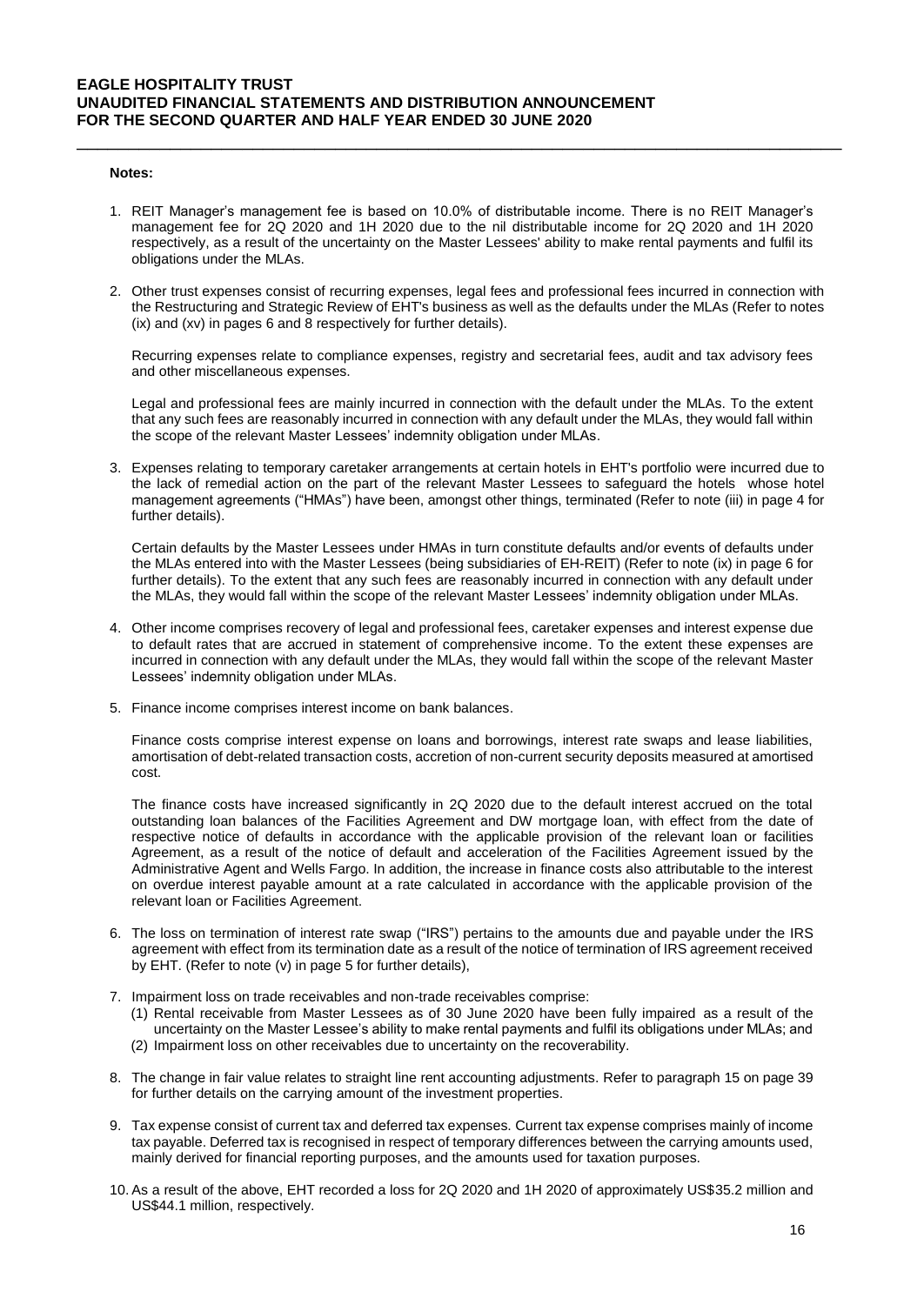#### 11. Included in distribution adjustments are the following:

|                                                                                                                                                                                       |                            |                                                                  | <b>EHT</b>           |                            |                                               |                      |
|---------------------------------------------------------------------------------------------------------------------------------------------------------------------------------------|----------------------------|------------------------------------------------------------------|----------------------|----------------------------|-----------------------------------------------|----------------------|
|                                                                                                                                                                                       | 2Q 2020<br><b>US\$'000</b> | 24 May 2019 to<br>30 June 2019 <sup>(1)</sup><br><b>US\$'000</b> | Variance $(2)$<br>%  | 1H 2020<br><b>US\$'000</b> | 24 May 2019 to<br>30 June 2019 <sup>(1)</sup> | Variance $(2)$<br>%  |
| Distribution adjustments<br>REIT Manager's management fees<br>payable in Stapled Securities<br><b>RFIT Trustee's fee</b><br>Amortisation of upfront debt-related<br>transaction costs | 51<br>622                  | (565)<br>(23)<br>(218)                                           | n.m.<br>n.m.<br>n.m. | -<br>103<br>1,244          | (565)<br>(23)<br>(218)                        | n.m.<br>n.m.<br>n.m. |
| Straight-lining of rental income,<br>amortisation of deferred income<br>and other revenue adjustments                                                                                 | (744)                      | 329                                                              | n.m.                 | (1,522)                    | 329                                           | n.m.                 |
| Finance costs arising from lease<br>liabilities                                                                                                                                       | 68                         | (23)                                                             | n.m.                 | 137                        | (23)                                          | n.m.                 |
| Net fair value change in investment<br>properties                                                                                                                                     | 528                        | 163,996                                                          | n.m.                 | 1,057                      | 163,996                                       | n.m.                 |
| Deferred tax expense                                                                                                                                                                  |                            | (34, 447)                                                        | n.m.                 | 61                         | (34, 447)                                     | n.m.                 |
| Property tax expense                                                                                                                                                                  | 193                        |                                                                  | n.m.                 | 1,469                      |                                               | n.m.                 |
| Drawdown of interest reserve<br>account                                                                                                                                               | 152                        | (109)                                                            | n.m.                 | 411                        | (109)                                         | n.m.                 |
| Finance costs arising from accretion<br>of non-current security deposits<br>measured at amortised cost                                                                                | 101                        | (42)                                                             | n.m.                 | 222                        | (42)                                          | n.m.                 |
| Other adjustments <sup>(3)</sup>                                                                                                                                                      | 37,963                     | $\qquad \qquad -$                                                | n.m.                 | 44,637                     |                                               | n.m.                 |
| <b>Distribution adjustments</b>                                                                                                                                                       | 38,934                     | 128,898                                                          | n.m.                 | 47,819                     | 128,898                                       | n.m.                 |

\_\_\_\_\_\_\_\_\_\_\_\_\_\_\_\_\_\_\_\_\_\_\_\_\_\_\_\_\_\_\_\_\_\_\_\_\_\_\_\_\_\_\_\_\_\_\_\_\_\_\_\_\_\_\_\_\_\_\_\_\_\_\_\_\_\_\_\_\_\_\_\_\_\_

#### **Footnotes:**

(1) The comparative figures were for the period from 24 May 2019 (Listing Date) to 30 June 2019. These figures were extracted from EHT's results announcement for the period from 24 May 2019 to 30 June 2019.

(2) The actual results of 2Q 2019 and 1H 2019 covers the period from 24 May 2019 to 30 June 2019 (38 days). However, 2Q 2020 and 1H 2020 period is from 1 April 2020 to 30 June 2020 (91 days) and 1 January 2020 to 30 June 2020 (182 days) respectively. Accordingly, the comparison of these two reporting periods is not meaningful. Please refer to Section 9 for variance analysis of the actual results for 2Q 2020 and 1H 2020 compared with the projections as disclosed in the Prospectus

(3) This relates to an upward adjustment made to arrive at the nil distribution income for 2Q 2020 and 1H 2020 respectively.

12. There is no income available for distribution for 2Q 2020 and 1H 2020 respectively, as a result of the uncertainty, taking into consideration, amongst other things, the liquidity of EHT, the uncertainty on the Master Lessees' ability to make rental payments and fulfil its obligations under the MLAs and the default and acceleration of the US\$341.0 million syndicated credit agreement (the "Facilities Agreement").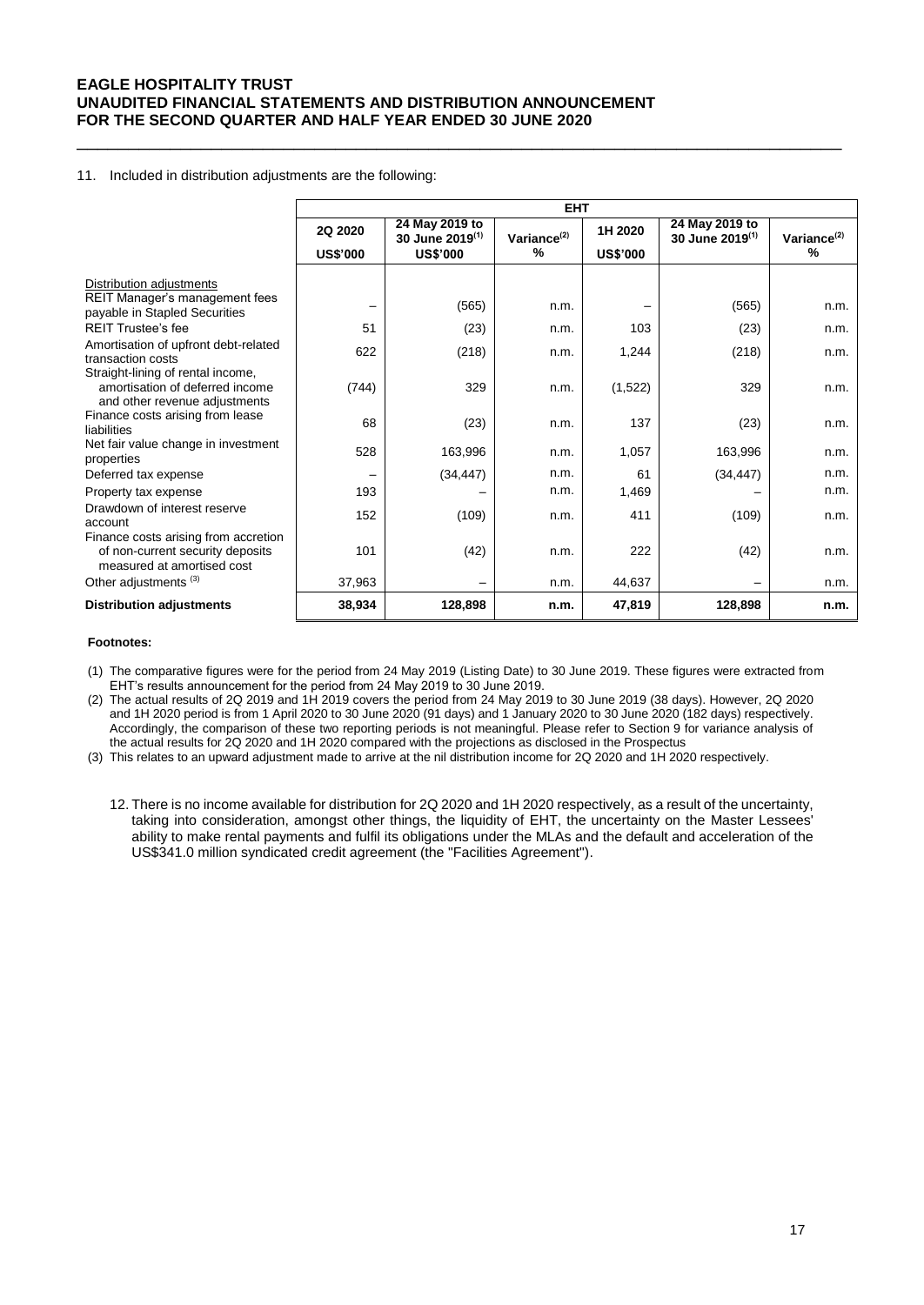\_\_\_\_\_\_\_\_\_\_\_\_\_\_\_\_\_\_\_\_\_\_\_\_\_\_\_\_\_\_\_\_\_\_\_\_\_\_\_\_\_\_\_\_\_\_\_\_\_\_\_\_\_\_\_\_\_\_\_\_\_\_\_\_\_\_\_\_\_\_\_\_\_\_

## **1(b)(i) Statements of Financial Position**

|                                                 |             | <b>EHT</b>                                 |                                            | <b>EH-REIT Group</b>                       |                                            | $EH-BT^{(1)}$                              |                                            |
|-------------------------------------------------|-------------|--------------------------------------------|--------------------------------------------|--------------------------------------------|--------------------------------------------|--------------------------------------------|--------------------------------------------|
|                                                 | <b>Note</b> | As at<br>30 Jun<br>2020<br><b>US\$'000</b> | As at<br>31 Dec<br>2019<br><b>US\$'000</b> | As at<br>30 Jun<br>2020<br><b>US\$'000</b> | As at<br>31 Dec<br>2019<br><b>US\$'000</b> | As at<br>30 Jun<br>2020<br><b>US\$'000</b> | As at<br>31 Dec<br>2019<br><b>US\$'000</b> |
| <b>Assets</b>                                   |             |                                            |                                            |                                            |                                            |                                            |                                            |
| <b>Non-current assets</b>                       |             |                                            |                                            |                                            |                                            |                                            |                                            |
| Investment properties                           | 1           | 1,267,480                                  | 1,267,480                                  | 1,267,480                                  | 1,267,480                                  |                                            |                                            |
|                                                 |             | 1,267,480                                  | 1,267,480                                  | 1,267,480                                  | 1,267,480                                  |                                            |                                            |
| <b>Current assets</b>                           |             |                                            |                                            |                                            |                                            |                                            |                                            |
| Trade and other receivables                     | 2           | 6,332                                      | 17,798                                     | 6,332                                      | 17,798                                     |                                            |                                            |
| Cash and cash equivalents                       | 3           | 73,084                                     | 76,926                                     | 73,084                                     | 76,926                                     | -                                          |                                            |
|                                                 |             | 79,416                                     | 94,724                                     | 79,416                                     | 94,724                                     |                                            |                                            |
| <b>Total assets</b>                             |             | 1,346,896                                  | 1,362,204                                  | 1,346,896                                  | 1,362,204                                  | —                                          |                                            |
| Liabilities<br><b>Non-current liabilities</b>   |             |                                            |                                            |                                            |                                            |                                            |                                            |
| Trade and other payables                        | 4           | 23,383                                     | 28,027                                     | 23,383                                     | 28,027                                     |                                            |                                            |
| Loans and borrowings                            | 5           | 126,768                                    | 497,516                                    | 126,768                                    | 497,516                                    | —                                          |                                            |
| Lease liabilities                               |             | 6,843                                      | 6,855                                      | 6,843                                      | 6,855                                      |                                            |                                            |
| Derivative liabilities                          | 6           |                                            | 4,699                                      |                                            | 4,699                                      |                                            |                                            |
| Deferred tax liabilities                        |             | 39,561                                     | 39,501                                     | 39,561                                     | 39,501                                     | —                                          |                                            |
|                                                 |             | 196,555                                    | 576,598                                    | 196,555                                    | 576,598                                    | —                                          |                                            |
| <b>Current liabilities</b>                      |             |                                            |                                            |                                            |                                            |                                            |                                            |
| Trade and other payables                        | 4           | 71,973                                     | 5,727                                      | 71,955                                     | 5,717                                      | 18                                         | 10                                         |
| Loans and borrowings                            | 5           | 372,456                                    | 746                                        | 372,456                                    | 746                                        |                                            |                                            |
| Lease liabilities                               |             | 25                                         | 25                                         | 25                                         | 25                                         |                                            |                                            |
| Current tax liabilities                         |             | 85                                         |                                            | 85                                         |                                            |                                            |                                            |
|                                                 |             | 444,539                                    | 6,498                                      | 444,521                                    | 6,488                                      | 18                                         | 10                                         |
| <b>Total liabilities</b>                        |             | 641,094                                    | 583,096                                    | 641,076                                    | 583,086                                    | 18                                         | 10                                         |
| Net assets/(liabilities)                        |             | 705,802                                    | 779,108                                    | 705,820                                    | 779,118                                    | (18)                                       | (10)                                       |
| <b>Stapled Securityholders'</b><br>funds        |             |                                            |                                            |                                            |                                            |                                            |                                            |
| Stapled Securities in issue<br>and to be issued |             | 679,988                                    | 679,988                                    | 679,988                                    | 679,988                                    | -                                          |                                            |
| <b>Issue costs</b>                              |             | (38, 277)                                  | (38, 347)                                  | (38, 417)                                  | (38, 347)                                  |                                            |                                            |
| Hedging reserve<br>Retained earnings/           | 6           |                                            | (4,699)                                    |                                            | (4,699)                                    |                                            |                                            |
| (Accumulated losses)                            | 7           | 64,231                                     | 142,166                                    | 64,249                                     | 142,176                                    | (18)                                       | (10)                                       |
| <b>Total Stapled</b><br>Securityholders' funds  |             | 705,802                                    | 779,108                                    | 705,820                                    | 779,118                                    | (18)                                       | (10)                                       |

## **Footnote:**

(1) EH-BT was dormant during the period.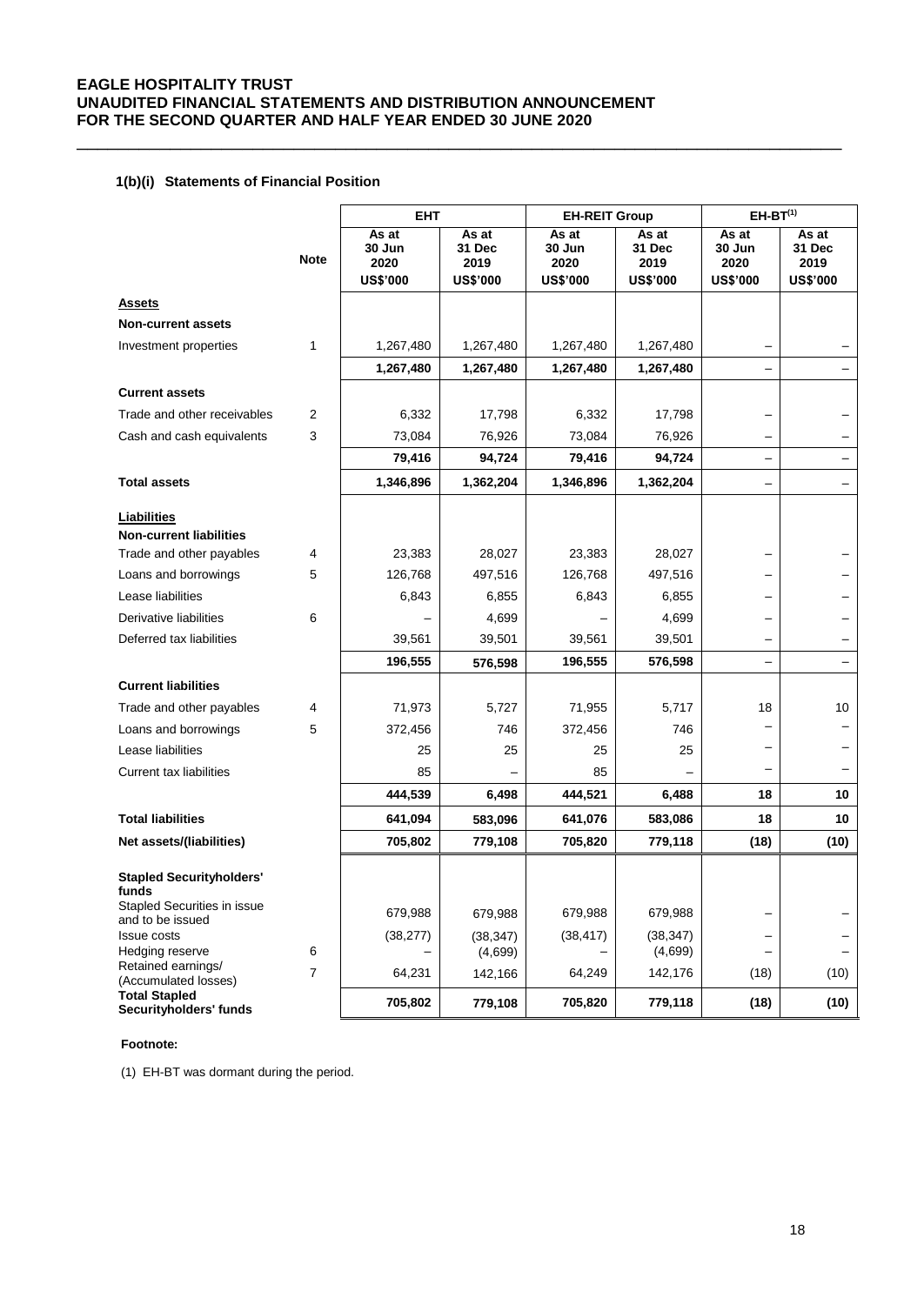#### **Notes:**

1. Property appraisals are carried out on an annual basis by independent valuers. Investment properties were valued by an independent valuer, SG&R Singapore Pte Ltd (trading as HVS) as at 31 December 2019, and includes the recognition of right-of-use asset arising from the adoption of IFRS 16 in relation to EHT's operating lease that qualifies as an investment property and accounting for rental income on a straight-line basis.

\_\_\_\_\_\_\_\_\_\_\_\_\_\_\_\_\_\_\_\_\_\_\_\_\_\_\_\_\_\_\_\_\_\_\_\_\_\_\_\_\_\_\_\_\_\_\_\_\_\_\_\_\_\_\_\_\_\_\_\_\_\_\_\_\_\_\_\_\_\_\_\_\_\_

The independent valuations conducted by HVS on EHT's investment properties as at 31 December 2019 had included assumptions that relied on the construct of the MLAs. The Managers are in the process of undertaking its Strategic Review, which will take into account the various breaches and defaults under the MLAs. There is material uncertainty surrounding the viability of the MLA construct in the current environment and the consequential impact on the Master Lessees' ability to fulfil their commitments.

The outbreak of COVID-19 was declared by the World Health Organisation as a global pandemic on 11 March 2020, and subsequently declared a national emergency in the United States of America ("United States") on 13 March 2020. The spread of COVID-19, both globally and in the United States, has resulted in significant uncertainty in global economies and unprecedented disruptions in the United States lodging industry, which we operate in.

Consequently, the valuations of investment properties are subject to significant estimation uncertainty, and the value of investment properties may vary or change significantly. Given the above, there remains too much uncertainty and it is not yet possible to quantify the resultant impact on the valuation of the investment properties. Refer to paragraph 15 on page 38 for further details.

- 2. Trade and other receivables as of 30 June 2020 was lower than 31 December 2019 mainly due to:
	- (1) Rental receivables from Master Lessees as of 31 December 2019 have been fully settled;
	- (2) non-trade receivables as of 31 December 2019 had been partially settled subsequent to year end 31 December 2019 and the remaining outstanding balance had been impaired due to uncertainty on the recoverability; and
	- (3) Rental receivable from Master Lessees recorded as of 30 June 2020 had been fully impaired as a result of the uncertainty on the Master Lessees' ability to make rental payments and fulfil its obligations under MLAs.

The decrease is partially offset by prepaid retainer fees to professionals for restructuring and GST receivables as of 30 June 2020.

Under the MLAs, the Master Lessees are to pay an interest on demand on overdue amounts at a rate calculated in accordance with the applicable MLA. Such interests have not been reflected in the statement of comprehensive income. The Master Lessors reserve the right to impose default interest on the unpaid rent. There is no certainty of the Master Lessees' ability to make its rental payments and/or relevant interest payments, under the MLAs.

3. Cash and cash equivalents as of 30 June 2020 was lower than 31 December 2019 mainly due to the payment of professional fees incurred in connection with the Restructuring and Strategic Review of EHT's business and expenses relating to temporary caretaker arrangements at certain hotels in EHT's portfolio incurred during the period, which is partially offset by the receipt of 2019 rental receivables.

The utilisation of the cash and cash equivalents have been largely restricted since 20 March 2020 pursuant to the terms of the temporary forbearance agreement entered into with the Administrative Agent, the Lenders and the relevant entities of EHT and for the duration of such agreement. See further footnote 3 at page 24 below.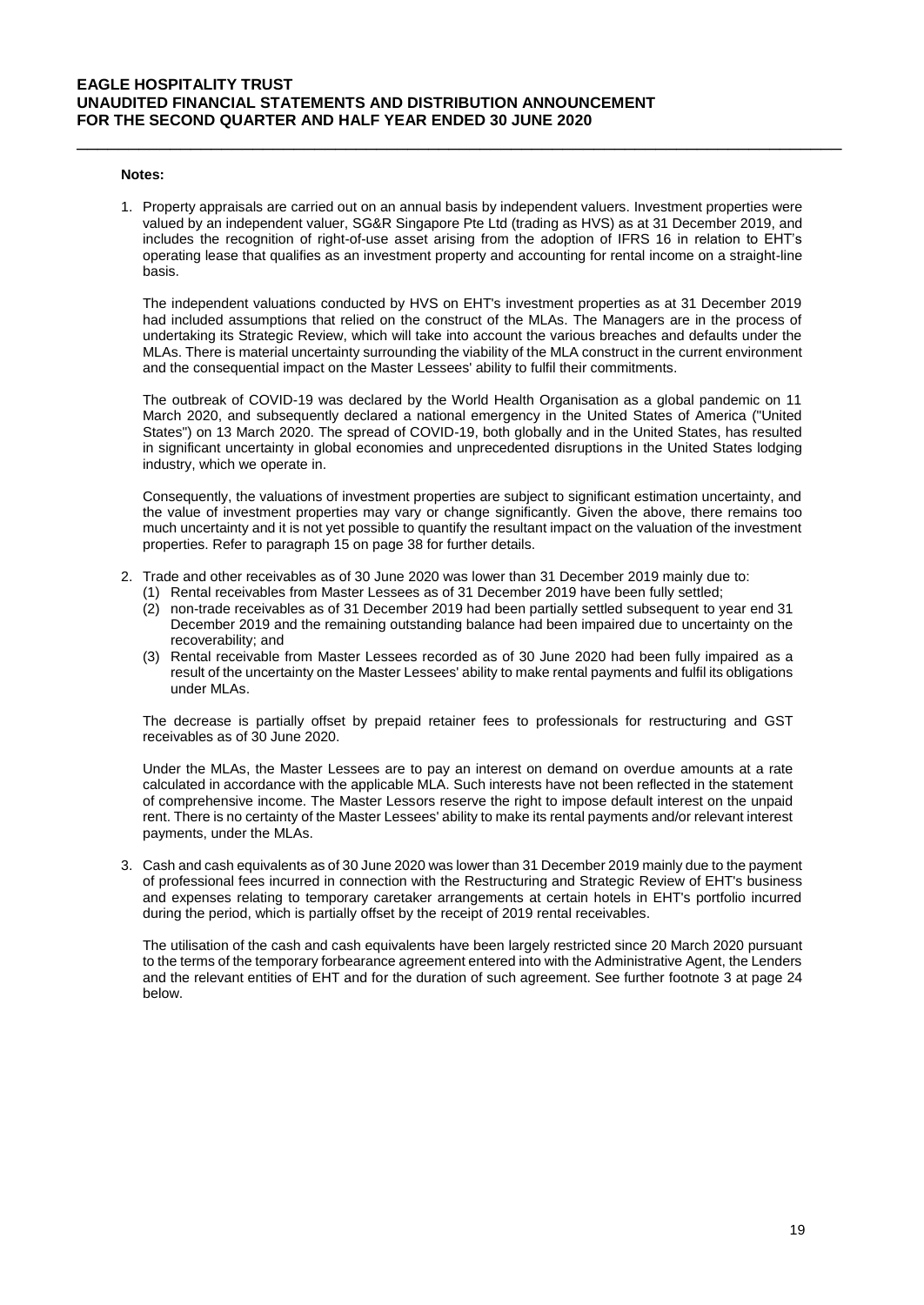- 4. Trade and other payables as of 30 June 2020 was higher than 31 December 2019 mainly due to:
	- (1) Distribution payable of US\$30.1 million for the financial period from 24 May 2019 to 31 December 2019 (see Note 7 below);

\_\_\_\_\_\_\_\_\_\_\_\_\_\_\_\_\_\_\_\_\_\_\_\_\_\_\_\_\_\_\_\_\_\_\_\_\_\_\_\_\_\_\_\_\_\_\_\_\_\_\_\_\_\_\_\_\_\_\_\_\_\_\_\_\_\_\_\_\_\_\_\_\_\_

- (2) US\$5.0 million of security deposits received from Master Lessees as part of the amendment to the MLAs to grant the extension of time for Master Lessees to provide the balance of US\$15.0 million of incremental security deposits by 8 June 2020 (refer to EHT announcement dated 19 March 2020 titled "Business Strategic Review and Update"). As announced by the Managers on 29 June 2020, the Master Lessees had not provided the outstanding security deposits of approximately US\$15.0 million either in cash and/or letter of credit by the stipulated extended deadline, which, in turn, constitutes an event of default under the relevant MLAs (the "SD Defaults"). Accordingly, the EH-REIT Group has issued a notice of default in respect of the SD Defaults to the Master Lessees. (Refer to note (ix) in page 6 for further details).
- (3) Accruals for professional fees in respect of Restructuring and Strategic Review of EHT's business which have been incurred but not yet paid as at 30 June 2020;
- (4) Property tax recognised but not yet paid as at 30 June 2020;
- (5) Interest payables for loans and borrowings;
- (6) Default interests accrued on the total outstanding loan balances with effect from the date of notice of defaults in accordance with the applicable provision of the facility agreements, as a result of the notice of defaults in relation to Facilities Agreement received by EHT; and
- (7) The amounts due and payable under IRS agreement as a result of the notice of termination of IRS agreement received by EHT.

The increase is partially offset by US\$3.9 million drawn from security deposits, as part of the funding of necessary and critical expenses of EHT and its underlying portfolio. (Refer to note (viii) in page 6 for further details)

- 5. As of 30 June 2020, US\$341.0 million in term loans and US\$35.0 million in mortgage loan had been reclassified from non-current liabilities to current liabilities, due to the notice of default and acceleration of the Facilities Agreement issued by the Administrative Agent, as a result of the Master Lessees' nonpayment of rent to EHT under the MLAs.
- 6. The REIT Manager had received a notice of termination of the interest rate swap agreement (the "BOTW Interest Rate Swap Agreement") entered into by between EH-REIT (through one of its subsidiaries) and Bank of the West ("BOTW") in relation to the Loan under the Facilities Agreement. The total amounts owing under the BOTW Interest Rate Swap Agreement was approximately US\$18.3 million, with default interest accruing on such amount with effect from the termination date in accordance with the applicable provisions of the BOTW Interest Rate Swap Agreement. (Refer to note (v) in page 5 for further details). This amount has become due and payable.
- 7. Retained earnings as of 30 June 2020 was lower than 31 December 2019 mainly due to the loss position of EHT for period ended 30 June 2020 and the distribution for the financial period from the Listing Date to 31 December 2019 ("Distribution") as disclosed in the announcement "Notice of Record Date and Distribution Payment Date" dated 17 February 2020.

Refer to EHT's announcement dated 24 March 2020 titled "Request for Voluntary Trading Suspension", which states that no payment of the Distribution will be made on 30 March 2020 as originally scheduled and announced in the announcement "Notice of Record Date and Distribution Payment Date" dated 17 February 2020, pursuant to the issuance of the notice of default and acceleration in relation to the Facilities Agreement which restricts the payment of the Distribution.

Refer to EHT's announcement dated 27 May 2020 titled "Update Announcement – Utilisation of Funds to Preserve and Protect Portfolio", whereby the Managers and the REIT Trustee, having received and reviewed the advice of their professional advisers and after consideration, had determined that it is in the best interest of EHT and the Stapled Securityholders to utilise available funds of EH-REIT (including in particular the funds constituting the security deposits available to EH-REIT, and funds that were originally intended for the payment of the Distribution) to fund the necessary and critical expenses of EHT and its underlying portfolio to protect and safeguard the asset value of EHT's portfolio, to the extent appropriate and necessary and in such manner and proportion as may be agreed with the Administrative Agent and the Lenders.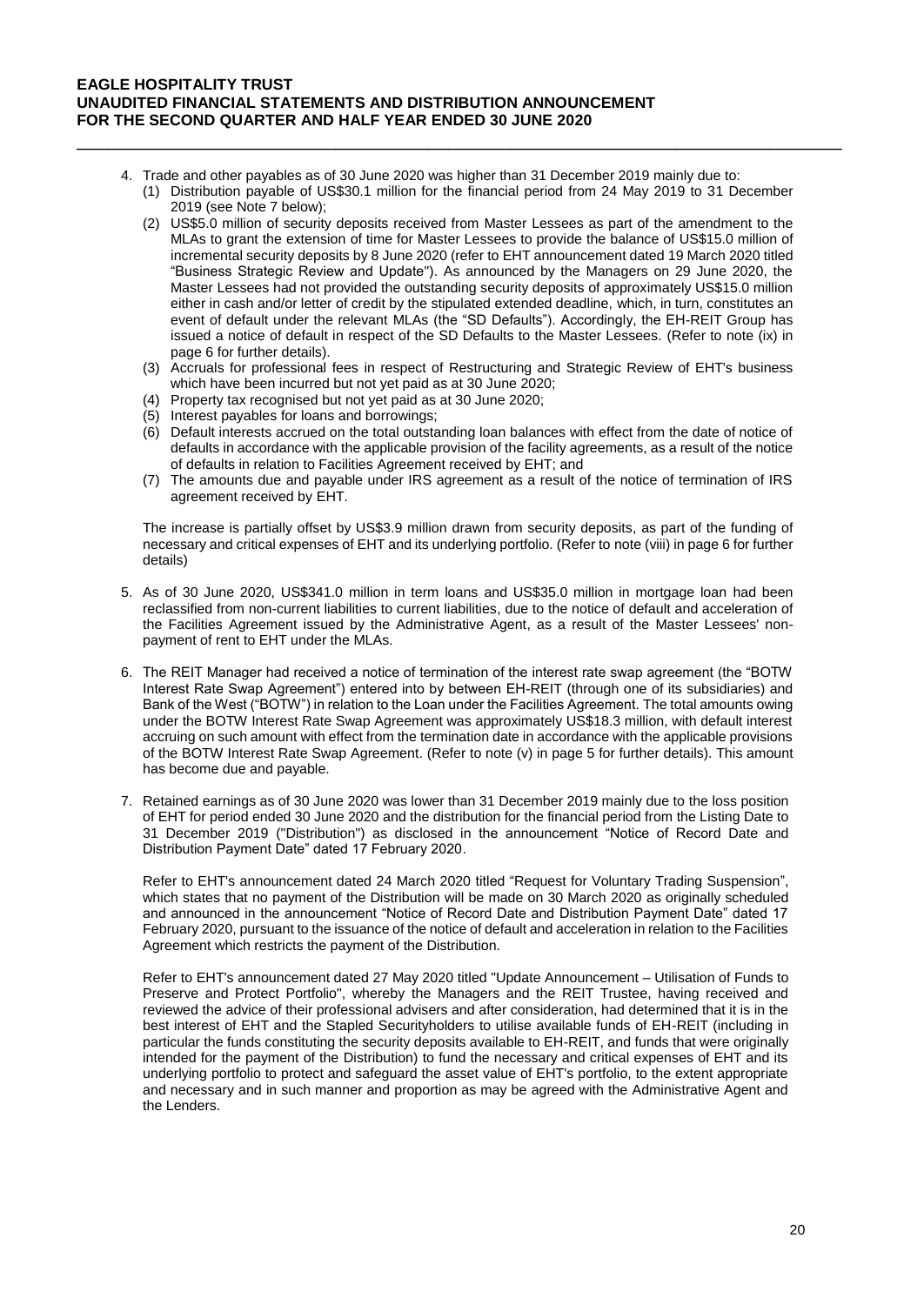|                                             | <b>EHT and EH-REIT Group</b>            |                                         |  |
|---------------------------------------------|-----------------------------------------|-----------------------------------------|--|
|                                             | As at<br>30 Jun 2020<br><b>US\$'000</b> | As at<br>31 Dec 2019<br><b>US\$'000</b> |  |
| <b>Secured loans and borrowings</b>         |                                         |                                         |  |
| Amount repayable within one year            | 376,788                                 | 1,165                                   |  |
| Less: Unamortised transaction costs         | (4, 332)                                | (419)                                   |  |
|                                             | 372,456                                 | 746                                     |  |
| Amount repayable after one year             | 40,542                                  | 416,447                                 |  |
| Less: Unamortised transaction costs         | (345)                                   | (5,217)                                 |  |
|                                             | 40,197                                  | 411,230                                 |  |
| <b>Total secured loans and borrowings</b>   | 412,653                                 | 411,976                                 |  |
| Unsecured loans and borrowings              |                                         |                                         |  |
| Amount repayable after one year             | 89,000                                  | 89,000                                  |  |
| Less: Unamortised transaction costs         | (2, 429)                                | (2,714)                                 |  |
| <b>Total unsecured loans and borrowings</b> | 86,571                                  | 86,286                                  |  |
| <b>Grand total</b>                          | 499,224                                 | 498,262                                 |  |

\_\_\_\_\_\_\_\_\_\_\_\_\_\_\_\_\_\_\_\_\_\_\_\_\_\_\_\_\_\_\_\_\_\_\_\_\_\_\_\_\_\_\_\_\_\_\_\_\_\_\_\_\_\_\_\_\_\_\_\_\_\_\_\_\_\_\_\_\_\_\_\_\_\_

### **1(b)(ii) Aggregate Amount of Borrowings and Debt Securities**

On 20 March 2020, EHT received the Notice in relation to the Facilities Agreement, issued on behalf of Bank of America ("BofA"), the administrative agent for a syndicate of lenders on a syndicated term loan of which US\$341.0 million had been borrowed. Based on the Notice, an event of default had occurred under the Facilities Agreement, due to Master Lessees' non-payment of rent under the MLAs (Refer to EHT announcement dated 24 March 2020 titled "Request for Voluntary Trading Suspension").

As announced by the REIT Manager on 24 April 2020 in the announcement titled "Update Announcement – Appointment of Chief Restructuring Officers and other Updates", the REIT Manager had received a notice of default and demand for payment in relation to the mortgage loan dated 21 May 2019 in respect of the Delta Woodbridge with a principal amount of US\$35.0 million issued by Wells Fargo, National Association.

As announced by the REIT Manager on 15 May 2020 (the "15 May 2020 Announcement"), the REIT Manager had receive a notice of termination of the interest rate swap agreement ("BOTW Interest Rate Swap Agreement") entered into between EH-REIT (through one of its subsidiaries) and Bank of the West ("BOTW") in relation to the term loans under the Facilities Agreement (Refer to note  $(v)$  – in page 5 for further details).

As at 30 June 2020, these term loans were fully drawn down and US\$0.7 million has been repaid for mortgage loans. The weighted average all-in cost of borrowing for 30 June 2020, including debt-related transaction costs, was 5.8%. Aggregate leverage, as defined in the Property Funds Appendix, as at the end of the period was 37.6%<sup>(1)</sup>. The interest coverage ratio<sup>(2)</sup> of EHT has not been disclosed as its EBIDTA is negative, taking into consideration the impairment loss of trade and other receivables.

### **Footnotes:**

- (1) Aggregate leverage is calculated based on the fair value of the investment properties as at 31 December 2019.
- (2) As defined in the Code on Collective Investment Schemes revised by the Monetary Authority of Singapore on 16 April 2020 and clarified on 29 May 2020 and computed as trailing 12 months EBITDA (excluding effects of any fair value changes of derivatives and investment properties, and foreign exchange translation), over trailing 12 months borrowing costs.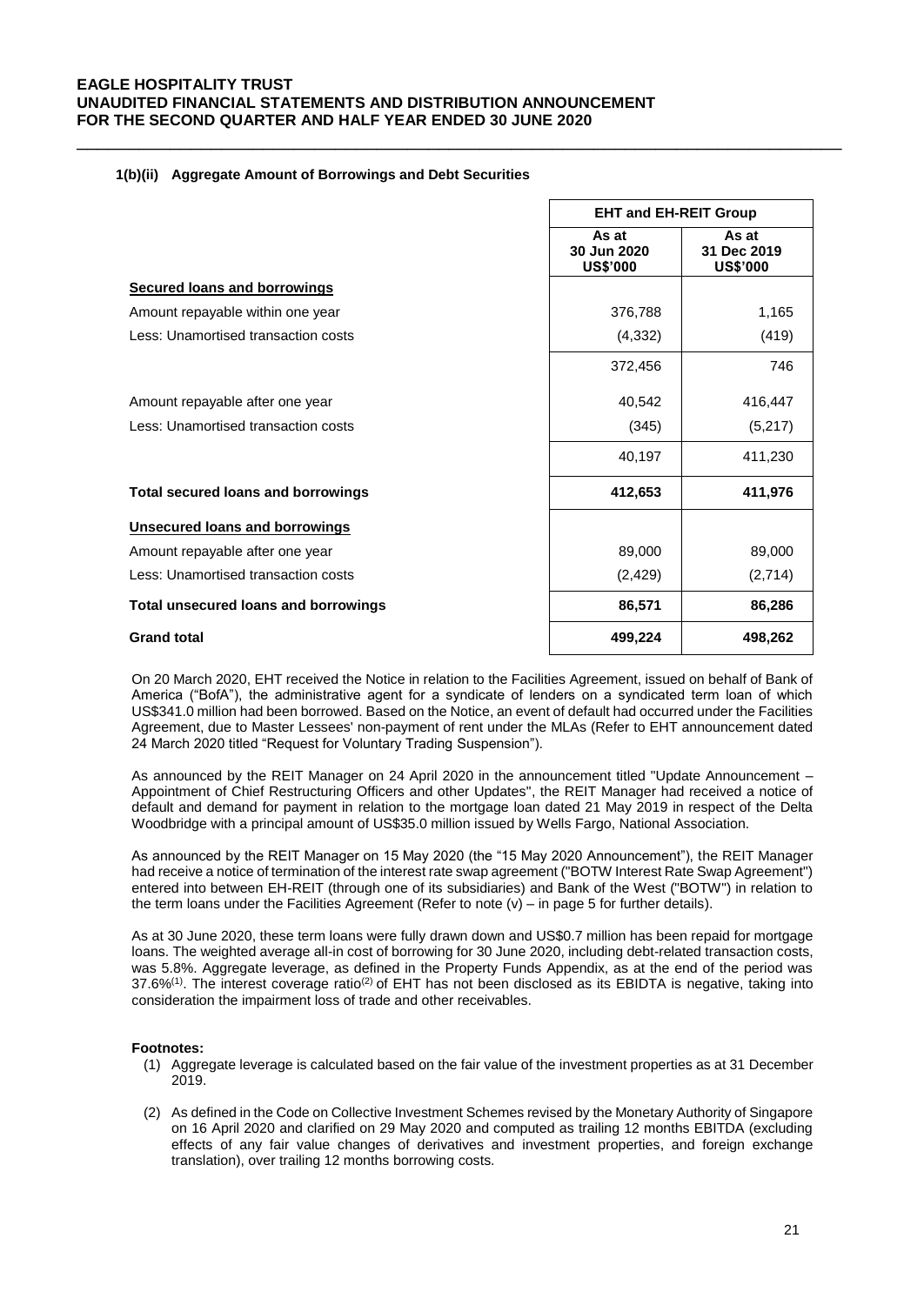\_\_\_\_\_\_\_\_\_\_\_\_\_\_\_\_\_\_\_\_\_\_\_\_\_\_\_\_\_\_\_\_\_\_\_\_\_\_\_\_\_\_\_\_\_\_\_\_\_\_\_\_\_\_\_\_\_\_\_\_\_\_\_\_\_\_\_\_\_\_\_\_\_\_

### **1I Consolidated Statement of Cash Flows**

|                                                                                                    | <b>EHT</b>      |                                           | <b>EH-REIT Group</b> |                                           |  |
|----------------------------------------------------------------------------------------------------|-----------------|-------------------------------------------|----------------------|-------------------------------------------|--|
|                                                                                                    | 2Q 2020         | 24 May 2019<br>to 30 June<br>$2019^{(1)}$ | 2Q 2020              | 24 May 2019<br>to 30 June<br>$2019^{(1)}$ |  |
|                                                                                                    | <b>US\$'000</b> | <b>US\$'000</b>                           | <b>US\$'000</b>      | <b>US\$'000</b>                           |  |
| Cash flows from operating activities                                                               |                 |                                           |                      |                                           |  |
| (Loss)/ Profit for the period (2)                                                                  | (38, 934)       | 134,545                                   | (38, 929)            | 134,545                                   |  |
| Adjustments for:                                                                                   |                 |                                           |                      |                                           |  |
| Straight-lining of rental income, amortisation of<br>deferred income and other revenue adjustments | (744)           | (298)                                     | (744)                | (298)                                     |  |
| Finance income                                                                                     | (20)            | (37)                                      | (20)                 | (37)                                      |  |
| Finance costs                                                                                      | 8,467           | 2,378                                     | 8,467                | 2,378                                     |  |
| Loss on termination of interest rate swap                                                          | 18,283          |                                           | 18,283               |                                           |  |
| REIT Manager's management fee payable in Stapled<br><b>Securities</b>                              |                 | 565                                       |                      | 565                                       |  |
| Fair value change in investment properties                                                         | 528             | (163,996)                                 | 528                  | (163,996)                                 |  |
| Impairment loss on trade and other receivables                                                     | 26,300          |                                           | 26,300               |                                           |  |
| Tax expense                                                                                        |                 | 34,447                                    |                      | 34,447                                    |  |
| Operating income before working capital changes                                                    | 13,880          | 7,604                                     | 13,885               | 7,604                                     |  |
| <b>Changes in working capital:</b>                                                                 |                 |                                           |                      |                                           |  |
| Trade and other receivables                                                                        | (30, 338)       | (11, 151)                                 | (30, 338)            | (11, 151)                                 |  |
| Trade and other payables                                                                           | 1,093           | (9,774)                                   | 1,088                | (9,774)                                   |  |
| Net cash used in operating activities                                                              | (15, 365)       | (13, 321)                                 | (15, 365)            | (13, 321)                                 |  |
| Cash flows from investing activities                                                               |                 |                                           |                      |                                           |  |
| Acquisition of subsidiaries, net of cash acquired                                                  |                 | (635,999)                                 |                      | (635,999)                                 |  |
| Interest received                                                                                  | 20              | 36                                        | 20                   | 36                                        |  |
| Net cash generated from/ (used in) investing<br>activities                                         | 20              | (635, 963)                                | 20                   | (635, 963)                                |  |
| Cash flows from financing activities                                                               |                 |                                           |                      |                                           |  |
| Proceeds from issue of Stapled Securities                                                          |                 | 676,953                                   |                      | 676,953                                   |  |
| Proceeds from borrowings                                                                           |                 | 418,178                                   |                      | 418,178                                   |  |
| Payment of transaction costs related to the issuance<br>of Stapled Securities                      | (70)            | (32, 175)                                 | (70)                 | (32, 175)                                 |  |
| Payment of transaction costs relating to borrowings                                                |                 | (10,096)                                  |                      | (10,096)                                  |  |
| Repayment of borrowings                                                                            | (27)            | (383, 292)                                | (27)                 | (383, 292)                                |  |
| Movement in restricted cash                                                                        | 12,518          |                                           | 12,518               |                                           |  |
| Finance costs paid                                                                                 | (67)            | (1, 212)                                  | (67)                 | (1, 212)                                  |  |
| Net cash generated from financing activities                                                       | 12,354          | 668,356                                   | 12,354               | 668,356                                   |  |
| Net (decrease)/ increase in cash and cash<br>equivalents                                           | (2,991)         | 19,072                                    | (2,991)              | 19,072                                    |  |
| Cash and cash equivalents at beginning of the period                                               | 4,426           |                                           | 4,426                |                                           |  |
| Cash and cash equivalents at end of the period (3)                                                 | 1,435           | 19,072                                    | 1,435                | 19,072                                    |  |

**Footnotes:**

(1) The comparative figures were for the period from 24 May 2019 (Listing Date) to 30 June 2019. These figures were extracted from EHT's results announcement for the period from 24 May 2019 to 30 June 2019.

(2) Included in EHT's loss for 2Q 2020 is EH-BT's other trust expenses of US\$4,700.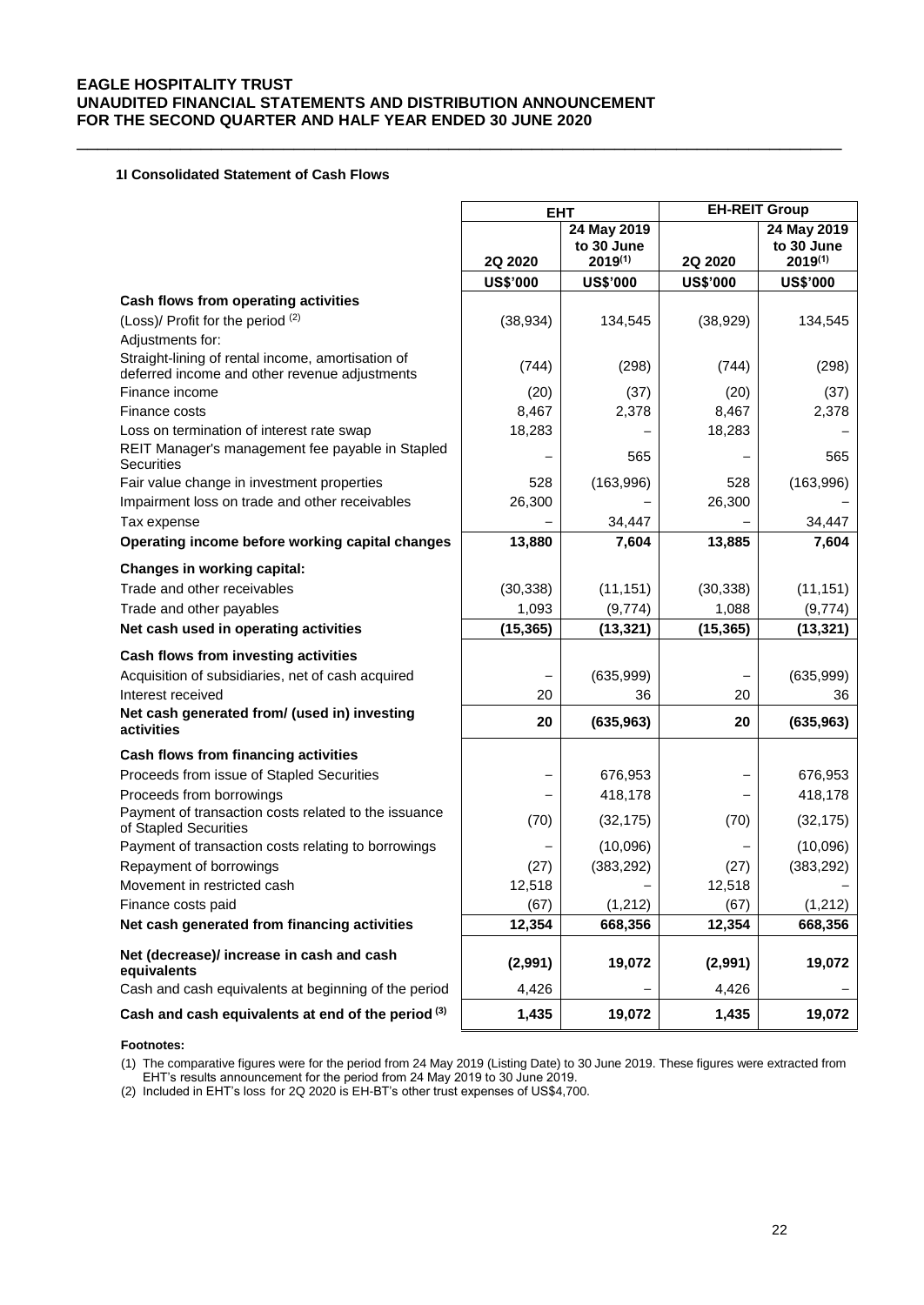\_\_\_\_\_\_\_\_\_\_\_\_\_\_\_\_\_\_\_\_\_\_\_\_\_\_\_\_\_\_\_\_\_\_\_\_\_\_\_\_\_\_\_\_\_\_\_\_\_\_\_\_\_\_\_\_\_\_\_\_\_\_\_\_\_\_\_\_\_\_\_\_\_\_

## **1I Consolidated Statement of Cash Flows**

|                                                                                                    |                 | <b>EHT</b>                                |                 | <b>EH-REIT Group</b>                      |
|----------------------------------------------------------------------------------------------------|-----------------|-------------------------------------------|-----------------|-------------------------------------------|
|                                                                                                    | 1H 2020         | 24 May 2019<br>to 30 June<br>$2019^{(1)}$ | 1H 2020         | 24 May 2019<br>to 30 June<br>$2019^{(1)}$ |
|                                                                                                    | <b>US\$'000</b> | <b>US\$'000</b>                           | <b>US\$'000</b> | <b>US\$'000</b>                           |
| Cash flows from operating activities                                                               |                 |                                           |                 |                                           |
| (Loss)/ Profit for the period (2)                                                                  | (47, 819)       | 134,545                                   | (47, 811)       | 134,545                                   |
| Adjustments for:                                                                                   |                 |                                           |                 |                                           |
| Straight-lining of rental income, amortisation of<br>deferred income and other revenue adjustments | (1,522)         | (298)                                     | (1,522)         | (298)                                     |
| Finance income                                                                                     | (158)           | (37)                                      | (158)           | (37)                                      |
| Finance costs                                                                                      | 13,988          | 2,378                                     | 13,988          | 2,378                                     |
| Loss on termination of interest rate swap                                                          | 18,283          |                                           | 18,283          |                                           |
| REIT Manager's management fee payable in Stapled<br><b>Securities</b>                              |                 | 565                                       |                 | 565                                       |
| Fair value change in investment properties                                                         | 1,057           | (163,996)                                 | 1,057           | (163,996)                                 |
| Impairment loss on trade and other receivables                                                     | 40,312          |                                           | 40,312          |                                           |
| Tax expense                                                                                        | 126             | 34,447                                    | 126             | 34,447                                    |
| Operating income before working capital changes                                                    | 24,267          | 7,604                                     | 24,275          | 7,604                                     |
| <b>Changes in working capital:</b>                                                                 |                 |                                           |                 |                                           |
| Trade and other receivables                                                                        | (28, 855)       | (11, 151)                                 | (28, 855)       | (11, 151)                                 |
| Trade and other payables                                                                           | 5,644           | (9,774)                                   | 5,636           | (9, 774)                                  |
| Net cash generated from/ (used in) operating<br>activities                                         | 1,056           | (13, 321)                                 | 1,056           | (13, 321)                                 |
| Cash flows from investing activities                                                               |                 |                                           |                 |                                           |
| Acquisition of subsidiaries, net of cash acquired                                                  |                 | (635,999)                                 |                 | (635,999)                                 |
| Interest received                                                                                  | 167             | 36                                        | 167             | 36                                        |
| Net cash generated from investing activities                                                       | 167             | (635, 963)                                | 167             | (635, 963)                                |
| Cash flows from financing activities                                                               |                 |                                           |                 |                                           |
| Proceeds from issue of Stapled Securities                                                          |                 | 676,953                                   |                 | 676,953                                   |
| Proceeds from borrowings                                                                           |                 | 418,178                                   |                 | 418,178                                   |
| Payment of transaction costs related to the issuance<br>of Stapled Securities                      | (70)            | (32, 175)                                 | (70)            | (32, 175)                                 |
| Payment of transaction costs relating to borrowings                                                |                 | (10,096)                                  |                 | (10,096)                                  |
| Repayment of borrowings                                                                            | (282)           | (383, 292)                                | (282)           | (383, 292)                                |
| Movement in restricted cash                                                                        | (21, 381)       |                                           | (21, 381)       |                                           |
| Finance costs paid                                                                                 | (4, 713)        | (1, 212)                                  | (4, 713)        | (1, 212)                                  |
| Net cash (used in)/ generated from financing<br>activities                                         | (26, 446)       | 668,356                                   | (26, 446)       | 668,356                                   |
| Net (decrease)/ increase in cash and cash<br>equivalents                                           | (25, 223)       | 19,072                                    | (25, 223)       | 19,072                                    |
| Cash and cash equivalents at beginning of the period                                               | 26,658          |                                           | 26,658          |                                           |
| Cash and cash equivalents at end of the period (3)                                                 | 1,435           | 19,072                                    | 1,435           | 19,072                                    |

**Footnotes:**

(1) The comparative figures were for the period from 24 May 2019 (Listing Date) to 30 June 2019. These figures were extracted from EHT's results

announcement for the period from 24 May 2019 to 30 June 2019. (2) Included in EHT's loss for 1H 2020 is EH-BT's other trust expenses of US\$7,500.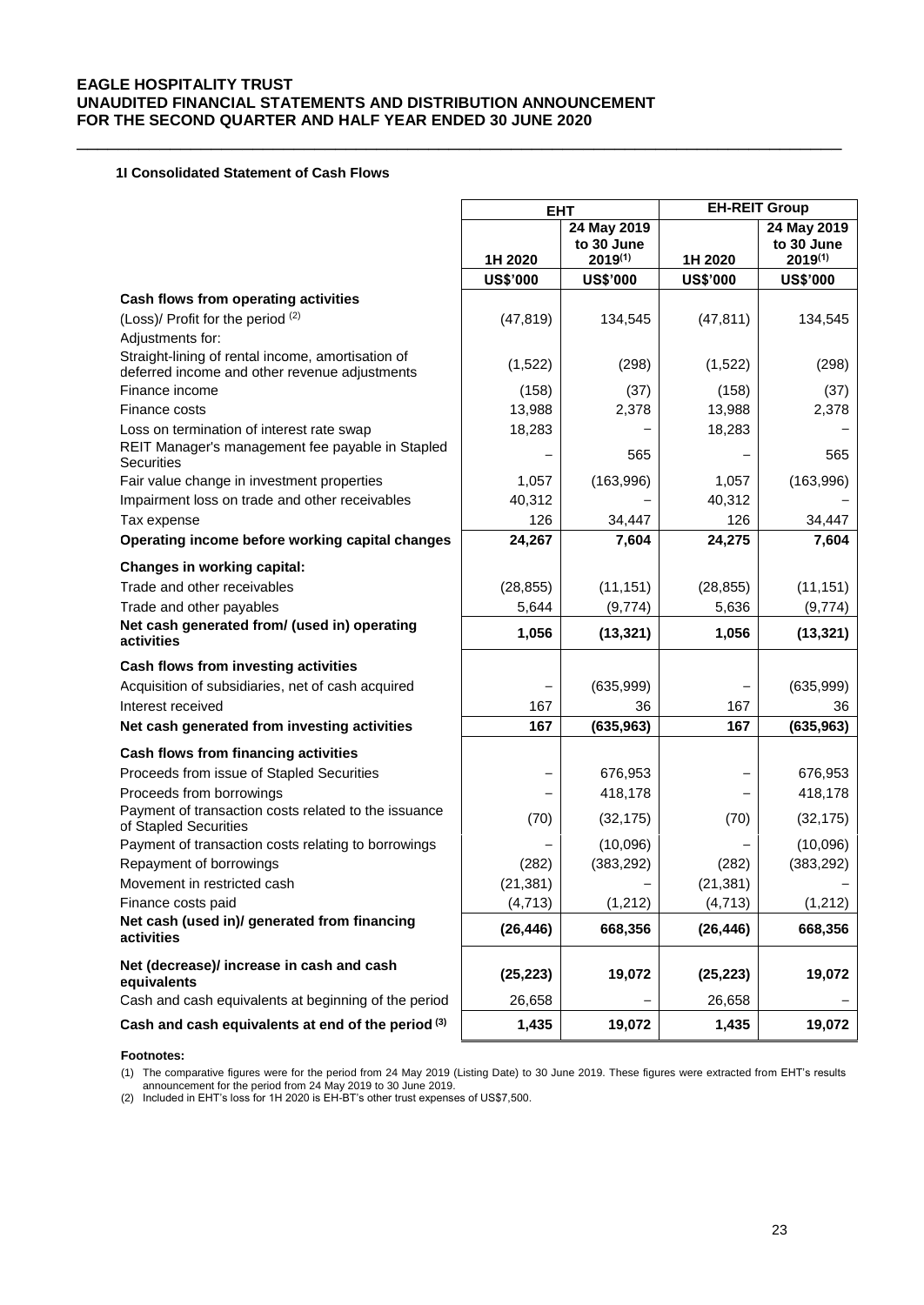(3) Cash and cash equivalents for EHT as at 30 June 2020 are as follows:

|                                                                       | <b>EHT</b> and<br><b>EH-REIT Group</b>  |
|-----------------------------------------------------------------------|-----------------------------------------|
|                                                                       | As at<br>30 Jun 2020<br><b>US\$'000</b> |
| Cash and cash equivalents in the statements of financial position     | 73,084                                  |
| Less: Restricted cash (1)                                             | (71,649)                                |
| Cash and cash equivalents in the consolidated statement of cash flows | 1,435                                   |

\_\_\_\_\_\_\_\_\_\_\_\_\_\_\_\_\_\_\_\_\_\_\_\_\_\_\_\_\_\_\_\_\_\_\_\_\_\_\_\_\_\_\_\_\_\_\_\_\_\_\_\_\_\_\_\_\_\_\_\_\_\_\_\_\_\_\_\_\_\_\_\_\_\_

# **Footnote:**

(1) Restricted cash mainly relates to rental deposits received in cash from the Master Lessees amounting to US\$19.0 million which are pledged for term loan facilities granted to EHT, reserve funds of US\$24.9 million required to be maintained under the terms of certain mortgage loans, US\$0.1 million maintained to fund certain capital improvement works as required under the terms of the MLAs, and US\$2.1 million in general business accounts which have been restricted for withdrawal and transfer due to the default under the Facilities Agreement. The restricted cash also includes US\$25.5 million in a bank account held with DBS Bank (Hong Kong) Limited which the REIT Manager has provided irrevocable instructions not to cause or permit any withdrawal or transfers whilst discussions with the Administrative Agents and the Lenders are ongoing during the temporary forbearance period.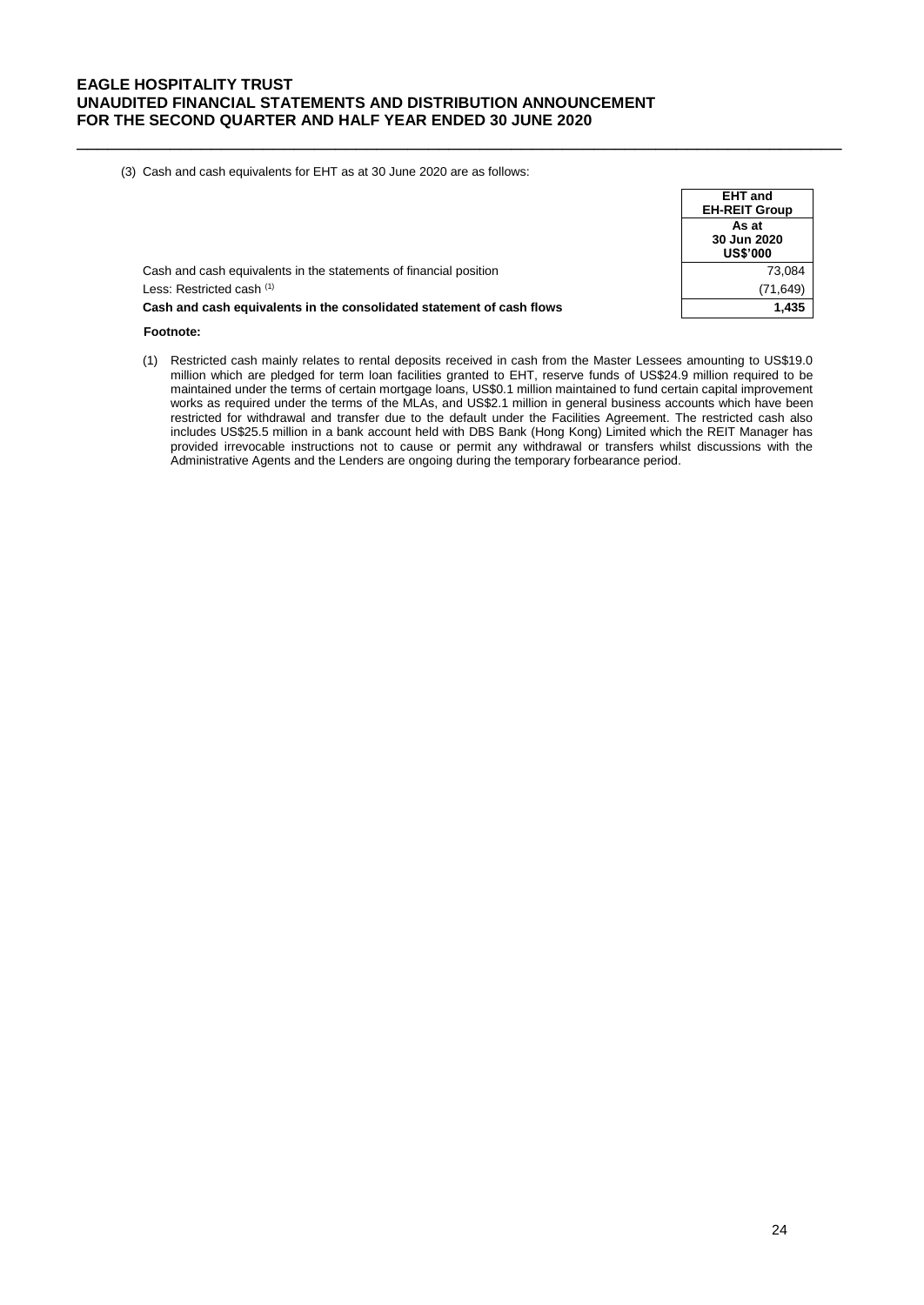**1(d)(i) Statements of Changes in Unitholders' Funds for the period from 1 April 2020 to 30 June 2020**

\_\_\_\_\_\_\_\_\_\_\_\_\_\_\_\_\_\_\_\_\_\_\_\_\_\_\_\_\_\_\_\_\_\_\_\_\_\_\_\_\_\_\_\_\_\_\_\_\_\_\_\_\_\_\_\_\_\_\_\_\_\_\_\_\_\_\_\_\_\_\_\_\_\_

|                                                                                                                                |                                                                |                                             | <b>EHT</b>                 |                                                        |                          | <b>EH-REIT Group</b>                              |                                                            |                          |                                                                 |              | EH-BT                                      |                          |
|--------------------------------------------------------------------------------------------------------------------------------|----------------------------------------------------------------|---------------------------------------------|----------------------------|--------------------------------------------------------|--------------------------|---------------------------------------------------|------------------------------------------------------------|--------------------------|-----------------------------------------------------------------|--------------|--------------------------------------------|--------------------------|
|                                                                                                                                | Units in<br>issue<br>and<br>to be<br>issued<br><b>US\$'000</b> | <b>Issue</b><br>expenses<br><b>US\$'000</b> | reserve<br><b>US\$'000</b> | <b>Hedging Retained</b><br>earnings<br><b>US\$'000</b> | Total<br><b>US\$'000</b> | Units in<br>issue and<br>to be<br><b>US\$'000</b> | <b>Issue</b><br>issued expenses reserve<br><b>US\$'000</b> | <b>US\$'000</b>          | <b>Hedging Retained</b><br>earnings<br><b>US\$'000 US\$'000</b> | <b>Total</b> | Accumula-<br>ted losses<br><b>US\$'000</b> | Total<br><b>US\$'000</b> |
| At the beginning of the period                                                                                                 | 679,988                                                        | (38, 347)                                   | (17, 356)                  | 103,165                                                | 727,450                  | 679,988                                           | (38, 347)                                                  | (17, 356)                | 103,178                                                         | 727,463      | (13)                                       | (13)                     |
| Total comprehensive income for the<br>period<br>Loss for the period                                                            |                                                                |                                             | $\qquad \qquad -$          | (38, 934)                                              | (38, 934)                |                                                   |                                                            | -                        | (38,929)                                                        | (38, 929)    | (5)                                        | (5)                      |
| Other comprehensive income                                                                                                     |                                                                |                                             |                            |                                                        |                          |                                                   |                                                            |                          |                                                                 |              |                                            |                          |
| Hedging reserve transferred to profit<br>and loss                                                                              |                                                                |                                             | 17,356                     |                                                        | 17,356                   |                                                   |                                                            | 17,356                   |                                                                 | 17,356       |                                            |                          |
| Total other comprehensive income                                                                                               | $\overline{\phantom{0}}$                                       |                                             | 17,356                     | $\qquad \qquad -$                                      | 17,356                   | -                                                 | -                                                          | 17,356                   | -                                                               | 17,356       | -                                          | $\overline{\phantom{m}}$ |
| Total comprehensive income for the<br>period                                                                                   |                                                                |                                             | 17,356                     | (38, 934)                                              | (21, 578)                |                                                   |                                                            | 17,356                   | (38, 929)                                                       | (21, 573)    | (5)                                        | (5)                      |
| <b>Transactions with unitholders.</b><br>recognised directly in equity<br>Contributions by and distributions to<br>unitholders |                                                                |                                             |                            |                                                        |                          |                                                   |                                                            |                          |                                                                 |              |                                            |                          |
| Issue costs                                                                                                                    | $\qquad \qquad -$                                              | (70)                                        | $\qquad \qquad -$          | $\overline{\phantom{0}}$                               | (70)                     | $\qquad \qquad -$                                 | (70)                                                       | $\overline{\phantom{0}}$ | -                                                               | (70)         |                                            |                          |
| Total contributions by and<br>distributions to unitholders                                                                     |                                                                | (70)                                        |                            |                                                        | (70)                     | -                                                 | (70)                                                       |                          |                                                                 | (70)         |                                            |                          |
| <b>Total transactions with unitholders</b>                                                                                     |                                                                | (70)                                        |                            |                                                        | (70)                     | —                                                 | (70)                                                       |                          |                                                                 | (70)         | $\overline{\phantom{0}}$                   |                          |
| At 30 June 2020                                                                                                                | 679,988                                                        | (38, 417)                                   |                            | 64,231                                                 | 705,802                  | 679,988                                           | (38, 417)                                                  |                          | 64,249                                                          | 705,820      | (18)                                       | (18)                     |

#### **Footnotes:**

(1) The comparative figures were for the period from 24 May 2019 (Listing Date) to 30 June 2019. These figures were extracted from EHT's results announcement for the period from 24 May 2019 to 30 June 2019.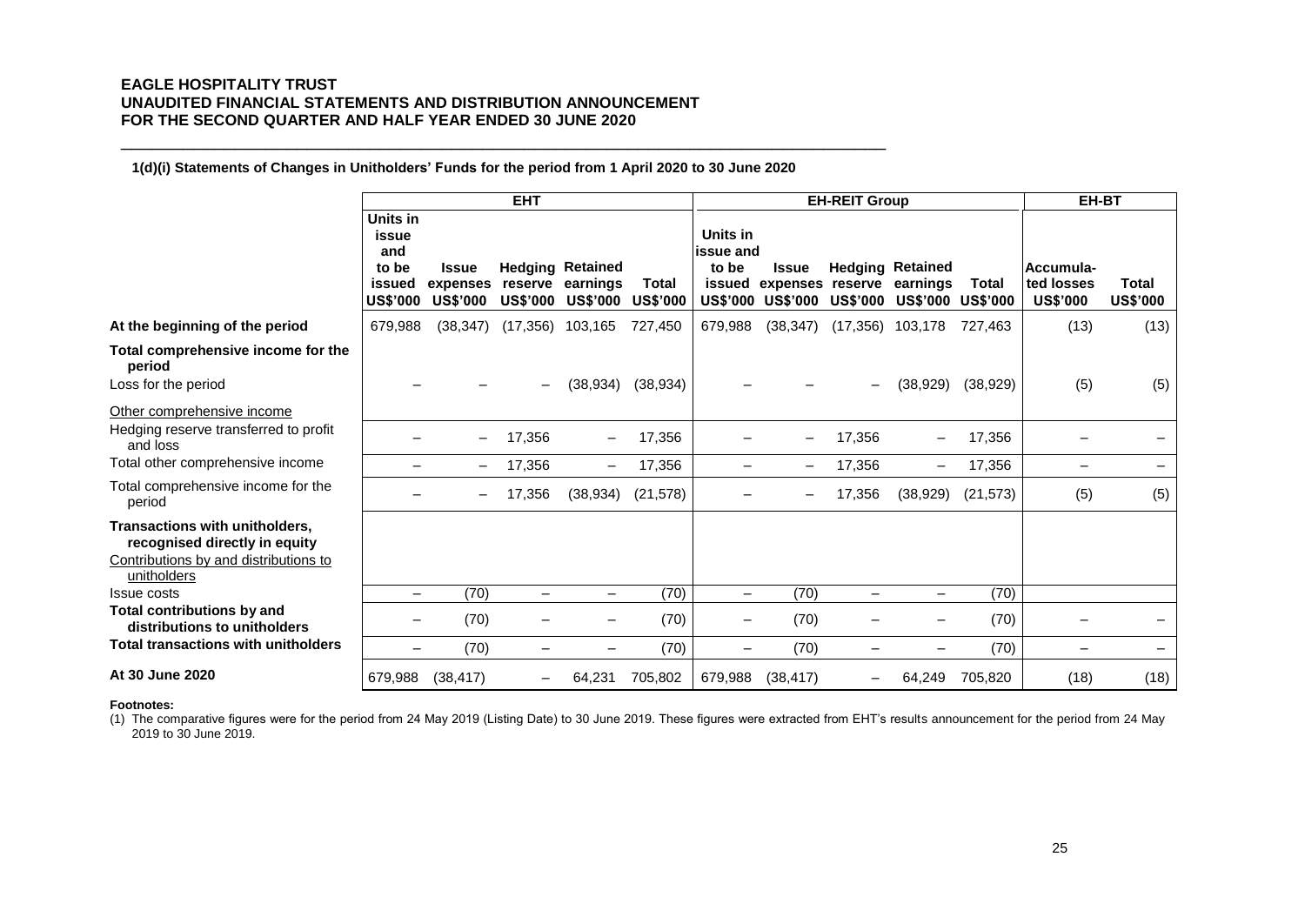**1(d)(i) Statements of Changes in Unitholders' Funds for the period from 1 January 2020 to 30 June 2020**

\_\_\_\_\_\_\_\_\_\_\_\_\_\_\_\_\_\_\_\_\_\_\_\_\_\_\_\_\_\_\_\_\_\_\_\_\_\_\_\_\_\_\_\_\_\_\_\_\_\_\_\_\_\_\_\_\_\_\_\_\_\_\_\_\_\_\_\_\_\_\_\_\_\_

|                                                                                                                         |                                                                |                                             | <b>EHT</b>               |                                                                |                                 |                                                             |                                              | <b>EH-REIT Group</b>     |                                                                 |              | EH-BT                                      |                          |
|-------------------------------------------------------------------------------------------------------------------------|----------------------------------------------------------------|---------------------------------------------|--------------------------|----------------------------------------------------------------|---------------------------------|-------------------------------------------------------------|----------------------------------------------|--------------------------|-----------------------------------------------------------------|--------------|--------------------------------------------|--------------------------|
|                                                                                                                         | Units in<br>issue<br>and<br>to be<br>issued<br><b>US\$'000</b> | <b>Issue</b><br>expenses<br><b>US\$'000</b> | <b>US\$'000</b>          | <b>Hedging Retained</b><br>reserve earnings<br><b>US\$'000</b> | <b>Total</b><br><b>US\$'000</b> | Units in<br>issue and<br>to be<br>issued<br><b>US\$'000</b> | Issue<br>expenses reserve<br><b>US\$'000</b> | <b>US\$'000</b>          | <b>Hedging Retained</b><br>earnings<br><b>US\$'000 US\$'000</b> | <b>Total</b> | Accumula-<br>ted losses<br><b>US\$'000</b> | Total<br><b>US\$'000</b> |
| At the beginning of the period                                                                                          | 679,988                                                        | (38, 347)                                   | (4,699)                  | 142,166                                                        | 779,108                         | 679,988                                                     | (38, 347)                                    | (4,699)                  | 142,176                                                         | 779.118      | (10)                                       | (10)                     |
| Total comprehensive income for the<br>period<br>Loss for the period                                                     |                                                                |                                             | $\qquad \qquad -$        | (47, 819)                                                      | (47, 819)                       |                                                             |                                              | $\overline{\phantom{0}}$ | (47, 811)                                                       | (47, 811)    | (8)                                        | (8)                      |
| Other comprehensive income                                                                                              |                                                                |                                             |                          |                                                                |                                 |                                                             |                                              |                          |                                                                 |              |                                            |                          |
| Hedging reserve transferred to profit<br>and loss                                                                       |                                                                |                                             | 4,699                    |                                                                | 4,699                           |                                                             |                                              | 4,699                    |                                                                 | 4,699        |                                            |                          |
| Total other comprehensive income                                                                                        |                                                                |                                             | 4,699                    |                                                                | 4,699                           |                                                             |                                              | 4,699                    | $\qquad \qquad -$                                               | 4,699        | $\qquad \qquad -$                          | $\qquad \qquad -$        |
| Total comprehensive income for the<br>period                                                                            |                                                                |                                             | 4,699                    | (47, 819)                                                      | (43, 120)                       |                                                             |                                              | 4,699                    | (47, 811)                                                       | (43, 112)    | (8)                                        | (8)                      |
| Transactions with unitholders,<br>recognised directly in equity<br>Contributions by and distributions to<br>unitholders |                                                                |                                             |                          |                                                                |                                 |                                                             |                                              |                          |                                                                 |              |                                            |                          |
| <b>Issue costs</b><br>Distribution <sup>(2)</sup>                                                                       | $\overline{\phantom{0}}$                                       | (70)                                        | $\overline{\phantom{0}}$ |                                                                | (70)                            |                                                             | (70)                                         |                          |                                                                 | (70)         |                                            |                          |
|                                                                                                                         |                                                                |                                             | $\qquad \qquad -$        | (30, 116)                                                      | (30, 116)                       |                                                             |                                              | $\overline{\phantom{0}}$ | (30, 116)                                                       | (30, 116)    |                                            |                          |
| <b>Total contributions by and</b><br>distributions to unitholders <sup>(2)</sup>                                        |                                                                | (70)                                        | $\qquad \qquad -$        | (30, 116)                                                      | (30, 186)                       |                                                             | (70)                                         | -                        | (30, 116)                                                       | (30, 186)    |                                            |                          |
| Total transactions with unitholders <sup>(2)</sup>                                                                      | $\overline{\phantom{0}}$                                       | (70)                                        | $\qquad \qquad -$        | (30,116)                                                       | (30, 186)                       | $\overline{\phantom{0}}$                                    | (70)                                         | $\overline{\phantom{0}}$ | (30, 116)                                                       | (30, 186)    |                                            | $\overline{\phantom{0}}$ |
| At 30 June 2020                                                                                                         | 679,988                                                        | (38, 417)                                   | —                        | 64,231                                                         | 705,802                         | 679,988                                                     | (38, 417)                                    |                          | 64,249                                                          | 705,820      | (18)                                       | (18)                     |

#### **Footnotes:**

(1) The comparative figures were for the period from 24 May 2019 (Listing Date) to 30 June 2019. These figures were extracted from EHT's results announcement for the period from 24 May 2019 to 30 June 2019

(2) No payment of the Distribution had been made on 30 March 2020 as originally scheduled. See further Note 7 at page 15 above.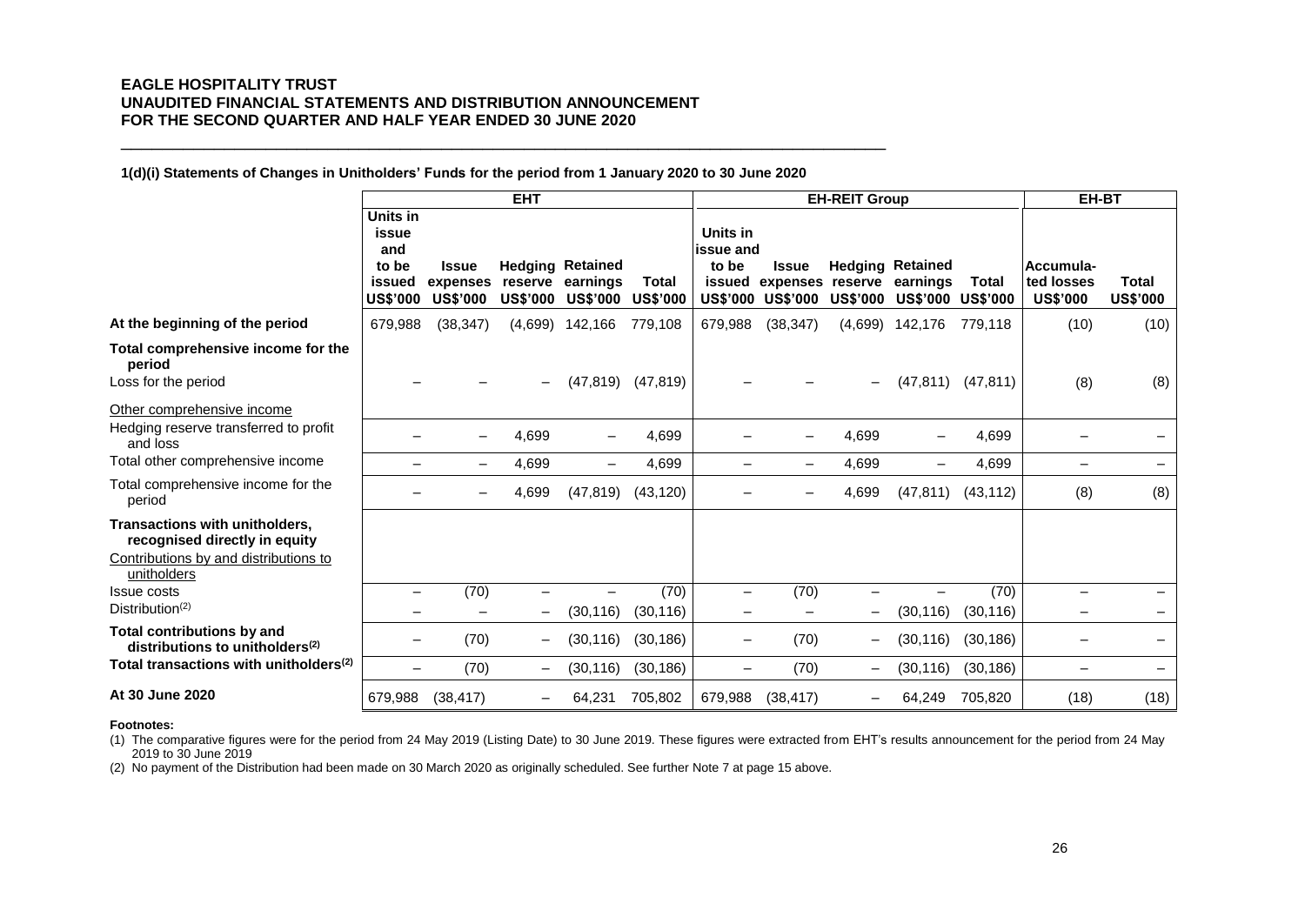**1(d)(i) Statements of Changes in Unitholders' Funds for the period from 24 May 2019 to 30 June 2019**

\_\_\_\_\_\_\_\_\_\_\_\_\_\_\_\_\_\_\_\_\_\_\_\_\_\_\_\_\_\_\_\_\_\_\_\_\_\_\_\_\_\_\_\_\_\_\_\_\_\_\_\_\_\_\_\_\_\_\_\_\_\_\_\_\_\_\_\_\_\_\_\_\_\_

|                                                                                                                         |                                                                | <b>EHT</b>                        |                                               |                  |                                | <b>EH-REIT Group</b>                     |                                                        |                  | EH-BT                                      |                                 |
|-------------------------------------------------------------------------------------------------------------------------|----------------------------------------------------------------|-----------------------------------|-----------------------------------------------|------------------|--------------------------------|------------------------------------------|--------------------------------------------------------|------------------|--------------------------------------------|---------------------------------|
|                                                                                                                         | Units in<br>issue<br>and<br>to be<br>issued<br><b>US\$'000</b> | <b>Issue</b><br>expenses earnings | <b>Retained</b><br>US\$'000 US\$'000 US\$'000 | Total            | Units in<br>issue and<br>to be | <b>Issue</b><br>issued expenses earnings | <b>Retained</b><br>US\$'000 US\$'000 US\$'000 US\$'000 | <b>Total</b>     | Accumula-<br>ted losses<br><b>US\$'000</b> | <b>Total</b><br><b>US\$'000</b> |
| At 11 April 2019 (Date of<br><b>Constitution</b> )                                                                      |                                                                |                                   |                                               |                  |                                |                                          |                                                        |                  |                                            |                                 |
| Total comprehensive income for the<br>period<br>Profit for the period                                                   |                                                                |                                   | 134,545                                       | 134,545          |                                |                                          | 134,545                                                | 134,545          |                                            |                                 |
| Total comprehensive income for the<br>period                                                                            |                                                                |                                   | 134.545                                       | 134.545          |                                |                                          | 134.545                                                | 134.545          |                                            |                                 |
| Transactions with unitholders,<br>recognised directly in equity<br>Contributions by and distributions to<br>unitholders |                                                                |                                   |                                               |                  |                                |                                          |                                                        |                  |                                            |                                 |
| Issue of new units/stapled securities<br>- Initial public offering                                                      | 676,953                                                        |                                   |                                               | 676,953          | 676,903                        |                                          |                                                        | 676,903          | 50                                         | 50                              |
| - REIT Manager's management fees<br>payable in Stapled securities<br><b>Issue costs</b>                                 | 565<br>-                                                       | (37, 722)                         |                                               | 565<br>(37, 722) | 565                            | (37,722)                                 |                                                        | 565<br>(37, 722) |                                            |                                 |
| <b>Total contributions by and</b><br>distributions to unitholders                                                       | 677,518                                                        | (37, 722)                         |                                               | 639,796          | 677,468                        | (37, 722)                                |                                                        | 639,746          | 50                                         | 50                              |
| Total transactions with unitholders                                                                                     | 677,518                                                        | (37, 722)                         | $\qquad \qquad -$                             | 639,796          | 677,468                        | (37, 722)                                |                                                        | 639,746          | 50                                         | 50                              |
| At 30 June 2019                                                                                                         | 677,518                                                        | (37, 722)                         | 134,545                                       | 774,341          | 677,468                        | $(37,722)$ 134,545                       |                                                        | 774,291          | 50                                         | 50                              |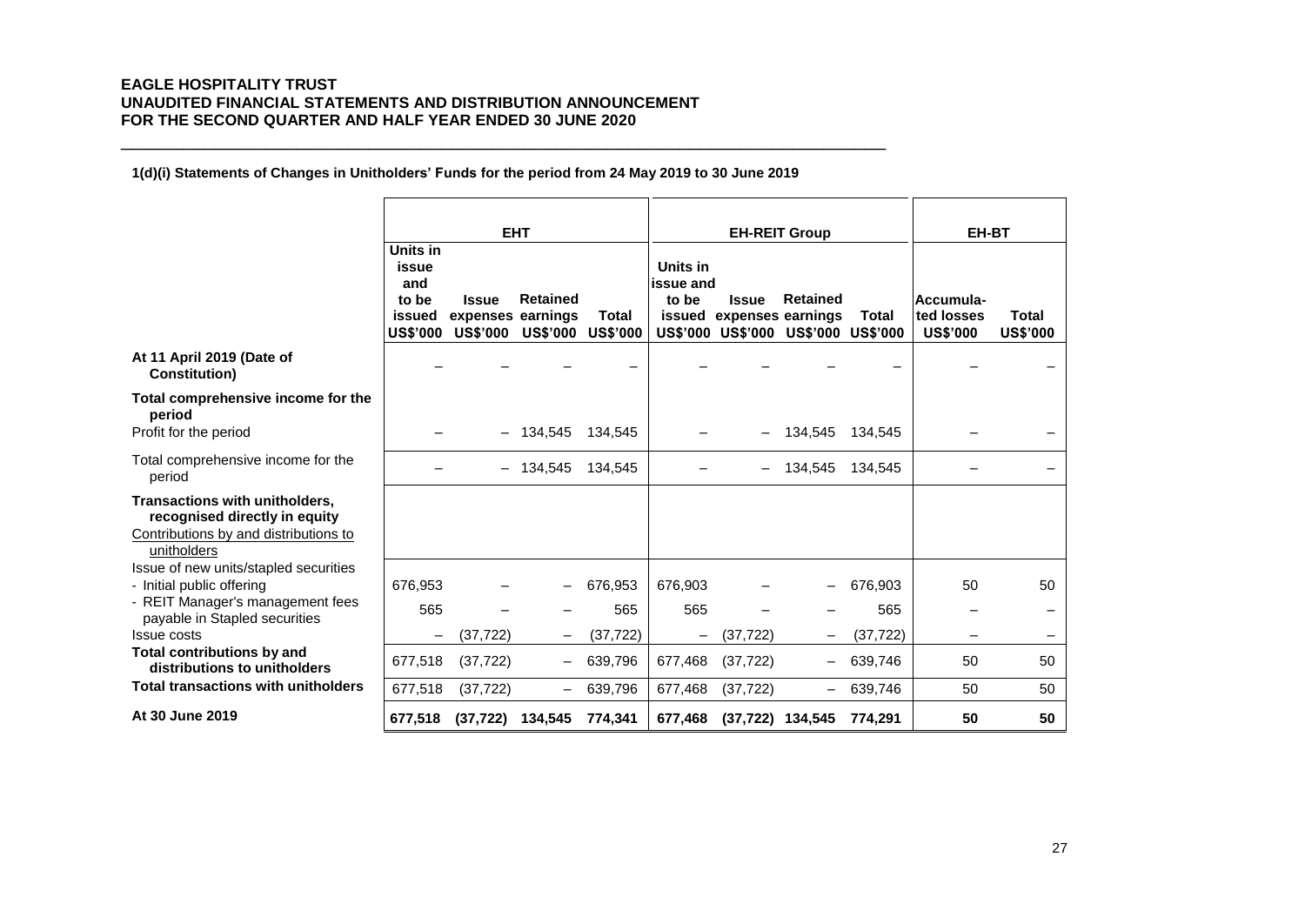\_\_\_\_\_\_\_\_\_\_\_\_\_\_\_\_\_\_\_\_\_\_\_\_\_\_\_\_\_\_\_\_\_\_\_\_\_\_\_\_\_\_\_\_\_\_\_\_\_\_\_\_\_\_\_\_\_\_\_\_\_\_\_\_\_\_\_\_\_\_\_\_\_\_

### **1(d)(ii) Details of any changes in Stapled Securities**

|                                                                                                                       |                                               | <b>EHT</b>                                    |                                               |                                               |
|-----------------------------------------------------------------------------------------------------------------------|-----------------------------------------------|-----------------------------------------------|-----------------------------------------------|-----------------------------------------------|
|                                                                                                                       | 2Q 2020                                       | 24 May 2019<br>to 30 June<br>$2019^{(1)}$     | 1H 2020                                       | 24 May 2019<br>to 30 June<br>$2019^{(1)}$     |
|                                                                                                                       | No. of<br><b>Stapled</b><br><b>Securities</b> | No. of<br><b>Stapled</b><br><b>Securities</b> | No. of<br><b>Stapled</b><br><b>Securities</b> | No. of<br><b>Stapled</b><br><b>Securities</b> |
| <b>Stapled securities in issue:</b>                                                                                   |                                               |                                               |                                               |                                               |
| At the beginning of the period/At 11<br>April 2019 (Date of Constitution)                                             | 872,750,118                                   |                                               | 870,866,094                                   |                                               |
| Movements during the period:<br>- Issue of new Stapled Securities at<br>initial public offering                       |                                               | 867,888,000                                   |                                               | 867,888,000                                   |
| - REIT Manager's management fee<br>paid in stapled securities for the<br>period 1 October 2019 to 31<br>December 2019 |                                               |                                               | 1,884,024                                     |                                               |
| Total issued Stapled Securities as<br>at the end of the period                                                        |                                               | 67,888,000                                    | 872,750,118                                   | 67,888,000                                    |
| Stapled securities to be issued:<br>- REIT Manager's management                                                       |                                               |                                               |                                               |                                               |
| fees payable in stapled securities<br>for the period 24 May 2019 to 30<br>June 2019                                   |                                               | 807,296                                       |                                               | 807,296                                       |
| Total issuable Stapled Securities<br>as at the end of the period                                                      |                                               | 807,296                                       |                                               | 807,296                                       |
| Total stapled securities issued<br>and to be issued as at end of the<br>period                                        | 872,750,118                                   | 868,695,296                                   | 872,750,118                                   | 868,695,296                                   |

# **period Footnote:**

(1) The comparative figures were for the period from 24 May 2019 (Listing Date) to 30 June 2019. These figures were extracted from EHT's results announcement for the period from 24 May 2019 to 30 June 2019.

### **1(d)(iii) To show the total number of issued stapled securities excluding treasury shares at the end of the current financial period, and as at the end of the immediately preceding year**

EHT does not hold any treasury stapled securities as at 30 June 2020. The total number of issued Stapled Securities in EHT was 872,750,118.

### **1(d)(iv) A statement showing all sales, transfers, cancellation and/or use of treasury shares as at the end of the current financial period reported on**

Not applicable.

### **2 Whether the figures have been audited or reviewed, and in accordance with which auditing standard or practice**

The figures have not been audited nor reviewed.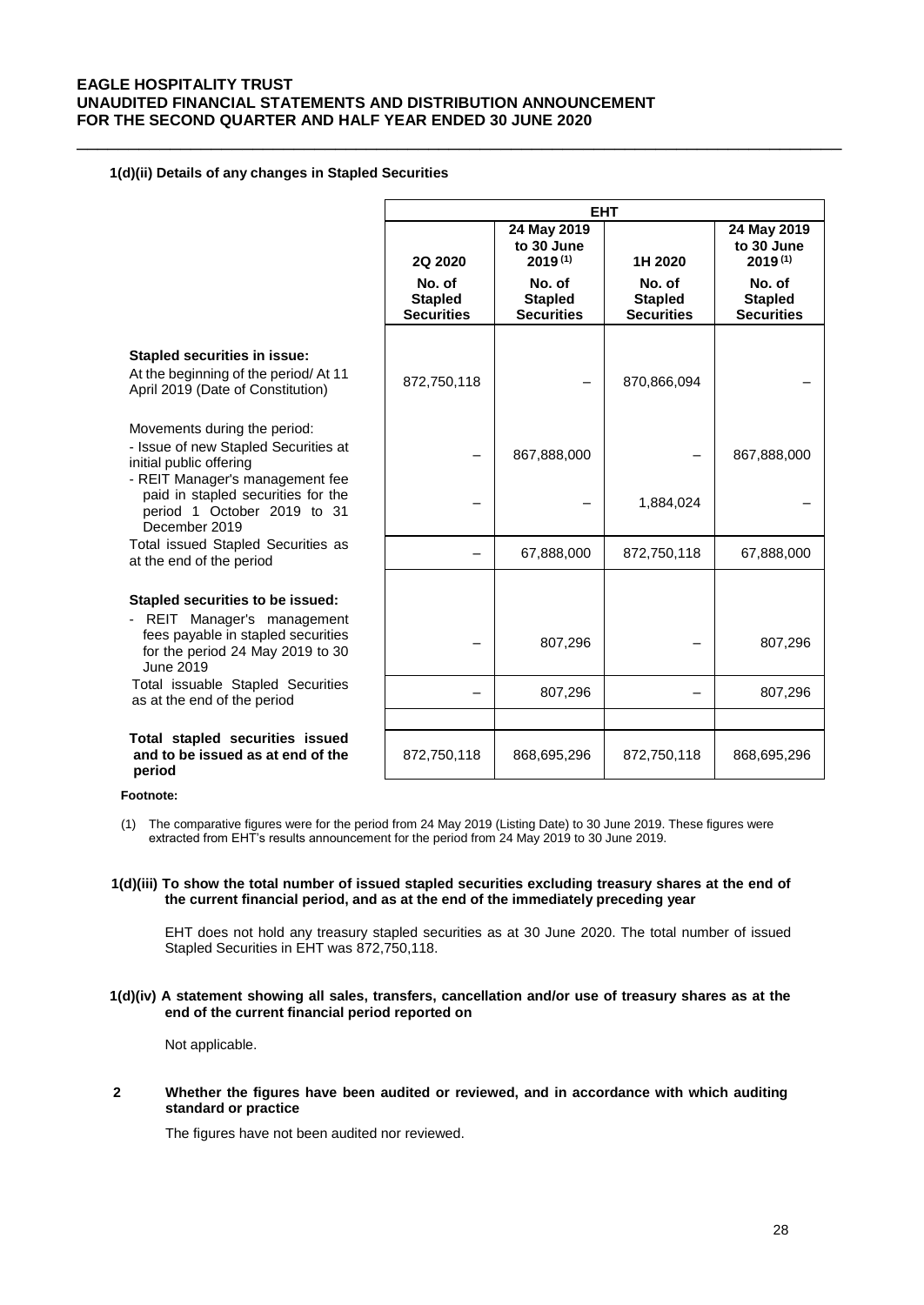**3 Where the figures have been audited or reviewed, the auditor's report (including any qualifications or emphasis of matter)**

\_\_\_\_\_\_\_\_\_\_\_\_\_\_\_\_\_\_\_\_\_\_\_\_\_\_\_\_\_\_\_\_\_\_\_\_\_\_\_\_\_\_\_\_\_\_\_\_\_\_\_\_\_\_\_\_\_\_\_\_\_\_\_\_\_\_\_\_\_\_\_\_\_\_

Not applicable.

**4 Whether the same accounting policies and methods of computation as in the issuer's most recent audited annual financial statements have been applied**

EHT has applied the same accounting policies and methods of computation consistent with those used in the audited financial statements for the financial period ended 31 December 2019 in the preparation of the consolidated financial statements for the current reporting period.

**5 If there are any changes in the accounting policies and methods of computation, including any required by an accounting standard, what has changed, as well as the reasons for, and the effect of, the change**

Not applicable.

### **6 Earnings Per Stapled Security ("EPS") and Distribution Per Stapled Security ("DPS")**

#### **EPS**

|                                                                        |             | <b>EHT</b>                                |             |                                           |
|------------------------------------------------------------------------|-------------|-------------------------------------------|-------------|-------------------------------------------|
|                                                                        | 2Q 2020     | 24 May 2019<br>to 30 June<br>$2019^{(1)}$ | 1H 2020     | 24 May 2019<br>to 30 June<br>$2019^{(1)}$ |
| <b>Basic EPS</b>                                                       |             |                                           |             |                                           |
| Weighted average number of Stapled<br>Securities in issue and issuable | 872,750,118 | 867,909,245                               | 870,952,415 | 867,909,245                               |
| Basic EPS (US cents)                                                   | (4.461)     | 15.50                                     | (5.476)     | 15.50                                     |
|                                                                        |             |                                           |             |                                           |
| <b>Diluted EPS</b>                                                     |             |                                           |             |                                           |
| Weighted average number of Stapled<br>Securities in issue and issuable | 872,750,118 | 867,909,245                               | 872,750,118 | 867,909,245                               |
| Diluted EPS (US cents)                                                 | (4.461)     | 15.50                                     | (5.465)     | 15.50                                     |

#### **DPS**

|                                                           |                        | <b>EHT</b>                                       |                        |                                                  |  |  |  |
|-----------------------------------------------------------|------------------------|--------------------------------------------------|------------------------|--------------------------------------------------|--|--|--|
|                                                           | 2Q 2020 <sup>(2)</sup> | 24 May<br>2019 to 30<br>June 2019 <sup>(1)</sup> | 1H 2020 <sup>(2)</sup> | 24 May<br>2019 to 30<br>June 2019 <sup>(1)</sup> |  |  |  |
| Number of Stapled Securities in issue<br>at end of period | 872,750,118            | 868,695,296                                      | 872,750,118            | 868,695,296                                      |  |  |  |
| DPS (US cents) <sup>(2)</sup>                             |                        | 0.650                                            |                        | 0.650                                            |  |  |  |

#### **Footnotes:**

- (1) The comparative figures were for the period from 24 May 2019 (Listing Date) to 30 June 2019. These figures were extracted from EHT's results announcement for the period from 24 May 2019 to 30 June 2019.
- (2) There is no income available for distribution for 2Q 2020 and 1H 2020 respectively, as a result of the uncertainty on the Master Lessees' ability to make rental payments and fulfil its obligations under the MLAs. In this regard, there is no distribution per Stapled Security.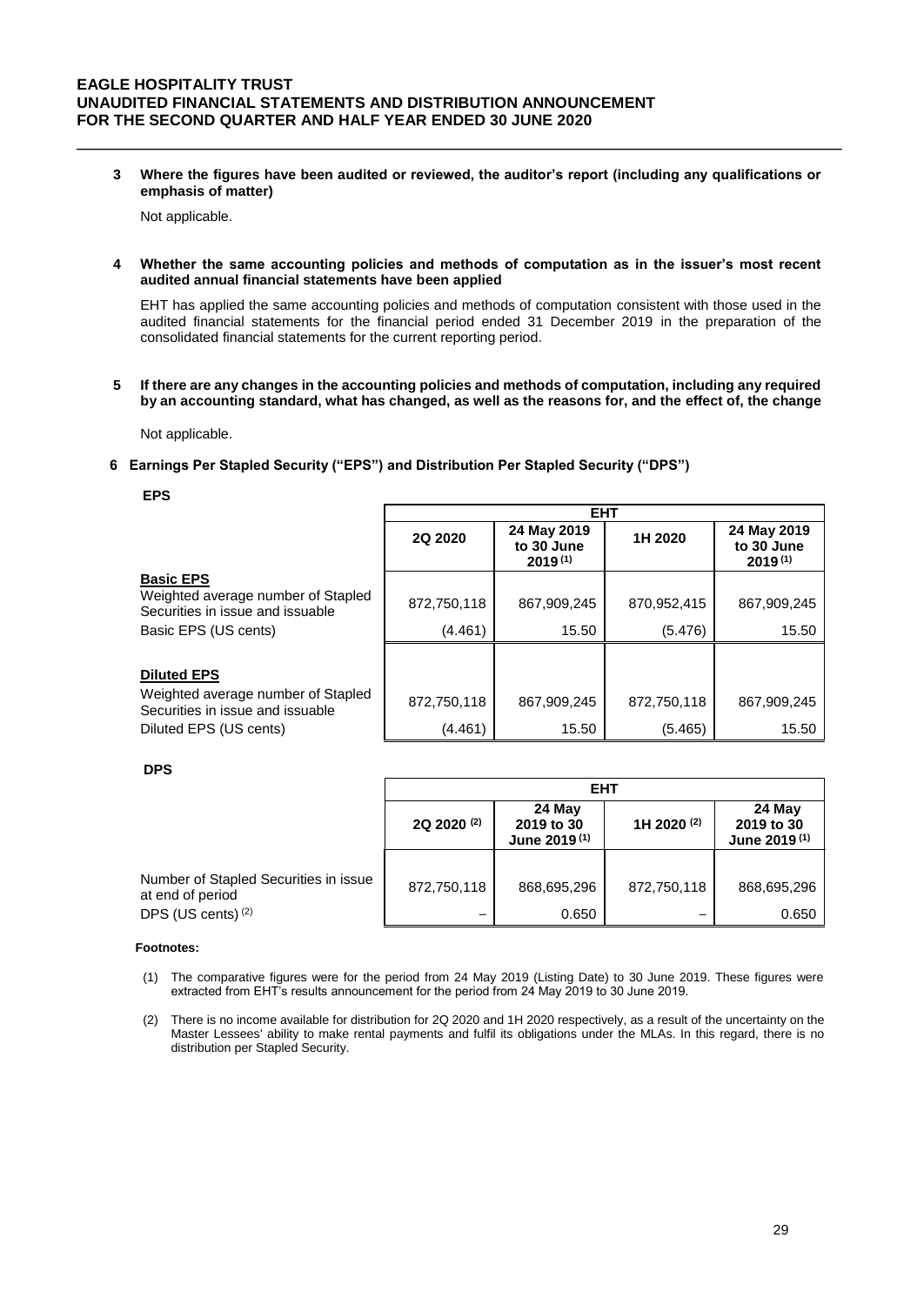**7 Net Asset Value ("NAV") and Net Tangible Asset ("NTA") per Stapled Security based on issued and issuable stapled securities at the end of (a) the current financial period reported on and (b) immediately preceding financial year**

\_\_\_\_\_\_\_\_\_\_\_\_\_\_\_\_\_\_\_\_\_\_\_\_\_\_\_\_\_\_\_\_\_\_\_\_\_\_\_\_\_\_\_\_\_\_\_\_\_\_\_\_\_\_\_\_\_\_\_\_\_\_\_\_\_\_\_\_\_\_\_\_\_\_

|                                                                                            | FHT                  |                      |  |
|--------------------------------------------------------------------------------------------|----------------------|----------------------|--|
|                                                                                            | As at<br>30 Jun 2020 | As at<br>31 Dec 2019 |  |
| Number of Stapled Securities in issue and to be issued                                     | 872,750,118          | 872,750,118          |  |
| Net asset value/net tangible assets attributable to<br>stapled security holders (US\$'000) | 705,802              | 779,108              |  |
| NAV and NTA per Stapled Security (US cents) <sup>(1)</sup>                                 | 80.87                | 89.27                |  |

#### **Footnote:**

(1) The computation of NAV and NTA was based on number of stapled securities in issue and to be issued as at the end of the period. NAV and NTA is the same as there was no intangible asset as at the end of the period.

### **8 Review of Performance**

On 24 March 2020, the REIT Manager announced that it had on 20 March 2020 received the Notice in relation to the Facilities Agreement issued on behalf of the Administrative Agent for the Lenders under the Facilities Agreement. The Notice states that as a result of such event of default, the Administrative Agent, on behalf of the Lenders under the Facilities Agreement, is entitled to and is exercising its rights and remedies under the Facilities Agreement, including the right to accelerate the entirety of the loan as a result of which a principal amount of US\$341.0 million was declared to have become immediately due and owing.

As announced on 1 April 2020, the Special Committee of the REIT Manager have been working with the Administrative Agent and the lenders to, among other things, negotiate with an objective of obtaining an agreement with the Administrative Agent and the Lenders in respect of a longer-term forbearance agreement, including a consensual strategy moving forward. However, as disclosed in the same announcement, there is no certainty or assurance that any discussions or prospects will be successfully concluded or any definitive arrangements in relation to any transactions will be entered into, including whether there will be any satisfactory resolution with the administrative agent and the lenders. Consequently, EHT's portfolio of properties remain at risk upon enforcement action by the lenders.

The unaudited financial statements for 2Q 2020 and 1H 2020 have been prepared based on certain key assumptions and adjustments as follows:

- i. The unaudited financial statements have been prepared on a going concern basis on the assumption that the Administrative Agent will not act to foreclose the entirety of the loan due and owing under the Facilities Agreement and/or other parties do not seek to enforce their rights to any receivables.
- ii. The financial effects of certain developments affecting EHT after 30 June 2020 are not reflected in the 2Q 2020 and 1H 2020 financial statements. Please refer to further announcements of the REIT Manager for more information. The Special Committee of the REIT Manager will continue to update its Stapled Securityholders on any significant developments as and when appropriate.

Please refer to Section 9 on the review of the actual results for the Second Quarter period from 1 April 2020 to 30 June 2020 and the Half Year period from 1 January 2020 to 30 June 2020 against the projection as disclosed in the Prospectus.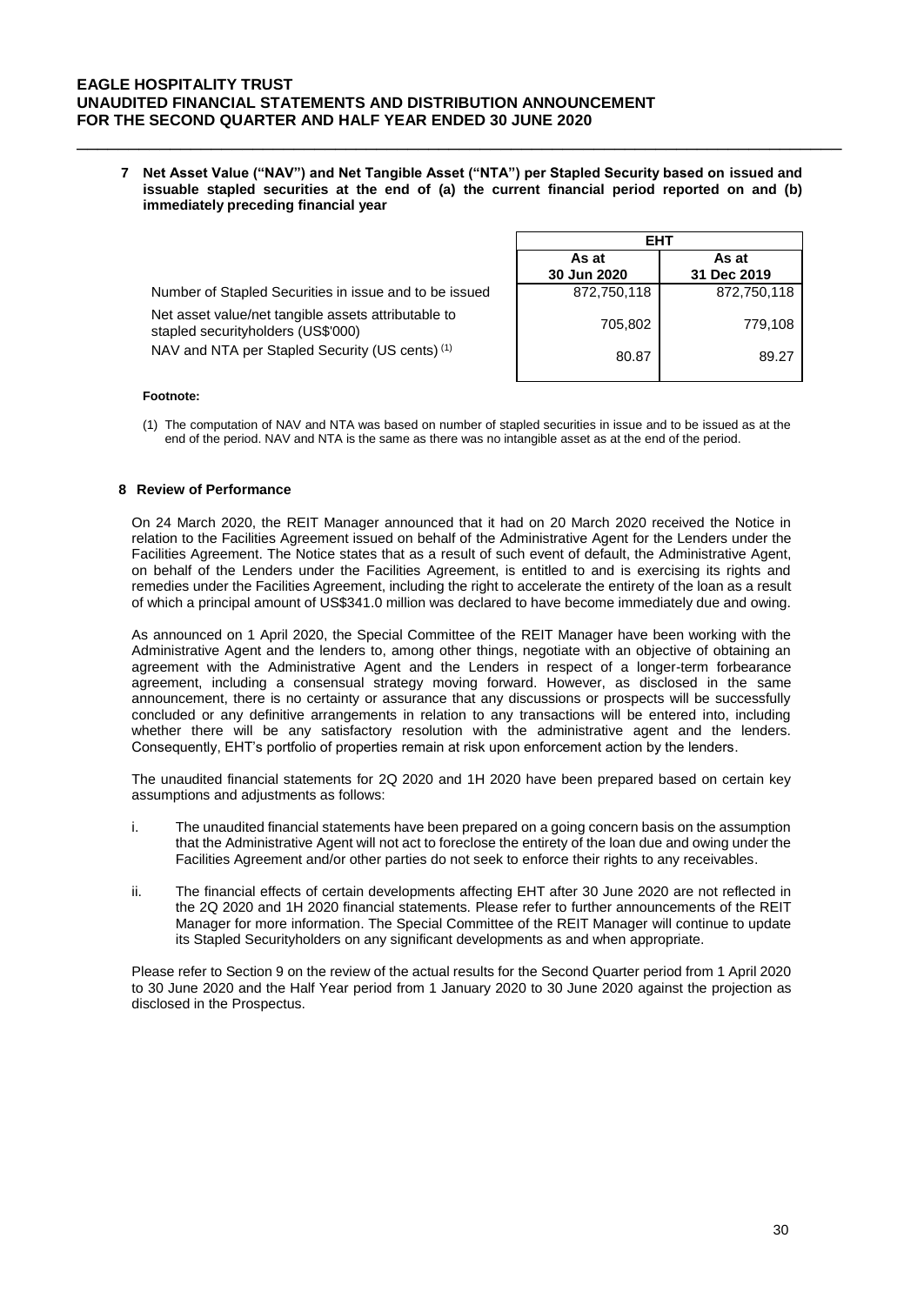## **9 Where a forecast, or a prospect statement, has been previously disclosed to Stapled Securityholders, any variance between it and the actual results.**

\_\_\_\_\_\_\_\_\_\_\_\_\_\_\_\_\_\_\_\_\_\_\_\_\_\_\_\_\_\_\_\_\_\_\_\_\_\_\_\_\_\_\_\_\_\_\_\_\_\_\_\_\_\_\_\_\_\_\_\_\_\_\_\_\_\_\_\_\_\_\_\_\_\_

#### **Variance between Actual and Projection Results**

|                                                       |                |                 | 2Q 2020                   |             | 1H 2020         |                 |             |  |
|-------------------------------------------------------|----------------|-----------------|---------------------------|-------------|-----------------|-----------------|-------------|--|
| <b>Consolidated Statement of</b>                      |                | <b>Actual</b>   | Projection <sup>(1)</sup> | Variance    | Actual          | Projection(1)   | Variance    |  |
| <b>Comprehensive Income</b>                           | <b>Note</b>    | <b>US\$'000</b> | <b>US\$'000</b>           | %           | <b>US\$'000</b> | <b>US\$'000</b> | %           |  |
| Revenue                                               | $\mathbf{1}$   | 15,694          | 23,907                    | (34.35%)    | 32,284          | 45,850          | (29.59%)    |  |
| Property expenses                                     | $\overline{2}$ | (1,753)         | (3,527)                   | $(50.30\%)$ | (5,759)         | (7,051)         | (18.32%)    |  |
| Net property income                                   |                | 13,941          | 20,380                    | (31.59%)    | 26,525          | 38,799          | (31.63%)    |  |
| <b>REIT Manager's</b><br>management fees              | 3              |                 | (1, 453)                  | $(100.0\%)$ |                 | (2,706)         | $(100.0\%)$ |  |
| <b>REIT Trustee's fees</b>                            |                | (51)            | (69)                      | (26.09%)    | (103)           | (137)           | (24.82%)    |  |
| Other trust expenses                                  | 4              | (10, 221)       | (482)                     | n.m.        | (11,588)        | (964)           | n.m.        |  |
| Caretaker expenses                                    | 5              | (3, 361)        |                           | n.m.        | (3,361)         |                 | n.m.        |  |
| Other income                                          | 6              | 14,316          | $\overline{\phantom{0}}$  | n.m.        | 14,316          |                 | n.m.        |  |
| Finance income                                        |                | 20              | 157                       | (87.26%)    | 158             | 314             | (49.68%)    |  |
| Finance costs                                         |                | (8, 467)        | (5,769)                   | 46.77%      | (13,988)        | (11, 539)       | 21.22%      |  |
| Net finance costs                                     | $\overline{7}$ | (8, 447)        | (5,612)                   | 50.52%      | (13, 830)       | (11, 225)       | 23.21%      |  |
| Loss on termination of interest<br>rate swap          | 8              | (18, 283)       |                           | n.m.        | (18, 283)       |                 | n.m.        |  |
| Impairment loss on trade<br>and non-trade receivables | 9              | (26, 300)       |                           | n.m.        | (40, 312)       |                 | n.m.        |  |
| (Loss)/ Profit before tax<br>and change in fair value |                | (38, 406)       | 12,764                    | n.m.        | (46, 636)       | 23,767          | n.m.        |  |
| Net fair value change in<br>investment properties     | 10             | (528)           |                           | n.m.        | (1,057)         |                 | n.m.        |  |
| (Loss)/ Profit before tax                             |                | (38, 934)       | 12,764                    | n.m.        | (47, 693)       | 23,767          | n.m.        |  |
| Tax expense                                           | 11             |                 |                           | n.m.        | (126)           |                 | n.m.        |  |
| (Loss)/ Profit for the<br>period                      | 12             | (38, 934)       | 12,764                    | n.m.        | (47, 819)       | 23,767          | n.m.        |  |

| <b>Distribution Statement</b>                                             |                   |           |        |      |           |        |      |
|---------------------------------------------------------------------------|-------------------|-----------|--------|------|-----------|--------|------|
| (Loss)/ Profit for the period                                             | $12 \overline{ }$ | (38, 934) | 12,764 | n.m. | (47, 819) | 23,767 | n.m. |
| Distribution adjustments                                                  |                   | 38.934    | 1.763  | n.m. | 47.819    | 3.290  | n.m. |
| Income available for<br>distribution to Stapled<br><b>Securityholders</b> | 13                | -         | 14.527 | n.m. |           | 27,057 | n.m. |

### n.m. – Not meaningful

#### **Footnotes:**

(1) The Prospectus disclosed a 12-month profit projection for the year from 1 January 2020 to 31 December 2020 (the "Projection"). Projection results were derived from the seasonal projection for 2Q 2020 and 1H 2020 respectively, based on the Projection Year 2020 as disclosed in the Prospectus.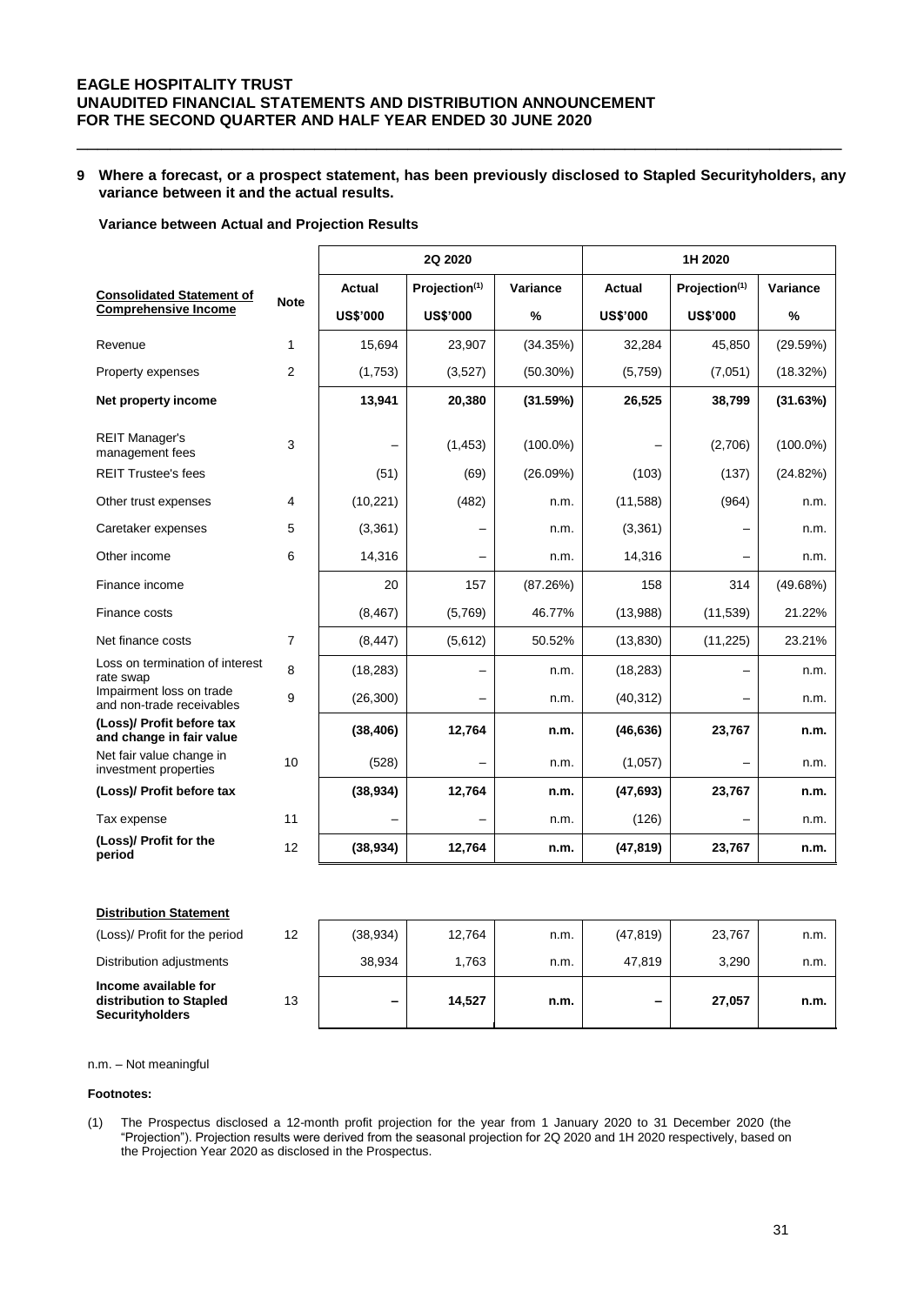#### **Notes:**

1. Revenue for 2Q 2020 and 1H 2020 were US\$15.7 million and US\$32.3 million which were 34.4% and 29.6% below projection. This was mainly due to the rental payments for 2Q 2020 and 1H 2020 remaining substantially outstanding and unpaid by the Master Lessees.

\_\_\_\_\_\_\_\_\_\_\_\_\_\_\_\_\_\_\_\_\_\_\_\_\_\_\_\_\_\_\_\_\_\_\_\_\_\_\_\_\_\_\_\_\_\_\_\_\_\_\_\_\_\_\_\_\_\_\_\_\_\_\_\_\_\_\_\_\_\_\_\_\_\_

As announced by the Managers on 28 April 2020 and 21 June 2020, the relevant Master Lessors (being subsidiaries of EH-REIT), with the approval of the REIT Trustee, the Administrative Agent and the Lenders, have instituted temporary caretaker arrangements with the incumbent or a new hotel manager for certain properties whereby (i) pursuant to the issue of default notices to the relevant Master Lessees under the respective hotel management agreements, the HMAs have been terminated or the applicable hotel manager was threatening to reduce management services and/or abandon the hotel in the absence of imminent caretaker action; and/or (ii) the hotels would be closed to the public for at least the immediate future in response to the COVID-19 pandemic and its unprecedented impact on the hotels, under which such hotel managers are providing temporary caretaker services at the applicable hotel in exchange for payment of monthly caretaker costs by the applicable Master Lessors. As of 30 June 2020, 15 out of the 18 properties in EHT's portfolio have shuttered and ceased operations for the time being.

Furthermore, the impact of the global COVID-19 pandemic where travel restrictions and stay-at-home orders were imposed by governments to varying degrees since March 2020, being a traditionally stronger month within the first quarter, resulted in a significant decline in our RevPAR.

- 2. Property expenses for 2Q 2020 and 1H 2020 were US\$1.8 million and US\$5.8 million, which were 50.3% and 18.3% lower than projection which is mainly attributed to property tax expense is recognised when EHT receives the invoice for payment whereas the projected property tax expenses derived from the Projection Year 2020 was on a pro-rata basis of 91 days and 182 days respectively.
- 3. REIT Manager's management fee is calculated at 10.0% of distributable income. There is no REIT manager's management fee for 2Q 2020 and 1H 2020 due to the nil distributable income for 2Q 2020 and 1H 2020 respectively, as a result of the uncertainty on the Master Lessees' ability to make rental payments and fulfil its obligations under the MLAs.
- 4. Other trust expenses for 2Q 2020 and 1H 2020 were US\$10.2 million and US\$11.6 million, which were significantly higher than projection. This was mainly attributed to legal and professional fees incurred in connection with the Restructuring and Strategic Review, as well as the due to the default under the MLAs. (Refer to notes (ix) and (xv) in pages 6 and 8 respectively for further details)
- 5. Expenses relating to temporary caretaker arrangements at certain hotels in EHT's portfolio were incurred due to the lack of remedial action on the part of the relevant Master Lessees to safeguard the hotels whose HMAs have been, amongst other things, terminated (Refer to note (iii) in page 4 for further details).
- 6. Other income comprises recovery of legal and professional fees, caretaker expenses and interest expense due to default rates that are accrued in statement of comprehensive income. To the extent these expenses are incurred in connection with any default under the MLAs, they would fall within the scope of the relevant Master Lessees' indemnity obligation under MLAs.
- 7. Finance income comprises interest income on bank balances.

Finance costs comprise interest expense on loans and borrowings, interest rate swaps and lease liabilities, amortisation of debt-related transaction costs, accretion of non-current security deposits measured at amortised cost.

The finance costs have increased significantly in 2Q 2020 due to the default interest accrued on the total outstanding loan balances of the Facilities Agreement and DW mortgage loan, with effect from the date of respective notice of defaults in accordance with the applicable provision of the relevant loan or facilities Agreement, as a result of the notice of default and acceleration of the Facilities Agreement issued by the Administrative Agent and Wells Fargo. In addition, the increase in finance costs also attributable to the interest on overdue interest payable amount at a rate calculated in accordance with the applicable provision of the relevant loan or Facilities Agreement.

8. The loss on termination of interest rate swap ("IRS") pertains to the amounts due and payable under the IRS agreement with effect from its termination date as a result of the notice of termination of IRS agreement received by EHT. (Refer to note (v) in page 5 for further details)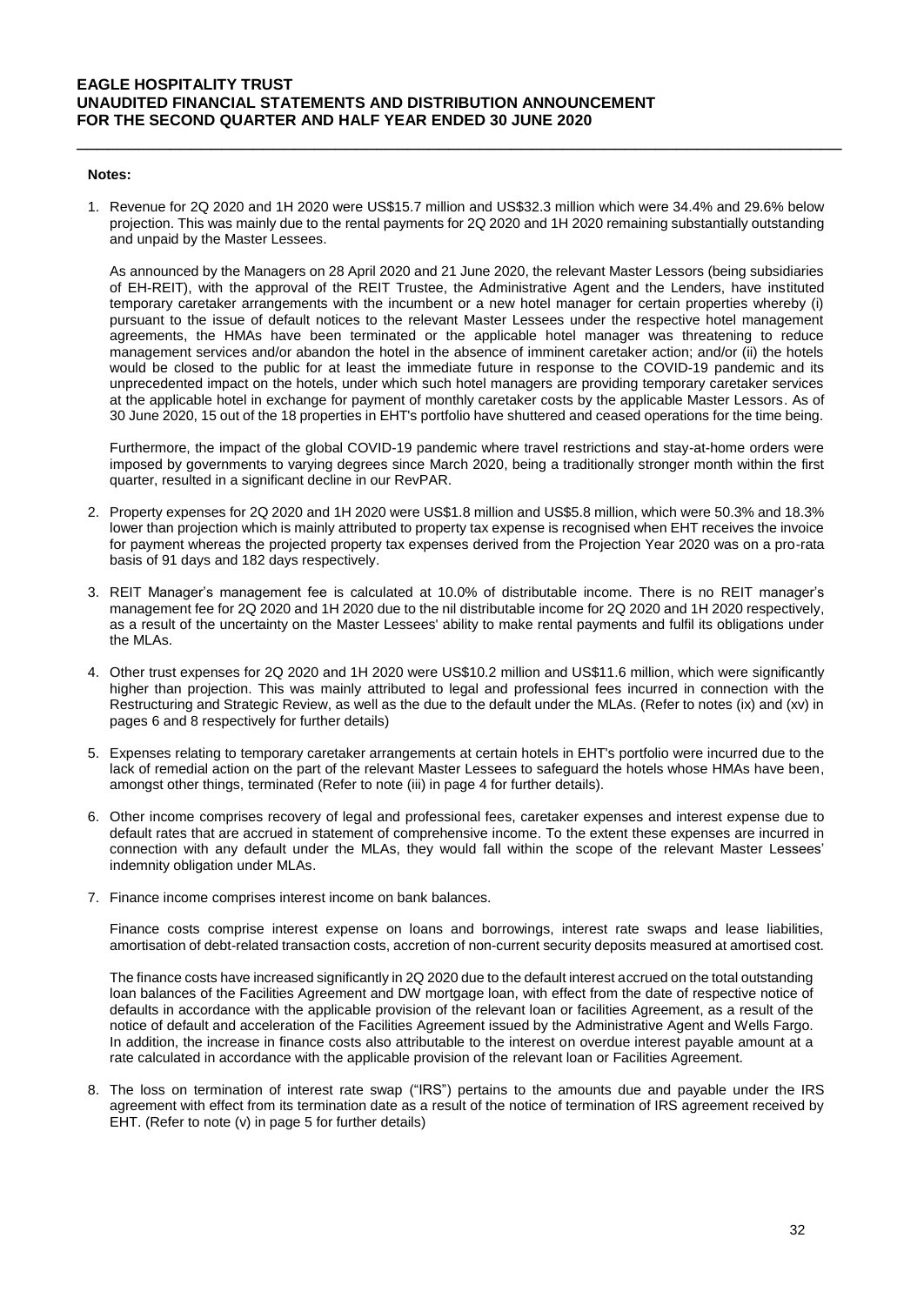- 9. Impairment loss on trade receivables and non-trade receivables comprise:
	- (1) Rental receivable from Master Lessees recorded as of 30 June 2020 have been fully impaired as a result of the uncertainty on the Master Lessees' ability to make rental payments and fulfil its obligations under MLAs; and

\_\_\_\_\_\_\_\_\_\_\_\_\_\_\_\_\_\_\_\_\_\_\_\_\_\_\_\_\_\_\_\_\_\_\_\_\_\_\_\_\_\_\_\_\_\_\_\_\_\_\_\_\_\_\_\_\_\_\_\_\_\_\_\_\_\_\_\_\_\_\_\_\_\_

- (2) Impairment loss on other receivables due to uncertainty on the recoverability.
- 10. The change in fair value relates to straight line rent accounting adjustments. Refer to paragraph 15 on page 39 for further details on the carrying amount of the investment properties.
- 11. Tax expense consist of current tax and deferred tax expenses. Current tax expense comprises mainly of income tax payable. Deferred tax is recognised in respect of temporary differences between the carrying amounts used, mainly derived for financial reporting purposes, and the amounts used for taxation purposes.
- 12. As a result of the above, EHT recorded a loss for 2Q 2020 and 1H 2020 of approximately US\$38.9 million and US\$47.8 million, respectively.
- 13. There is no income available for distribution for 2Q 2020 and 1H 2020 respectively, as a result of the uncertainty on the Master Lessee's ability to make rental payments and fulfil its obligations under the MLAs.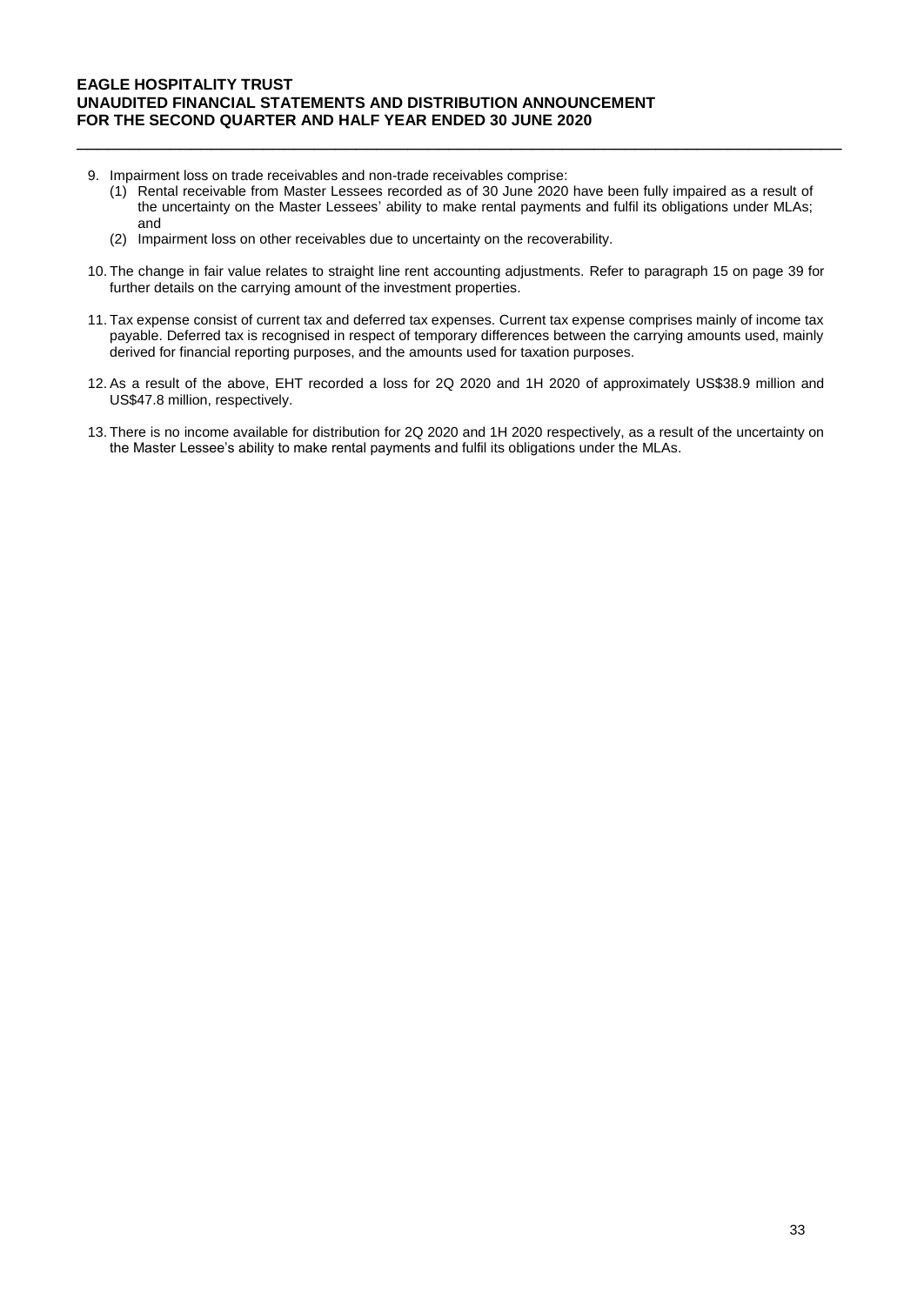#### **10 Commentary at the date of the announcement of the significant trends and competitive conditions of the industry in which the group operates and any known factors or events that may affect the group in the next reporting period and the next 12 months**

\_\_\_\_\_\_\_\_\_\_\_\_\_\_\_\_\_\_\_\_\_\_\_\_\_\_\_\_\_\_\_\_\_\_\_\_\_\_\_\_\_\_\_\_\_\_\_\_\_\_\_\_\_\_\_\_\_\_\_\_\_\_\_\_\_\_\_\_\_\_\_\_\_\_

As a result of the COVID-19 pandemic, many countries around the world have implemented enhanced social distancing or partial or total lockdown measures, resulting in a sharp decrease in traveller volume in the United States. Within the United States, the outbreak has been closely monitored, with stringent travel restrictions and stay-at-home orders put in place by many states, including those in which EHT's hotels operate. These developments have caused significant disruptions to market demand across EHT's hotels and have affected the revenue streams of these hotels. To date, 15 of EHT's hotels have shuttered and the cessation of operations is expected to have a significant impact on both the fixed and variable rent EHT expects to receive in 2020 which were based on pre-COVID-19 forecast.

As previously disclosed by the Managers in (i) the announcement "Business Strategic Review and Update" dated 19 March 2020, (ii) the announcement "Request for Voluntary Trading Suspension" dated 24 March 2020, (iii) the announcement "Update Announcement and Response to SGX-ST's Queries" dated 20 April 2020, (iv) the announcement "Update Announcement – Appointment of Chief Restructuring Officers and other Updates" dated 24 April 2020, (v) the announcement "Update Announcement – (1) Termination of Interest Rate Swap Agreement, (2) Discovery of Interested Person Transactions, and (3) Liabilities of Master Lessees" dated 15 May 2020, (vi) the announcement "Update Announcement #8 – (1) Additional Notices of Default by Master Lessees under Hotel Management Agreements and Demand for Repayment of Key Money from Master Lessors, (2) Implementation of Additional Temporary Caretaker Arrangements, (3) Proceedings in relation to Sheraton Pasadena, (4) Liens over Certain Hotels, and (5) Defaults under The Queen Mary Long Beach Lease dated 21 June 2020, (vii) the announcement "Update Announcement #9 – Commencement of Forensic Accounting Investigation of Sponsor of EHT and Master Lessees and Issuance of Notices of Defaults to Master Lessees"and (viii) the announcement "Update Announcemnet #11 – (1) Discovery of Unauthorised Application made under the United States Paycheck Protection Program on behalf of the Queen Mary Master Lessor, (2) Delinquency of Taxes by Certain Master Lessees, and (3) Receipt of Notices of Default and Termination under Certain Franchise Agreements" , there have been various delinquencies on the part of Master Lessees, particularly in providing security deposits and paying for rent for the months of January to June 2020 under their master leases with EHT as well as in performing various obligations under their hotel management agreements with third party hotel operators, all of which have not been remedied to date. There is currently no visibility on whether the Master Lessees will remedy these delinquencies, if at all, or whether the Master Lessees will be able to perform their contractual obligations in future, especially coupled with the uncertainty in business prospects due to COVID-19 as outlined below. In relation to the foregoing, contingency measures have been implemented, such as instituting temporary caretaker arrangements at some of EHT's hotels, to preserve asset value.

Despite assertions by the Master Lessees that they should be excused from non-performance by reason of provisions pertaining to force majeure and other events under the MLAs, the Managers' United States legal counsel's advice is that these assertions are without merit. The Managers' position is therefore that the Master Lessees remain fully obliged to fulfil all their obligations under the master leases and all rights of the Master Lessors against the Master Lessees under the master leases are expressly reserved. It is unclear if and when the Master Lessees would be able to remedy such delinquencies and all rights and remedies against the Master Lessees will need to be explored including if appropriate termination of the master leases.

On a related note, as previously disclosed in the 24 March 2020 announcement "Request for Voluntary Trading Suspension", the 1 April 2020 announcement "Update Announcement – Special Committee Established", as a result of the Master Lessees' non-payment of rent, a notice of default and acceleration in relation to a facilities agreement entered into by EH-REIT, through certain of its subsidiaries, has been issued by the administrative agent acting on behalf of the lenders, declaring that a principal amount of US\$341.0 million has become due and payable. As subsequently disclosed in the 15 May 2020 announcement "Update Announcement – (1) Termination of Interest Rate Swap Agreement, (2) Discovery of Interested Person Transactions, and (3) Liabilities of Master Lessees", pursuant to the subsequent termination of an interest rate swap arrangement with one of the lenders under the Facilities Agreement, there has been a further addition of US\$18.3 million to this outstanding amount. While the lenders have agreed to a temporary forbearance from exercising their rights and remedies in relation to the defaults, there is currently no certainty that a long-term forbearance or any other form of satisfactory resolution will be achieved with the lenders. As such, the prospects of a consensual restructuring of EHT remains uncertain and EHT's portfolio of properties remain at risk upon enforcement action by the lenders.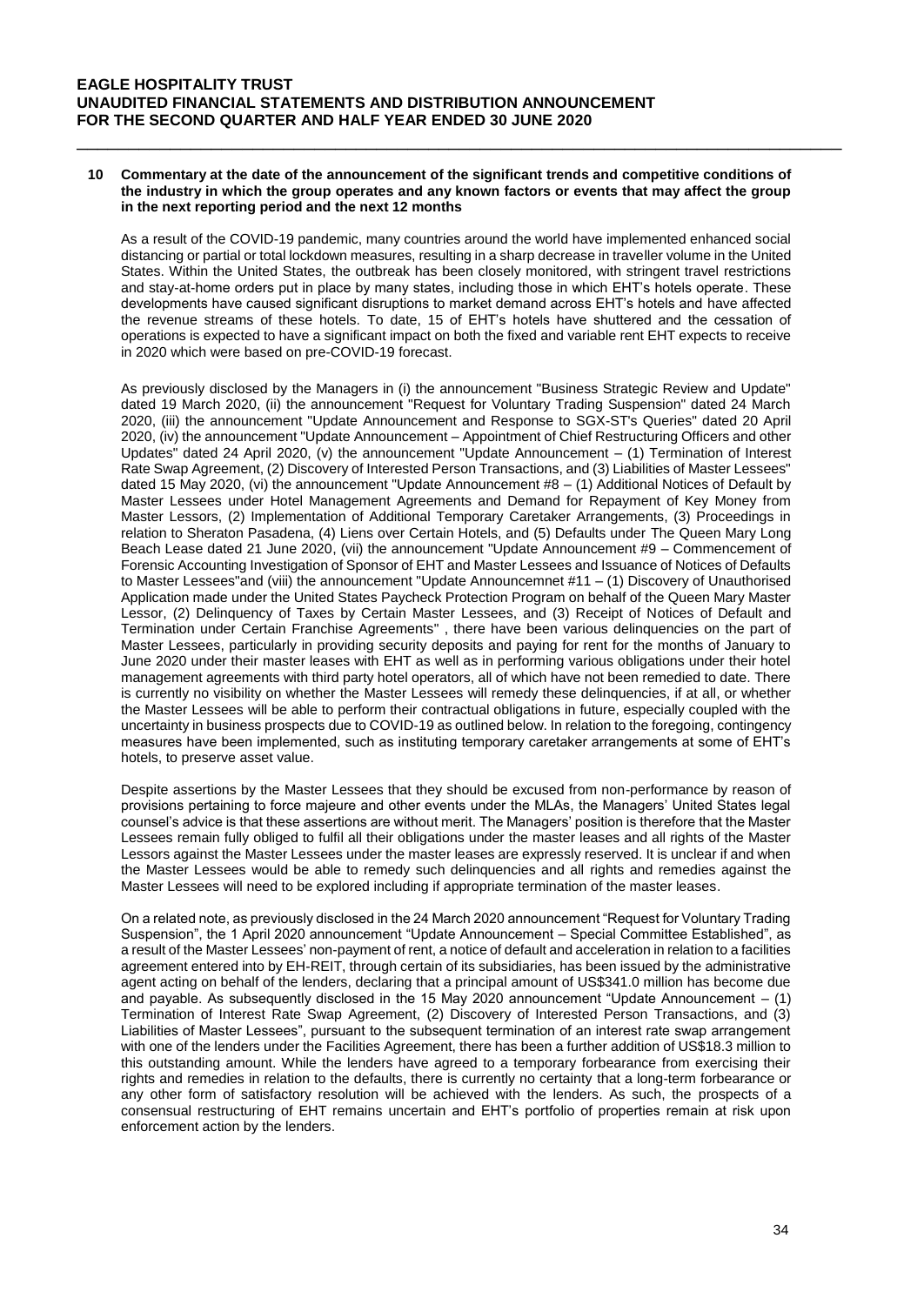#### **US Economic and Lodging Market Outlook<sup>1</sup>**

Due to the global pandemic outbreak, US Real GDP $2$  is estimated to have contracted at an accelerated rate of 32.9% in 2Q 2020, as compared to a 5.0% contraction in 1Q 2020, which ended the longest period of US economic expansion on record.

\_\_\_\_\_\_\_\_\_\_\_\_\_\_\_\_\_\_\_\_\_\_\_\_\_\_\_\_\_\_\_\_\_\_\_\_\_\_\_\_\_\_\_\_\_\_\_\_\_\_\_\_\_\_\_\_\_\_\_\_\_\_\_\_\_\_\_\_\_\_\_\_\_\_

With lockdowns in place as well as cost-cutting measures undertaken in 2Q 2020, the US job market suffered greatly with unemployment rate<sup>3</sup> increasing to 11.1% as of 2Q 2020, as compared to 4.4% as of 1Q 2020. While there was better than expected job market recovery from 14.7% unemployment rate in April 2020 to 11.1% unemployment rate in June 2020, the health crisis continues to pose a risk to the economic recovery.

Consumer confidence<sup>4</sup> has also deteriorated significantly to 78.1 in 2Q 2020, as compared to 89.1 in 1Q 2020. As of July 2020, consumer confidence has continued its decline and is currently at 72.5.

The Lodging sector continues to face two main headwinds: a contraction in overall economic activity and the need for social distancing. This has caused a severe decline in Lodging demand, with the impact expected to be greatest in gateway cities that cater to international and business travellers, and those that accommodate large groups for conventions and conferences. The drop in foreign travellers which accounts for 8.0% of total U.S. hotel demand will especially impact gateway hospitality markets such as New York, Los Angeles, Miami and Orlando.

Many states that began lifting restrictions have seen an increase in the number of COVID-19 cases. As case numbers accelerate in some areas of the US, some states have begun to pause their reopening plans and have reinstated lockdown measures in some cases. Even without additional lockdown measures, a resurgence in cases is expected to curtail lodging demand in these areas as the risk of infection causes travelers to avoid these locations. As was the case at the start of the pandemic, consumers and employers cut back on travel well before social distancing and lockdown measures are put in place to reduce their own risk of getting the disease and spreading it to others.

For the week ending June 27, U.S. hotels reached 46.2% occupancy, up significantly from its low point of 22.0% in mid-April when strict local lockdown measures brought travel to a standstill. Occupancy levels doubled as Americans have hit the road as the country has re-opened to domestic travel, and occupancy gains were stronger than expected and reflect an earlier-than-expected easing of lockdown measures and strong pent-up demand for hotel rooms in leisure destinations that can support drive-to travelers.

Although the unexpected job market recovery in May and June coupled with 10 consecutive weeks of positive occupancy gains puts the U.S. hotel industry in a better position and has surprised to the upside, downside risks remain elevated as COVID-19 case numbers continue to rise at an alarming rate and will more than likely slow or reverse the reopening of many states in the U.S. There is slower growth anticipated throughout July and August, and if case numbers begin to decline again, many small groups and some corporate travel may begin heading into fall.

Overall, no areas of lodging have been spared from the pandemic. It is now estimated that 2020's US National RevPAR will decline 51.9% y-o-y. An estimated 38.0% y-o-y decline in 2020's US National Occupancy Rates will be the primary impact of Lodging performance. 2020's US National ADR (Average Daily Rates) are also estimated to decline by 22.5% y-o-y.

1

<sup>&</sup>lt;sup>1</sup> Source: Independent Market Research unless otherwise stated

<sup>2</sup> Source Bureau of Economic Analysis, United States Department of Commerce

<sup>3</sup> Source: Bureau of Labor Statistics, United States Department of Labor

<sup>4</sup> Source: University of Michigan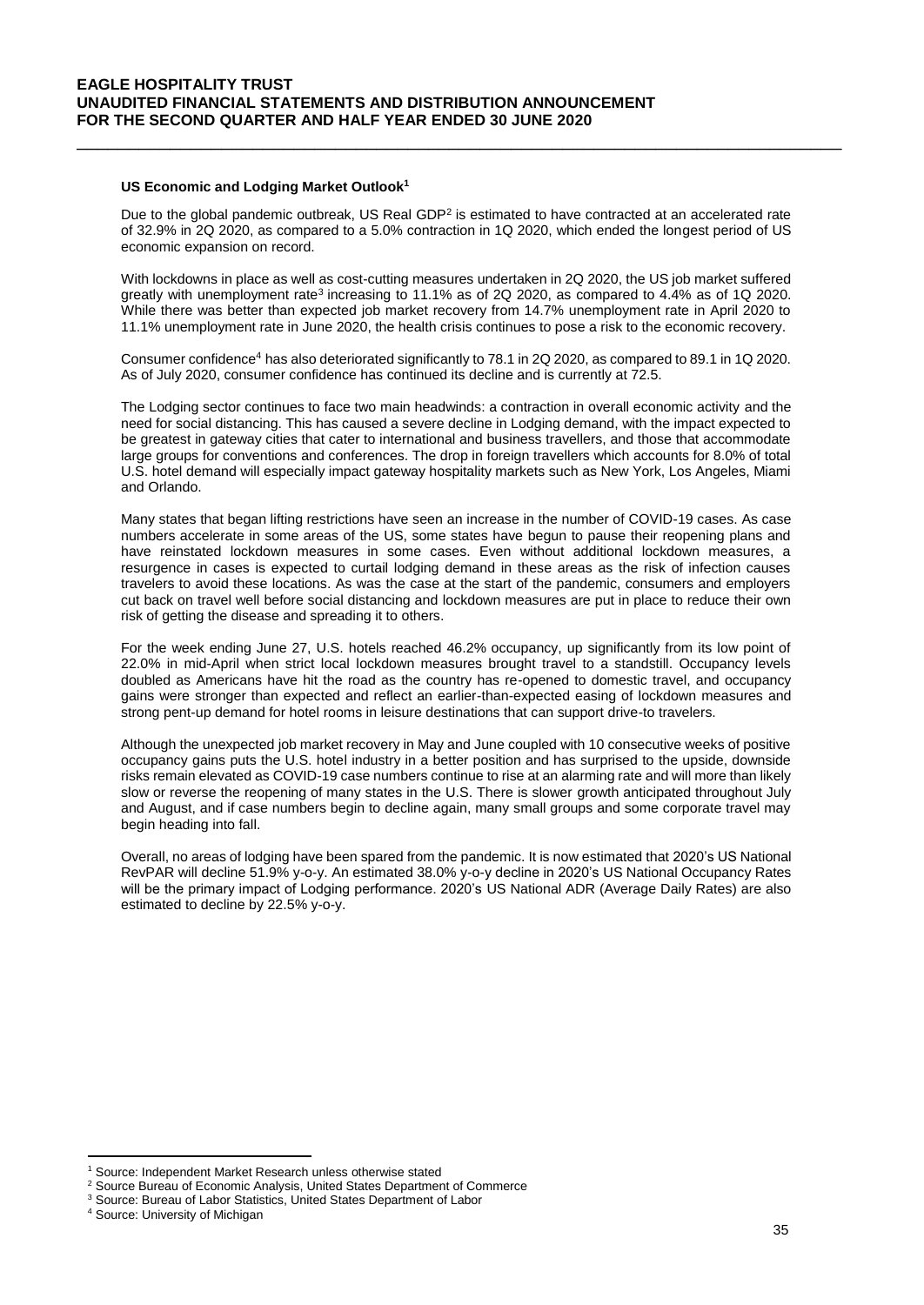#### **11 Other Risk Factors**

In light of the recent events surrounding EHT, such as the uncertainty of the Master Lessees' ability to make rental payments and fulfil its obligations under the MLAs, the default and acceleration of the Facilities Agreement and the outbreak of the COVID-19 pandemic, the REIT Manager wishes to highlight some of the material risks it currently faces. It should be noted that the full consequences and implications which have been disclosed in the REIT Manager' announcements thus far cannot necessarily be appreciated or assessed at this time.

\_\_\_\_\_\_\_\_\_\_\_\_\_\_\_\_\_\_\_\_\_\_\_\_\_\_\_\_\_\_\_\_\_\_\_\_\_\_\_\_\_\_\_\_\_\_\_\_\_\_\_\_\_\_\_\_\_\_\_\_\_\_\_\_\_\_\_\_\_\_\_\_\_\_

The risks described below are by no means exhaustive or comprehensive, and there may be other risks in addition to those outlined below that are not known to the REIT Manager or which may not be material now but could turn out to be material in the future. Confirmations by the directors set out in paragraph 15 need to be read in the context of all disclosures to date by the REIT Manager including in this announcement and the fact that not all implications of developments and events can be assessed or known at this time.

#### **There is material uncertainty which may cast significant doubt on EHT's ability to continue as a going concern**

There cannot be any assurance that EHT will be able to continue operating as a going concern. As a result of the Notice issued by the Administrative Agent under the Facilities Agreement, as of 31 March 2020, approximately US\$341.0 million of secured loans and borrowings are repayable by EHT within one year, and exceeds EHT's unrestricted cash and cash equivalents of approximately US\$4.4 million as of 31 March 2020. The REIT Manager has also subsequently received other notices of default and/or termination from other lenders of EHT.

As disclosed in the recent announcements of EHT, the REIT Manager is currently undergoing discussions and negotiations with its lenders with the goal of achieving a long term forbearance agreement, but there can be no certainty or assurance that there will be any satisfactory resolution with EHT's lenders. If a long term forbearance cannot be negotiated, the Administrative Agent will have the right to foreclose on the loan and exercises its rights and remedies under the Facilities Agreement.

### **The financial performance of EHT is dependent on the condition and outlook of the United States hospitality and lodging industry, which has been severely affected by the outbreak of COVID-19**

The global impact of the COVID-19 pandemic has resulted in unprecedented impacts in the industries which we operate in, particularly the hospitality and lodging industry in the United States. It is possible that public health officials or governmental authorities in the markets in which we operate in may impose restrictions in an effort to slow the spread of COVID-19, or relax or revoke existing restrictions too quickly, which could, in any case, exacerbate the severity of adverse impacts on economies. Due to the fluid and evolving nature of the COVID-19 outbreak, there is uncertainty as to the severity of impact that COVID-19 will have on EHT. This presents a material risk to our business, financial condition, results of operations and prospects of EHT.

### **The Properties in EHT's portfolio may not be able to generate sufficient cash flow**

There can be no assurance that the properties in EHT's Initial Portfolio will be able to generate sufficient cash flow. EHT's revenue and results of operations depend on the performance of the United States economy, which is in turn affected by, amongst others, the outbreak of the COVID-19 pandemic and global economic conditions. Any prolonged adverse effects on the United States economy could adversely affect EHT's results of operations and financial performance.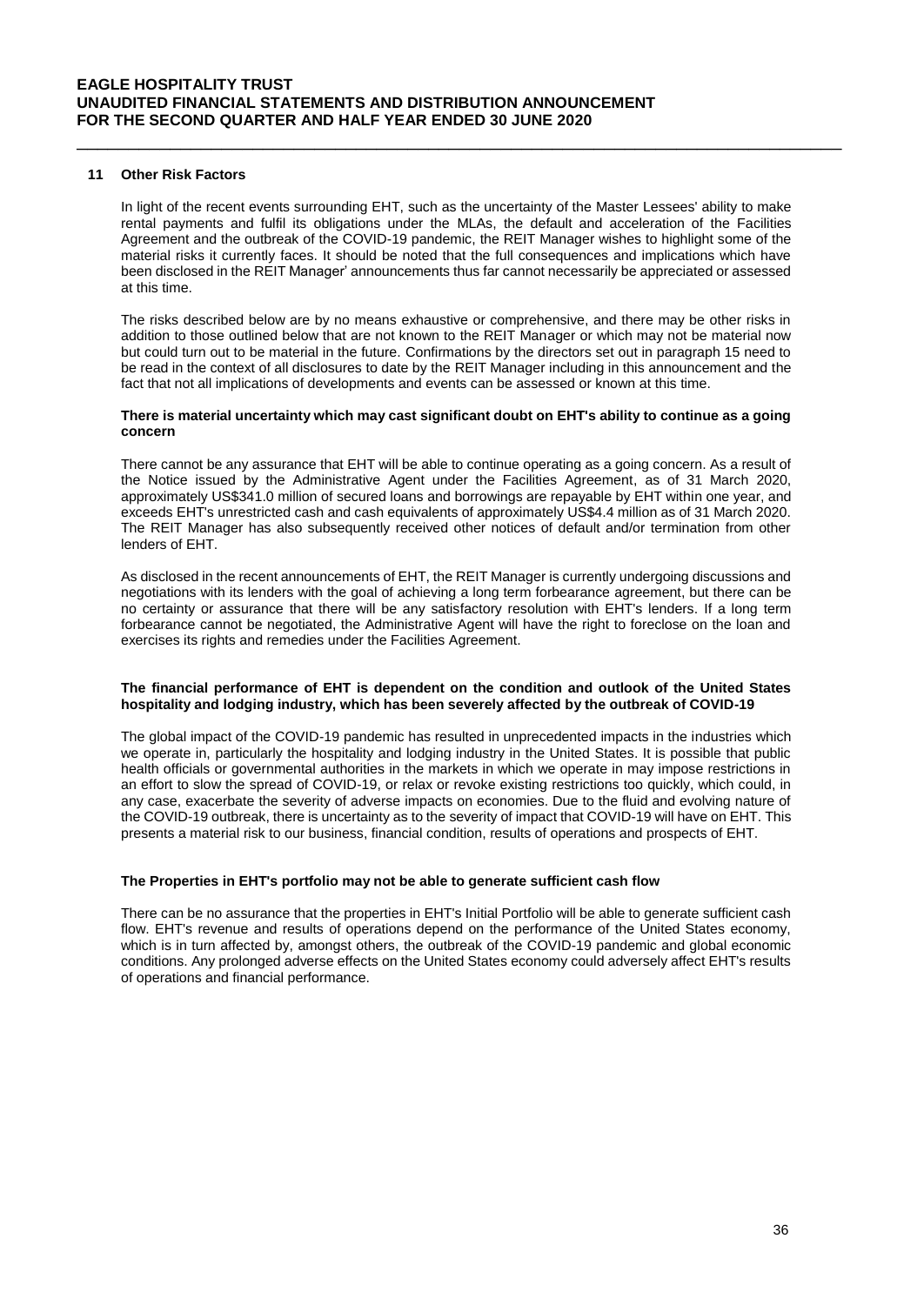#### **EHT may not be able to collect rent and/or receive security deposits from the Master Lessees at all**

\_\_\_\_\_\_\_\_\_\_\_\_\_\_\_\_\_\_\_\_\_\_\_\_\_\_\_\_\_\_\_\_\_\_\_\_\_\_\_\_\_\_\_\_\_\_\_\_\_\_\_\_\_\_\_\_\_\_\_\_\_\_\_\_\_\_\_\_\_\_\_\_\_\_

EHT is dependent upon the rental payments from the Master Lessees, and the business, financial condition, results of operations and prospects of EHT depend substantially upon the Master Lessees' ability to make rent payments to EHT. There can be no assurance that the Master Lessees will make payment of its outstanding and continuing rental obligations to EHT and that EHT will be able to settle its rental and other receivables in the near future.

As disclosed by the REIT Manager on 29 June 2020 in the announcement titled "Commencement of Forensic Accounting Investigation of Sponsor of EHT and Master Lessees and Issuance of Notices of Defaults to Master Lessees", the REIT Manager had granted an extension of time to 8 June 2020 for the Master Lessees to furnish the balance of its security deposits under the MLAs by way of letter of credit issued in favour of the REIT Manager. As at the date of this report, the relevant Master Lessees have not provided the outstanding security deposits. There can be no assurance that the Master Lessees will be able to furnish the security deposits to the relevant Master Lessors.

#### **EHT may be affected by adverse developments affecting the Sponsor and/or Master Lessees**

Any adverse developments and future financial challenges, such as potential bankruptcy or insolvency of the Sponsor and/or the Master Lessees may have a direct material adverse effect on the financial condition and results of operations of EHT. In the announcement dated 21 June 2020, titled "Update Announcement #8 – (1) Additional Notices of Default by Master Lessees under Hotel Management Agreements and Demand for Repayment of Key Money from Master Lessors, (2) Implementation of Additional Temporary Caretaker Arrangements, (3) Proceedings in relation to Sheraton Pasadena, (4) Liens over Certain Hotels, and (5) Defaults under The Queen Mary Long Beach Lease", the REIT Manager has been informed by FTI Consulting, Inc, ("FTI") as Chief Restructuring Officers of EHT, that to the best of their estimation and computation based on information available to FTI, the total liabilities incurred by the Master Lessees under the Hotel Management Agreements in respect of EHT's properties amount to approximately US\$49.0 million.

EHT may also become involved in legal and regulatory proceedings and otherwise be subject to legal claims arising out of the adverse developments affecting the Sponsor and/or the Master Lessees, including claims by regulatory authorities, hotel franchisors and/or hotel managers operating the hotels for, *inter alia*, breaches of legal, contractual or other duties on the part of the Master Lessee. Exposure to litigation may affect EHT's reputation and have a material adverse effect on the financial condition and results of the operations of EHT.

### **12 Distribution**

### **(a) Current financial period**

Any distributions declared for the current financial period?

No

## **(b) Corresponding period of the immediately preceding financial period**

Any distributions declared for the corresponding period of the immediately preceding financial period?

Not applicable

### **(c) Date payable**

Not applicable

### **(d) Books closure date**

Not applicable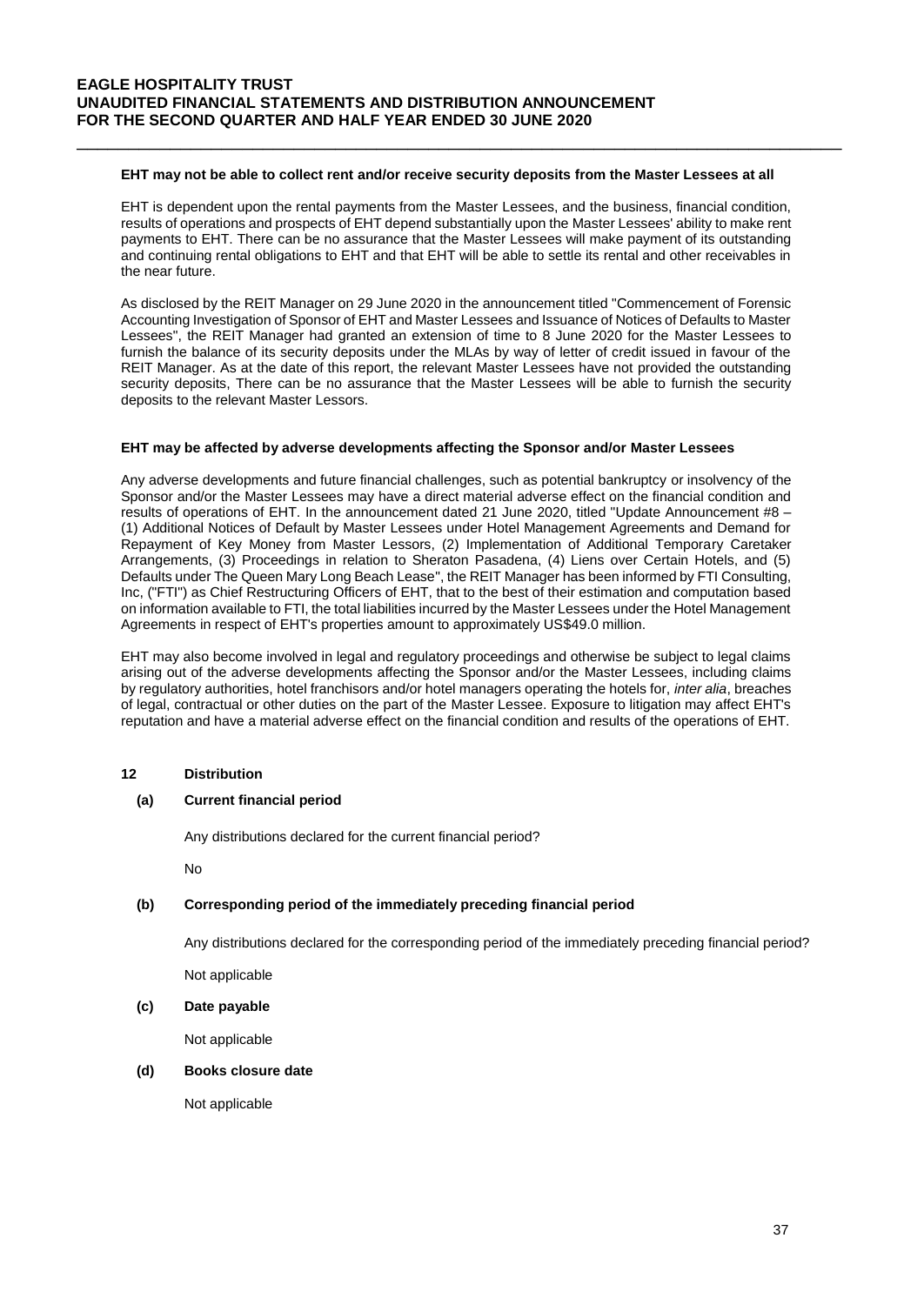#### **<sup>13</sup> If no distribution has been declared/recommended, a statement to that effect and the reason (s) for the decision**

\_\_\_\_\_\_\_\_\_\_\_\_\_\_\_\_\_\_\_\_\_\_\_\_\_\_\_\_\_\_\_\_\_\_\_\_\_\_\_\_\_\_\_\_\_\_\_\_\_\_\_\_\_\_\_\_\_\_\_\_\_\_\_\_\_\_\_\_\_\_\_\_\_\_

No distribution for the current financial period was declared as there was no income available for distribution for the period from 1 January 2020 to 30 June 2020.

The REIT Manager will need to review the financial results for the appropriate financial periods in totality to determine the actual level of distribution (if any), taking into consideration, amongst other things, the liquidity of EHT, the uncertainty on the Master Lessees' ability to make rental payments and fulfil its obligations under the MLAs, the default and acceleration of the US\$341.0 million syndicated credit agreement (the "Facilities Agreement"), the continuing inability of EHT to pay the distribution for FY2019 and the evolving situation of the COVID-19 pandemic and its collective impact on EHT.

#### **14 If the Group has obtained a general mandate from Stapled Securityholders for interested person transactions ("IPT"), the aggregate value of such transactions are required under Rule 920(1)(a)(ii). If no IPT mandate has been obtained, a statement to that effect**

EHT has not obtained a general mandate from its Stapled Securityholders for interested person transactions.

## **15 Confirmation pursuant to Rule 705(5) of the Listing Manual**

Subject to the basis of preparation as set out in paragraph 8 and the matters which have been disclosed on SGXNET and events or implications arising therefrom, we, on behalf of the Board of Directors of the REIT Manager and the Trustee-Manager confirm that, to the best of our knowledge, nothing has come to the attention of the board of directors of the REIT Manager and the Trustee-Manager which may render the unaudited financial results of EHT for second quarter and half year ended 30 June 2020, to be false or misleading in any material aspect.

The Board of Directors of the Managers would like to highlight that the carrying amounts of the investment properties as at 30 June 2020 are based on independent valuations as at 31 December 2019, and have not taken into account any impact of the recent events surrounding EHT and the COVID-19 pandemic, which may be significant. The investment properties were valued by an independent valuer, SG&R Singapore Pte Ltd (trading as HVS) as at 31 December 2019, and includes the recognition of right-of-use asset arising from the adoption of IFRS 16 in relation to EHT's operating lease that qualifies as an investment property and accounting for rental income on a straight-line basis.

As disclosed by the Managers in (i) the announcement "Business Strategic Review and Update" dated 19 March 2020, (ii) the announcement "Request for Voluntary Trading Suspension" dated 24 March 2020, (iii) the announcement "Update Announcement and Response to SGX-ST's Queries" dated 20 April 2020, (iv) the announcement "Update Announcement – Appointment of Chief Restructuring Officers and other Updates" dated 24 April 2020, (v) the announcement "Update Announcement – (1) Termination of Interest Rate Swap Agreement, (2) Discovery of Interested Person Transactions, and (3) Liabilities of Master Lessees" dated 15 May 2020, (vi) the announcement "Update Announcement #8 – (1) Additional Notices of Default by Master Lessees under Hotel Management Agreements and Demand for Repayment of Key Money from Master Lessors, (2) Implementation of Additional Temporary Caretaker Arrangements, (3) Proceedings in relation to Sheraton Pasadena, (4) Liens over Certain Hotels, and (5) Defaults under The Queen Mary Long Beach Lease dated 21 June 2020 and (vii) the announcement "Update Announcement #9 – Commencement of Forensic Accounting Investigation of Sponsor of EHT and Master Lessees and Issuance of Notices of Defaults to Master Lessees" (collectively, the "**Announcements**"), there have been multiple breaches and defaults by the Master Lessees under the master lease agreements. These breaches and defaults of the master lease agreements include the relevant Master Lessees failure to provide outstanding security deposits of approximately US\$15.0 million to the relevant Master Lessors, rental delinquencies on the part of the Master Lessees' for fixed and variable rent due in 2020, and various other breaches and defaults by the relevant Master Lessees on other obligations under the applicable master lease agreements as described in the Announcements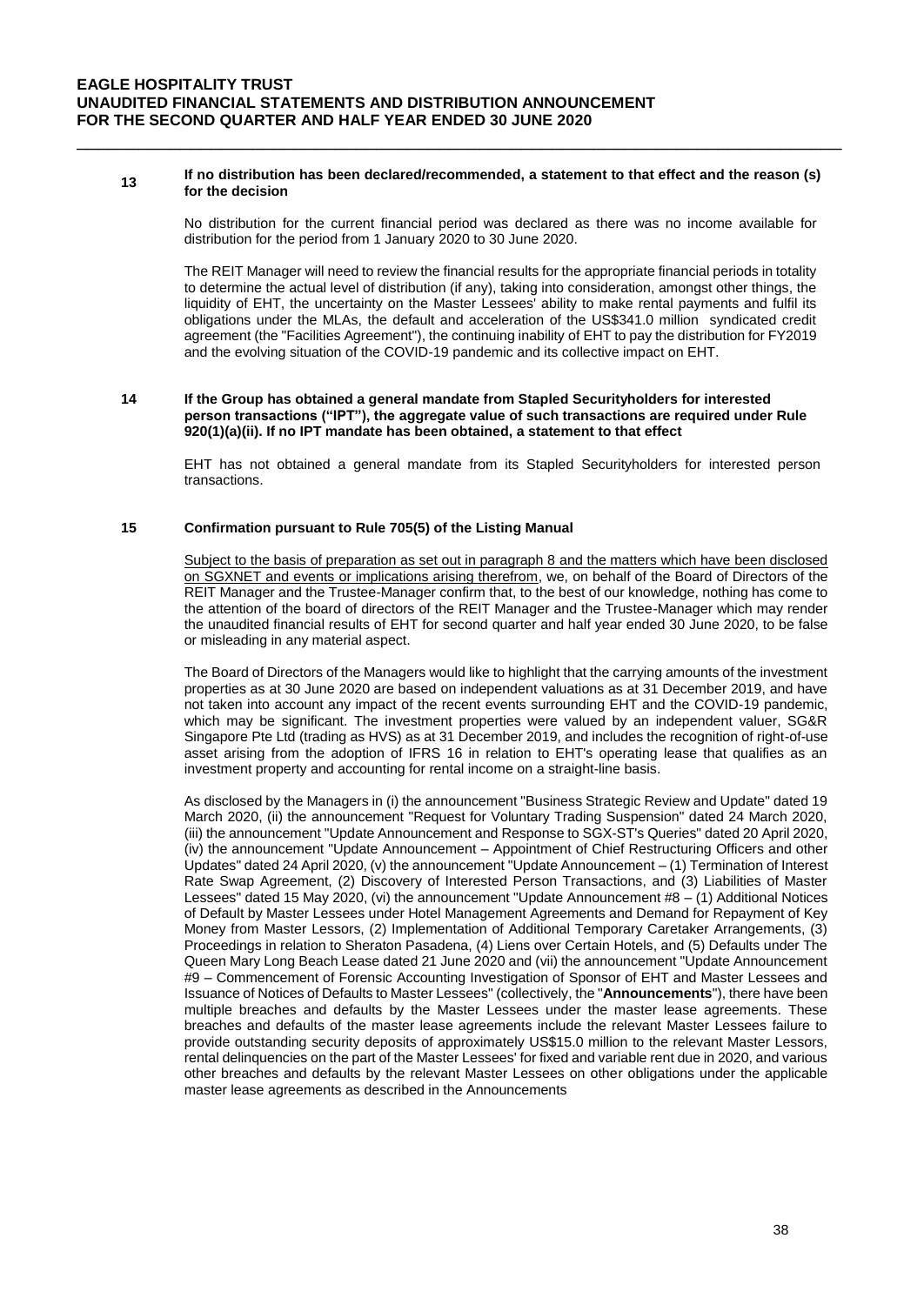The independent valuations conducted by HVS on EHT's investment properties as at 31 December 2019 had included assumptions that relied on the construct of the master lease agreements entered into by subsidiaries of EH-REIT and Urban Commons, LLC. The Managers are in the process of undertaking its comprehensive strategic review of EHT in consultation with its professional advisors and the Trustee, which will take into account the various breaches and defaults under the master lease agreements in respect of the appropriateness and viability of the master lease agreement structure and any actions to be taken in respect of and pursuant to the MLAs. It remains unclear if and when the Master Lessees would be able to remedy such delinguencies and all rights and remedies against the Master Lessees are being explored, including if appropriate the termination of the master lease agreements. As a result, the material uncertainty surrounding the viability of the master lease agreement construct and the consequential impact of the Master Lessees' inability to fulfil their commitments lend to a lack of visibility regarding key valuation assumptions, thus increasing the difficulty to conduct any appropriate property valuation at this point in time

\_\_\_\_\_\_\_\_\_\_\_\_\_\_\_\_\_\_\_\_\_\_\_\_\_\_\_\_\_\_\_\_\_\_\_\_\_\_\_\_\_\_\_\_\_\_\_\_\_\_\_\_\_\_\_\_\_\_\_\_\_\_\_\_\_\_\_\_\_\_\_\_\_\_

The outbreak of COVID-19 was declared by the World Health Organisation as a global pandemic on 11 March 2020, and subsequent declared a national emergency in the United States on 13 March 2020. The COVID-19 pandemic has resulted in unprecedented market uncertainty, particularly in the short term, that poses challenges in providing accurate and meaningful valuations for the investment properties. For example, developments on the easing of government restrictions on travel and social distancing measures are ongoing and consequential impact on travel and business demand remains uncertain. In view of the significant market uncertainty resulting from COVID-19 and its corresponding impact on the hospitality and tourism industry in the United States coupled with the ongoing defaults as disclosed in the Announcements, there exists a lack of visibility regarding future cash flows and insufficient market transactions available for benchmarking to adopt meaningful capitalisation rates in the current market, which contributes to the difficulties in obtaining appropriate property valuations of the investment properties

The Board of Directors are of the view that under the existing circumstances, including but not limited to the events as outlined above, it is difficult to reasonably quantify any impact on the carrying amounts of the EHT's investment properties at this point in time. Given the fluidity and uncertainty of our current operating environment and the ongoing defaults as highlighted in the Announcements, some of the key assumptions used to derive the valuations of the investment properties would be very subjective and arbitrary.

Salvatore Gregory Takoushian Tan Wee Peng Kelvin Executive Director and Chief Executive Officer **Independent Director** 

## **16 Confirmation pursuant to Rule 720(1) of the Listing Manual**

We, on behalf of the board of directors of the REIT Manager and the Trustee-Manager, confirm that it has procured undertakings from all its Directors and Executive Officers in the format set out in Appendix 7.7 of the Listing Manual of the SGX-ST (the "Listing Manual"), as required by Rule 720(1) of the Listing Manual.

 $\frac{1}{2}$  , the contribution of the contribution of the contribution of the contribution of the contribution of the contribution of the contribution of the contribution of the contribution of the contribution of the contr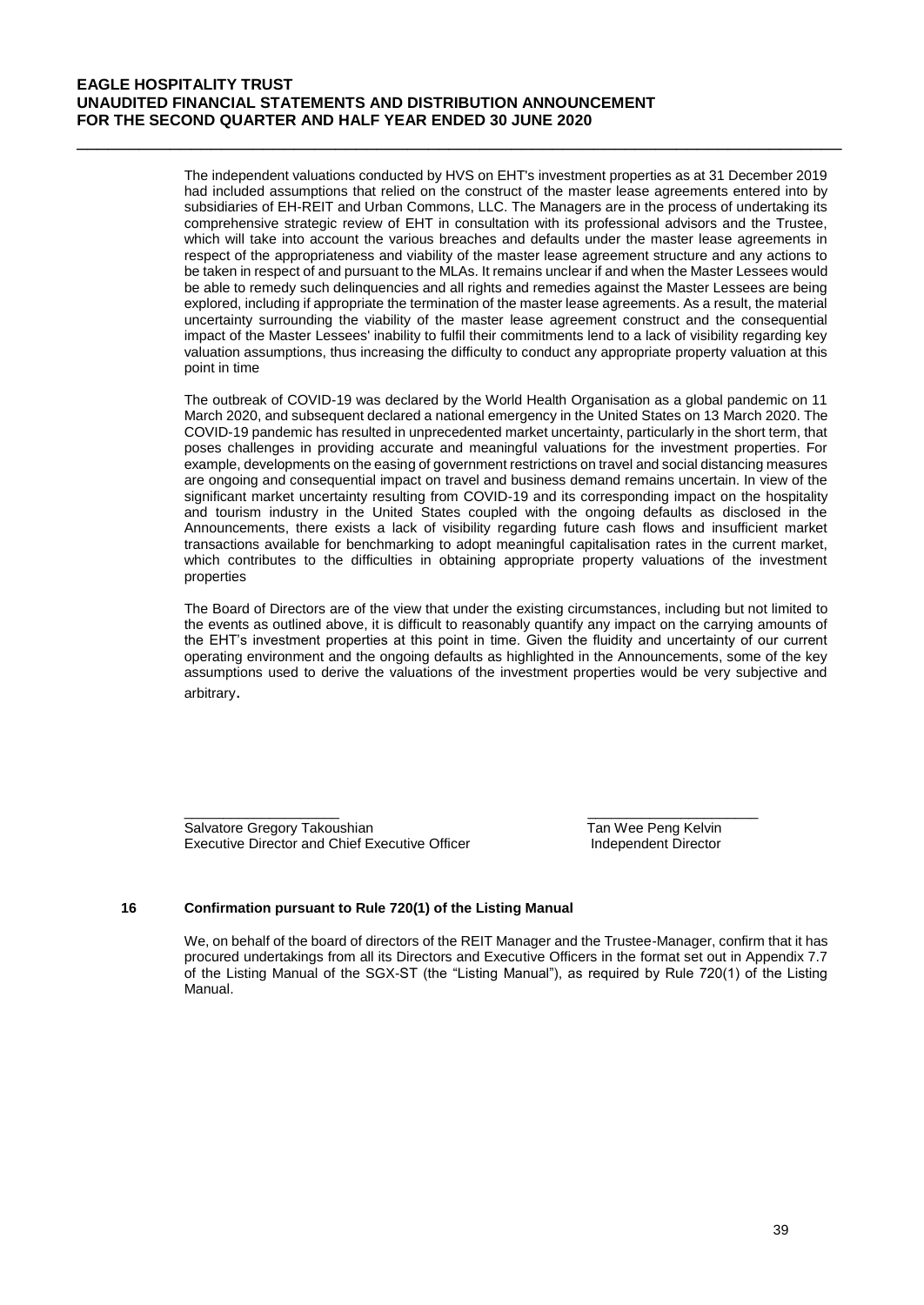## **17 Use of proceeds from Initial Public Offering**

The use of proceeds raised from the initial public offering, including proceeds from the loan facilities, is in accordance with the stated uses as disclosed in the Prospectus, and is set out below:

|                                            | Amount<br>allocated<br><b>US\$'000</b> | Amount<br>utilised<br><b>US\$'000</b> | <b>Balance</b><br><b>US\$'000</b> |
|--------------------------------------------|----------------------------------------|---------------------------------------|-----------------------------------|
| Acquisition of the Initial Portfolio       | 1,111,649                              | 1,111,649                             |                                   |
| Issue expenses and other transaction costs | 49.234                                 | 45,205                                | 4.029                             |
| Working capital (1)                        | 23,600                                 | 5.493                                 | 18.107                            |
|                                            | 1,184,483                              | 1,162,347                             | 22,136                            |

\_\_\_\_\_\_\_\_\_\_\_\_\_\_\_\_\_\_\_\_\_\_\_\_\_\_\_\_\_\_\_\_\_\_\_\_\_\_\_\_\_\_\_\_\_\_\_\_\_\_\_\_\_\_\_\_\_\_\_\_\_\_\_\_\_\_\_\_\_\_\_\_\_\_

#### **Footnote:**

(1) Included in the working capital is a US\$16.1 million cash collateral on a secured loan.

The breakdown on the utilisation of working capital from IPO is as follows:

|                               | Amount<br>utilised<br><b>US\$'000</b> |
|-------------------------------|---------------------------------------|
| Debt-related transaction cost | 3,123                                 |
| Unused cash from IPO          | (1,210)                               |
| Finance income                | (60)                                  |
| <b>REIT Trustee fees</b>      | 80                                    |
| Other trust expenses          | 3,560                                 |
|                               | 5,493                                 |

The REIT Manager will make further announcements via SGXNET on the utilisation of the remainder of the IPO proceeds as and when such funds are substantially disbursed.